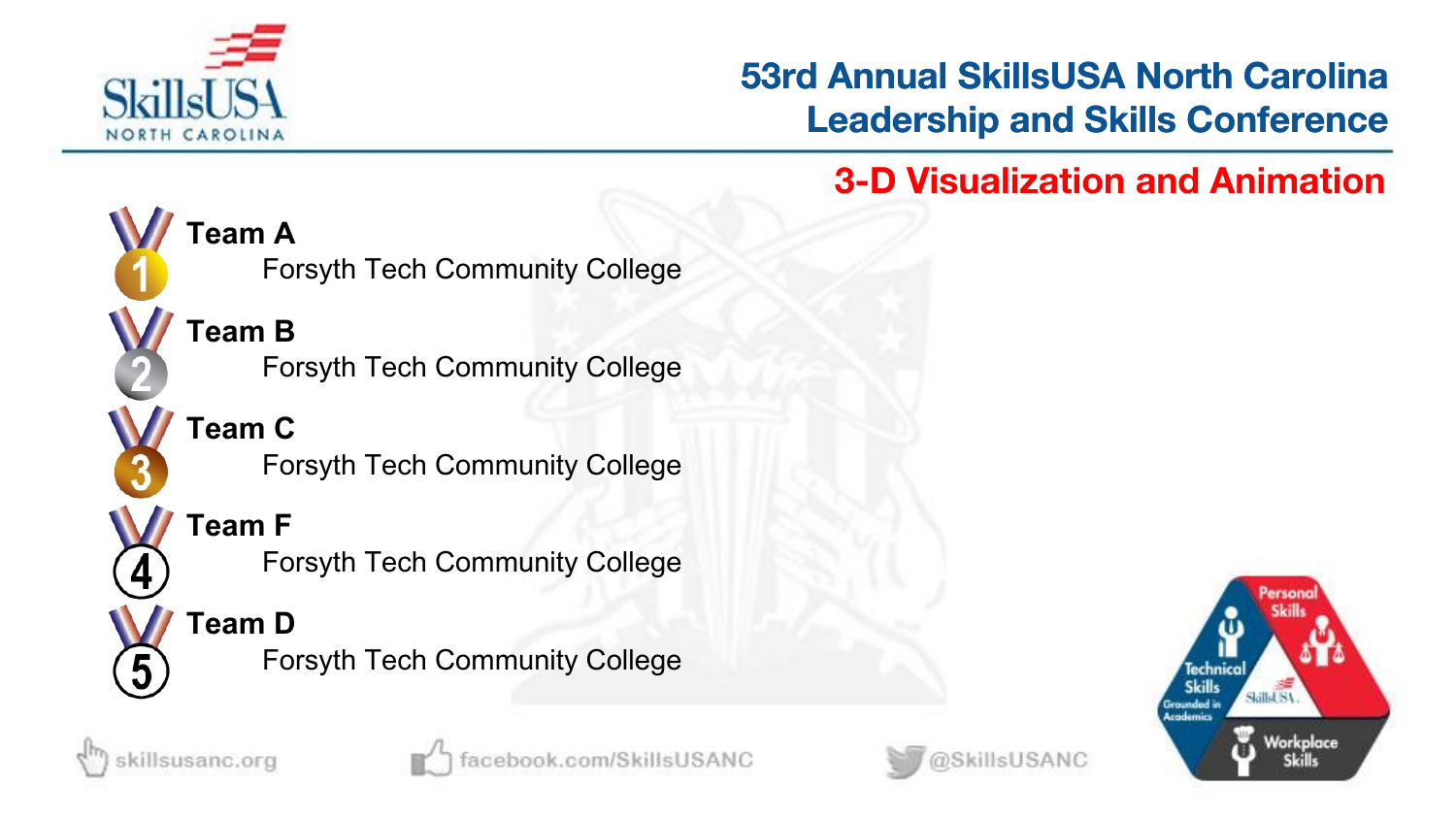

**Action Skills**



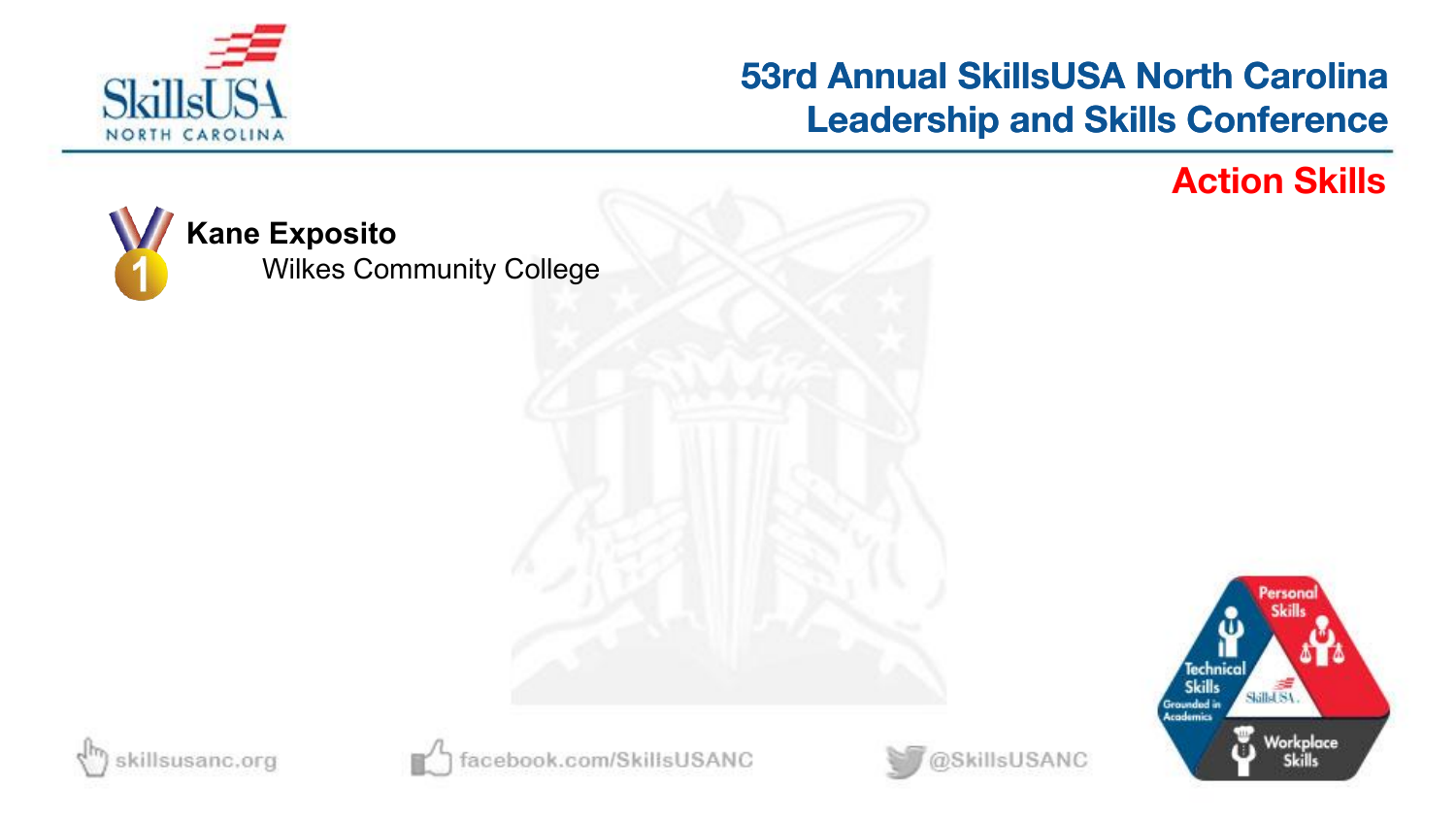

@SkillsUSANC

**Additive Manufacturing**



# Wilkes Community College

**Team A**

Caldwell Comm. College & Tech Institute





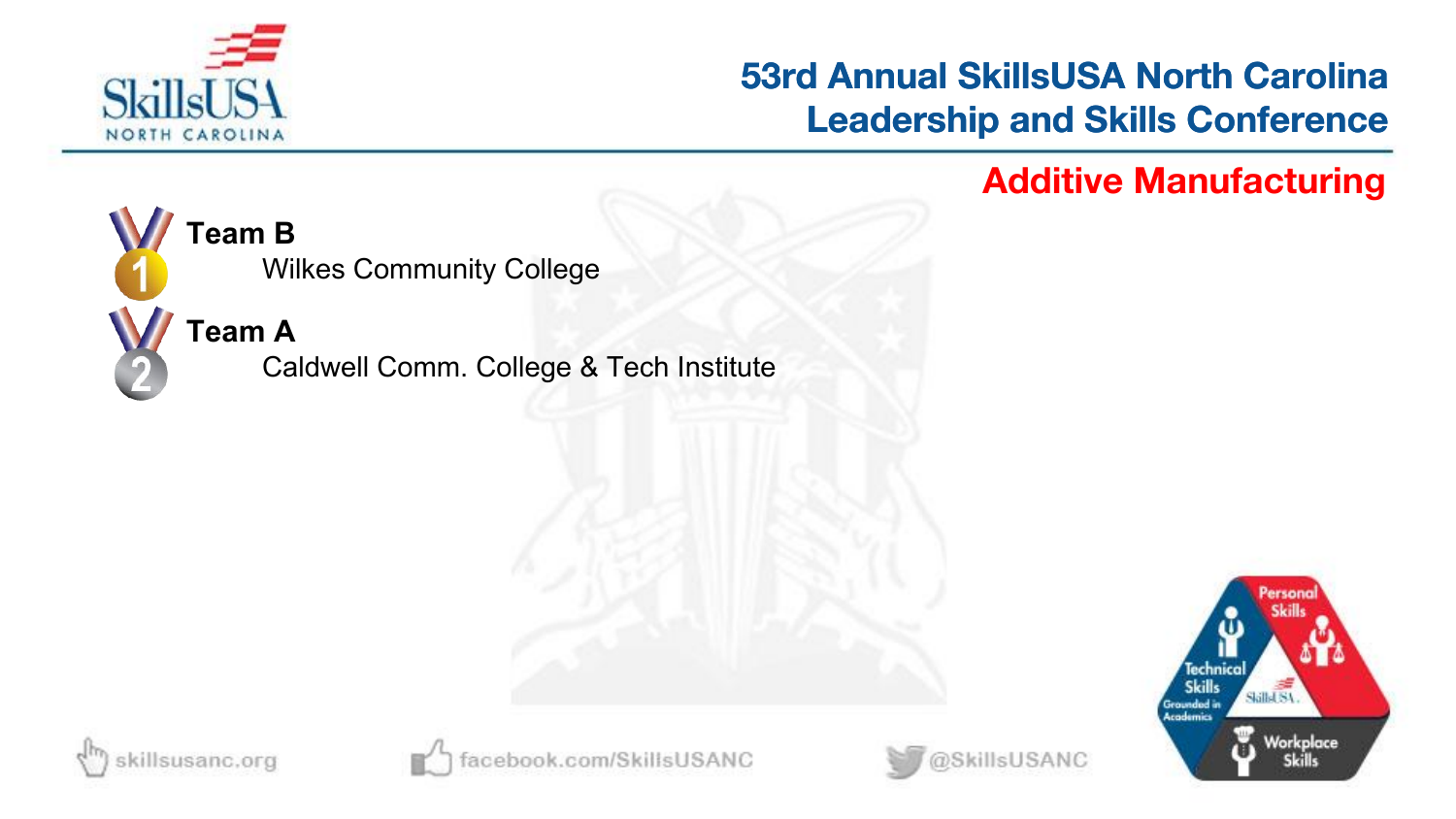

**Adobe Visual Design**



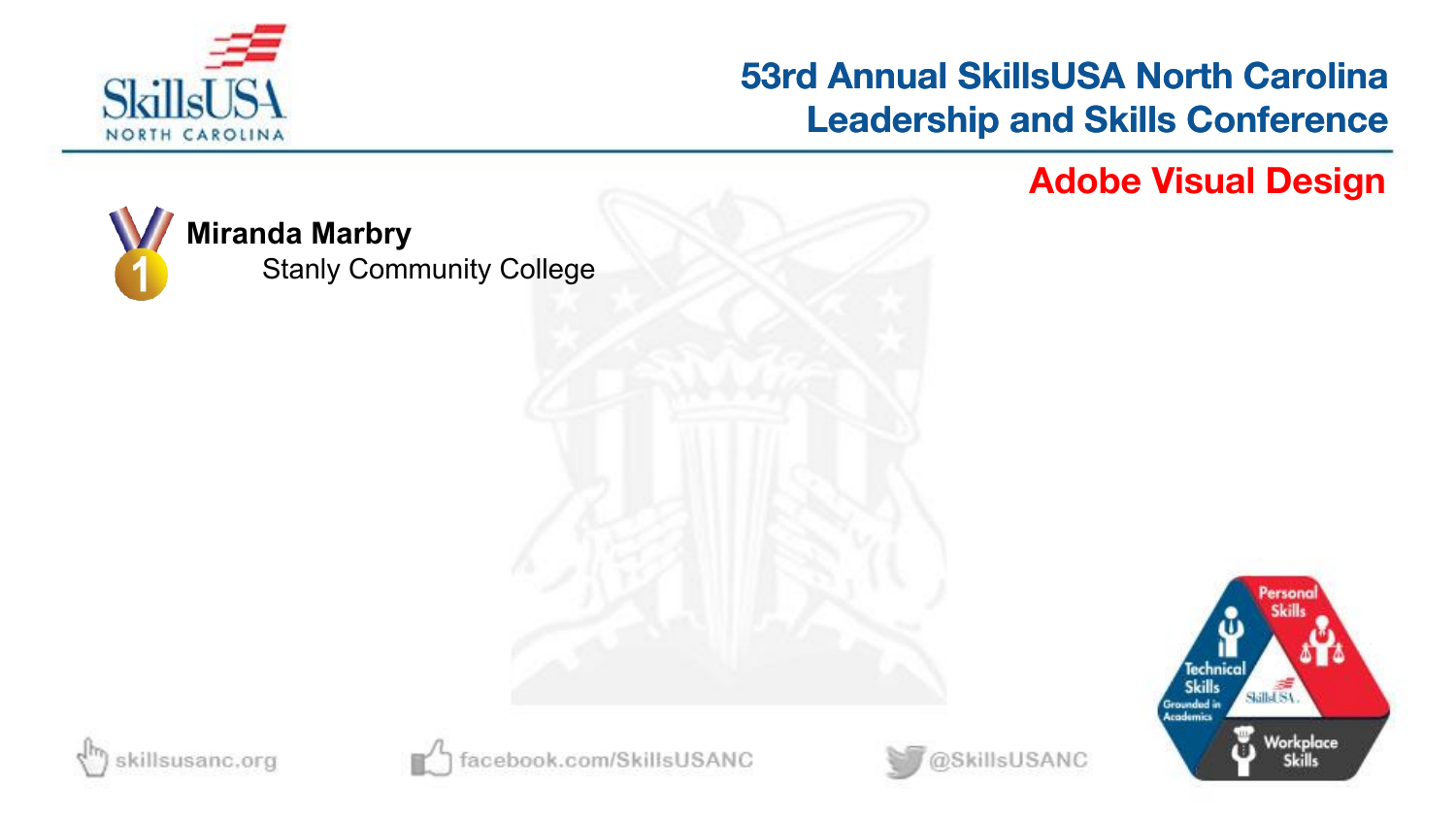

#### **Advertising Design**



killsusanc.org

#### **Carlee Wiswall**

Catawba Valley Community College

# **Shelby Summerow**

Catawba Valley Community College

**Bailey Hendrix** Catawba Valley Community College

#### **Melissa Shorey**

Guilford Tech Community College

#### **Mark Burgess** Nash Community College



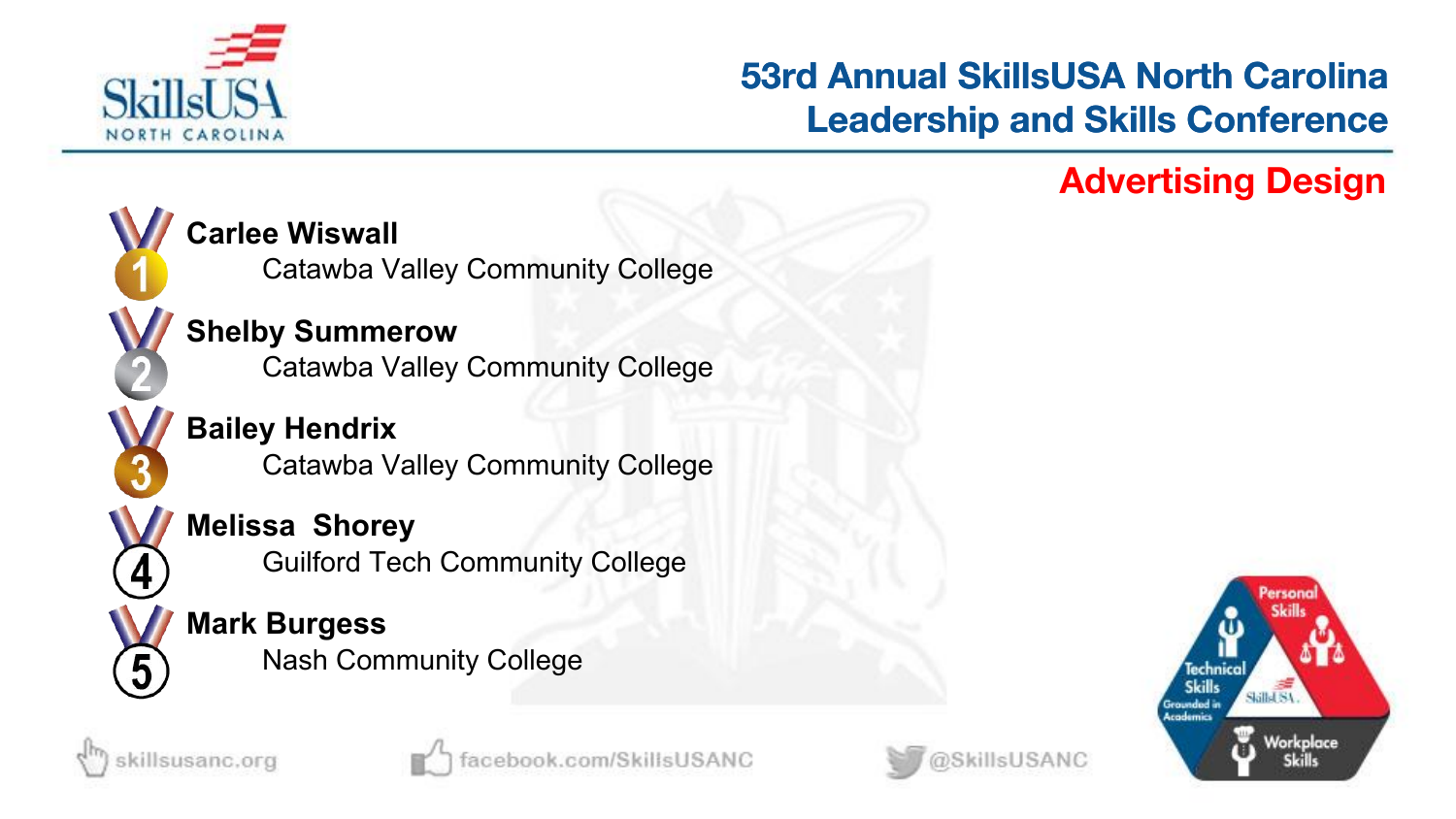

#### **Architectural Drafting**



**Andrew Williams** Wilkes Community College

**Jacob Smith** Wilkes Community College

**Caleb Roberts** Wilkes Community College

**Kirkland Manning** Wilkes Community College

#### **Derrick Ingle**

Caldwell Comm. College & Tech Institute







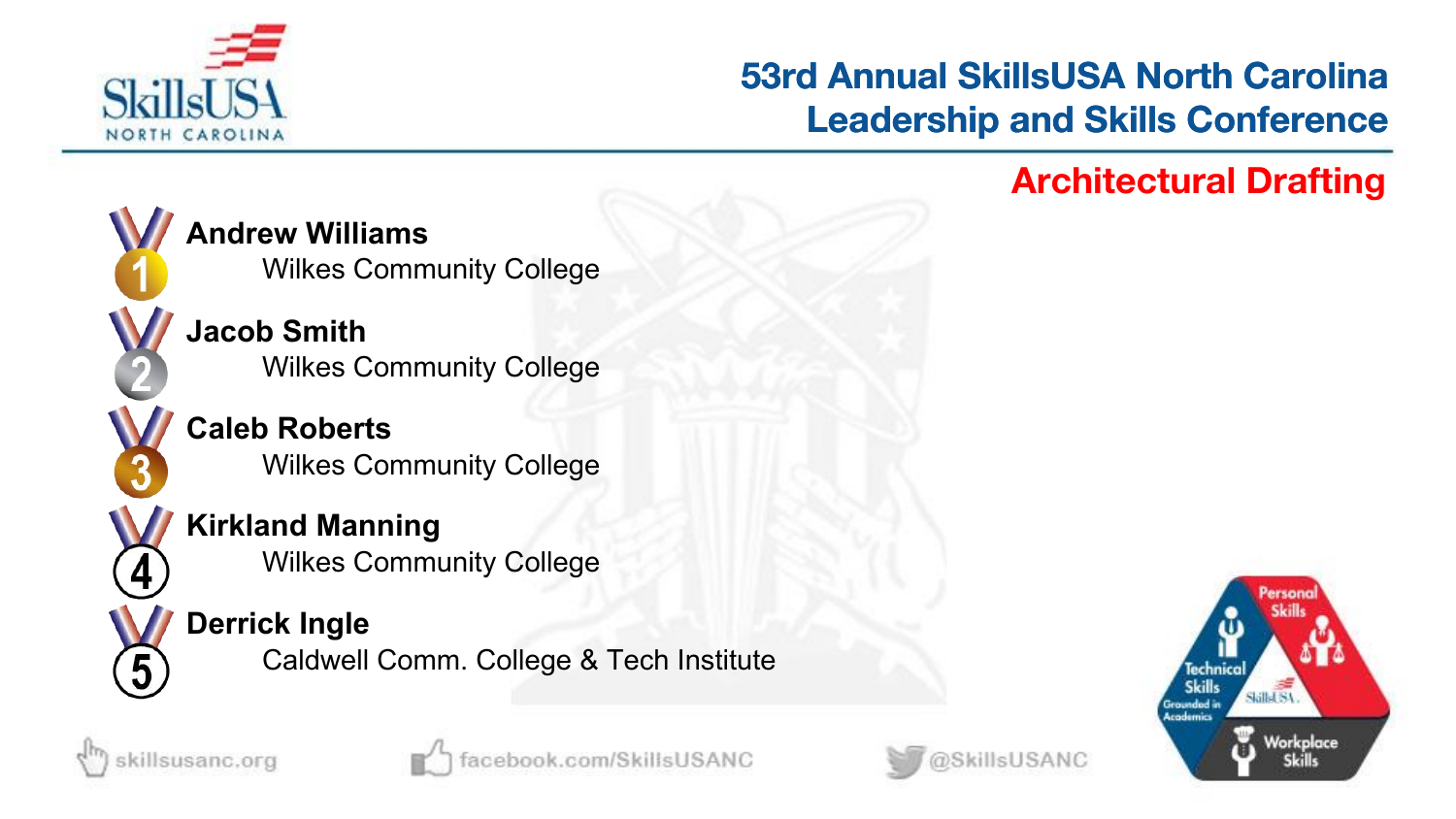

**Audio/Radio Production**



# **Team B**

Forsyth Tech Community College

**Team A**

Forsyth Tech Community College









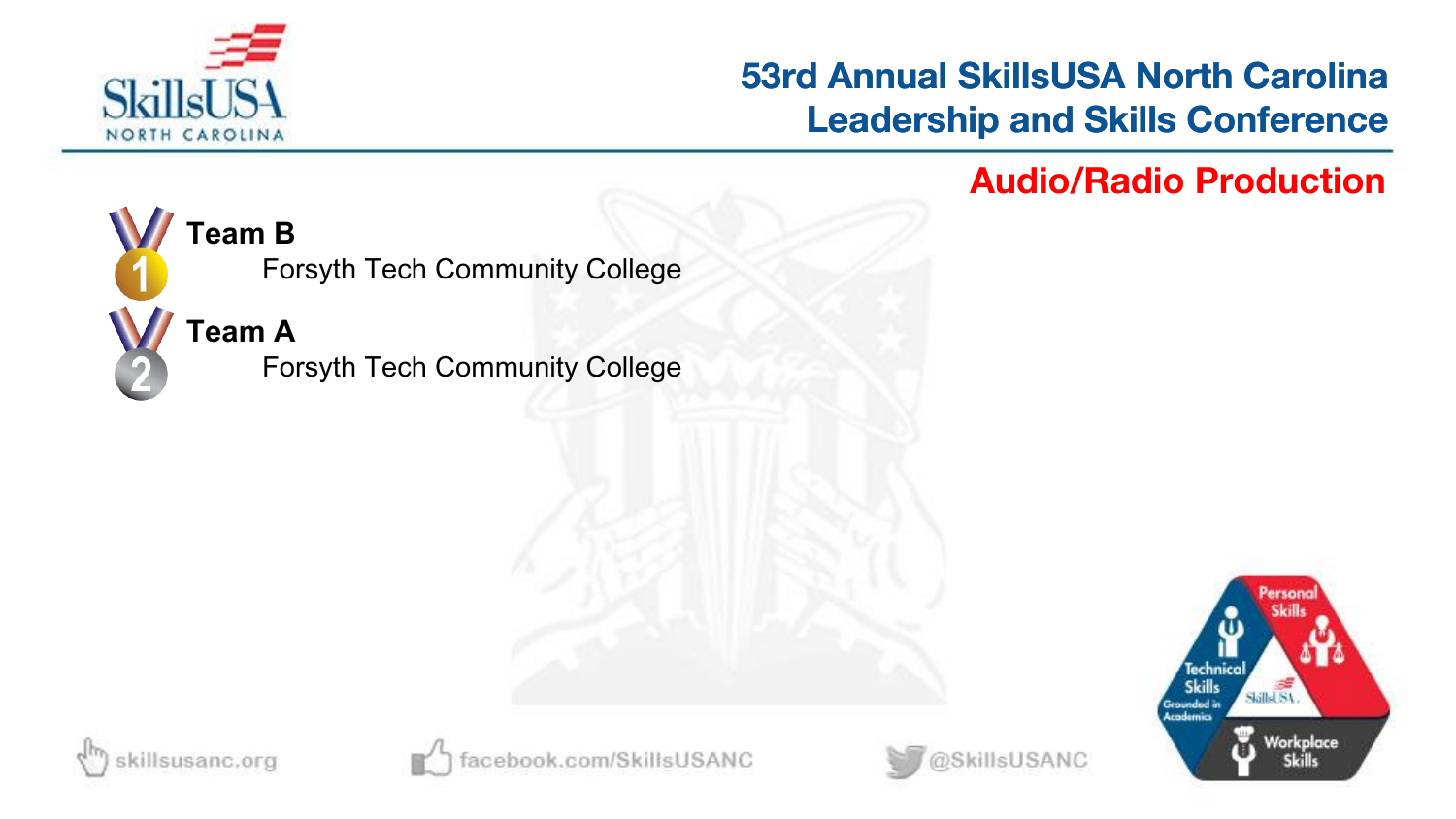

# **Automotive Refinishing Technology Tyler Jones Cole Allen Jose Velez** Guilford Tech Community College Forsyth Tech Community College Guilford Tech Community College

**Dan Selvy**

Fayetteville Technical Community College

#### **Chandler McChesney**

Forsyth Tech Community College





5



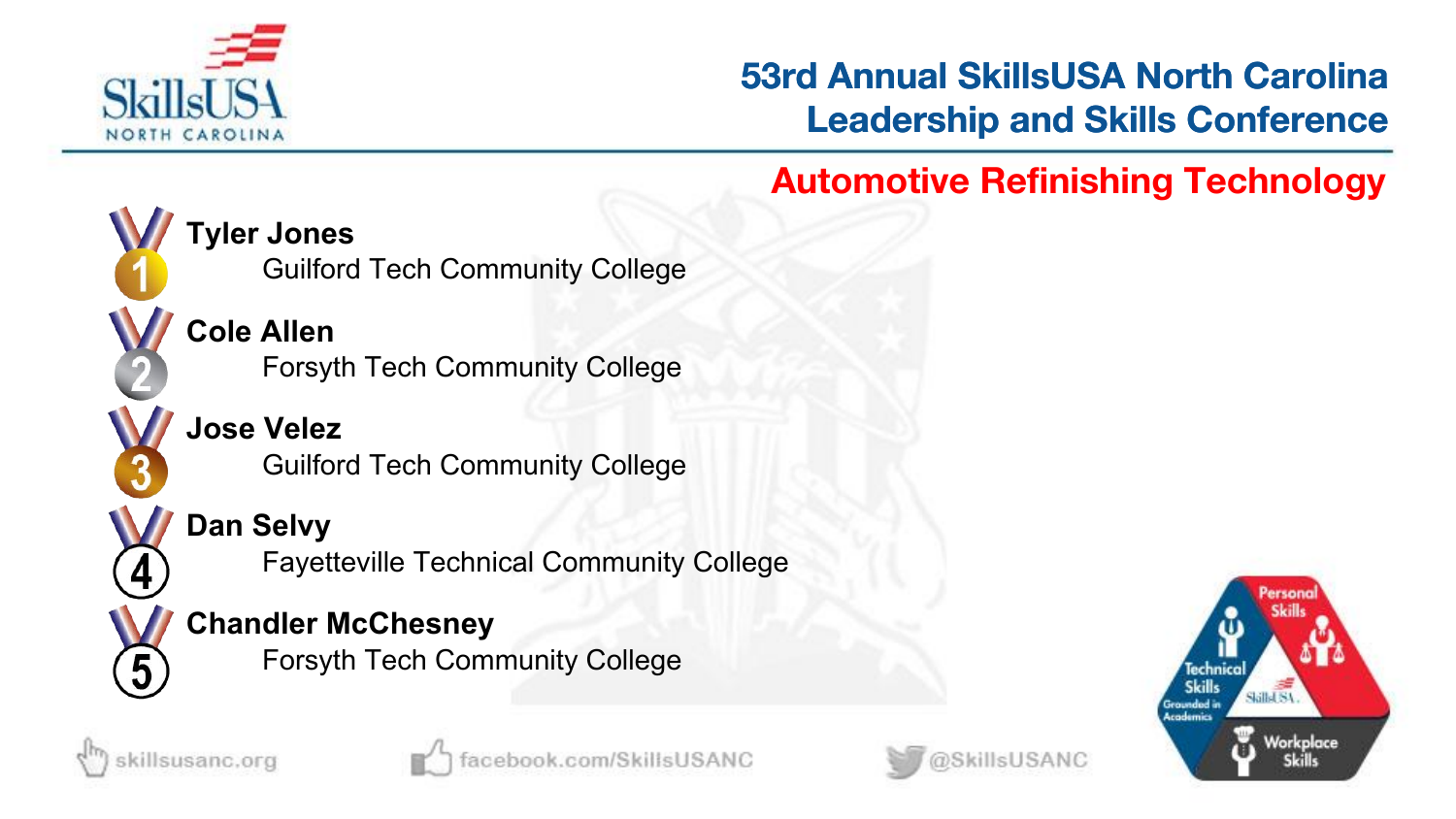

### **Automotive Service Technology**



#### **Lewis Whaley**

Catawba Valley Community College

#### **Caison Newton**

Blue Ridge Community College-Flat Rock

**Eric Henry** Guilford Tech Community College

#### **Luis Pedraza**

Wilkes Community College

#### **Jacob Huskey**

Caldwell Comm. College & Tech Institute







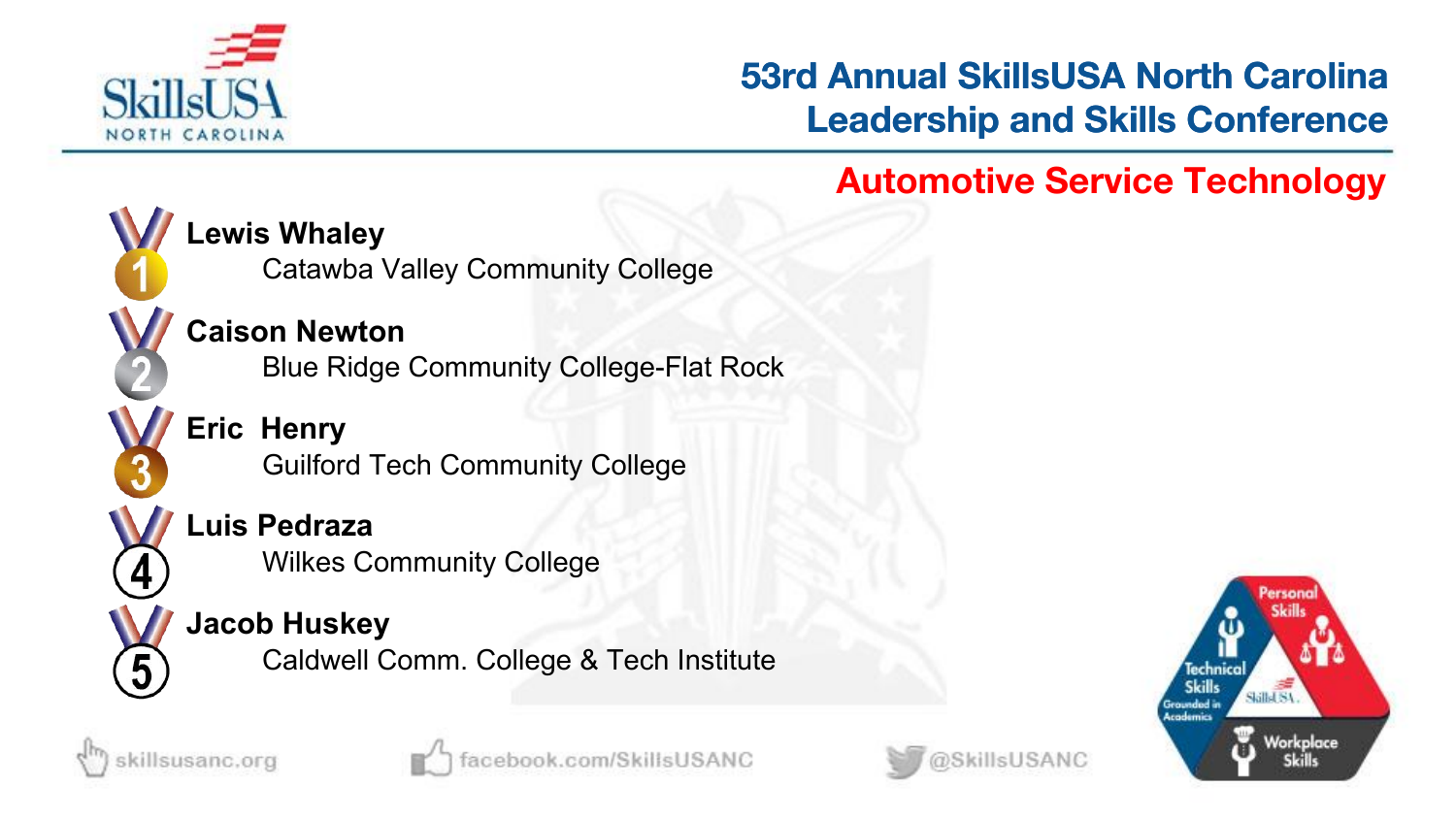

**Aviation Maintenance Technology**



#### **Rodney Flemming**

Guilford Tech Community College







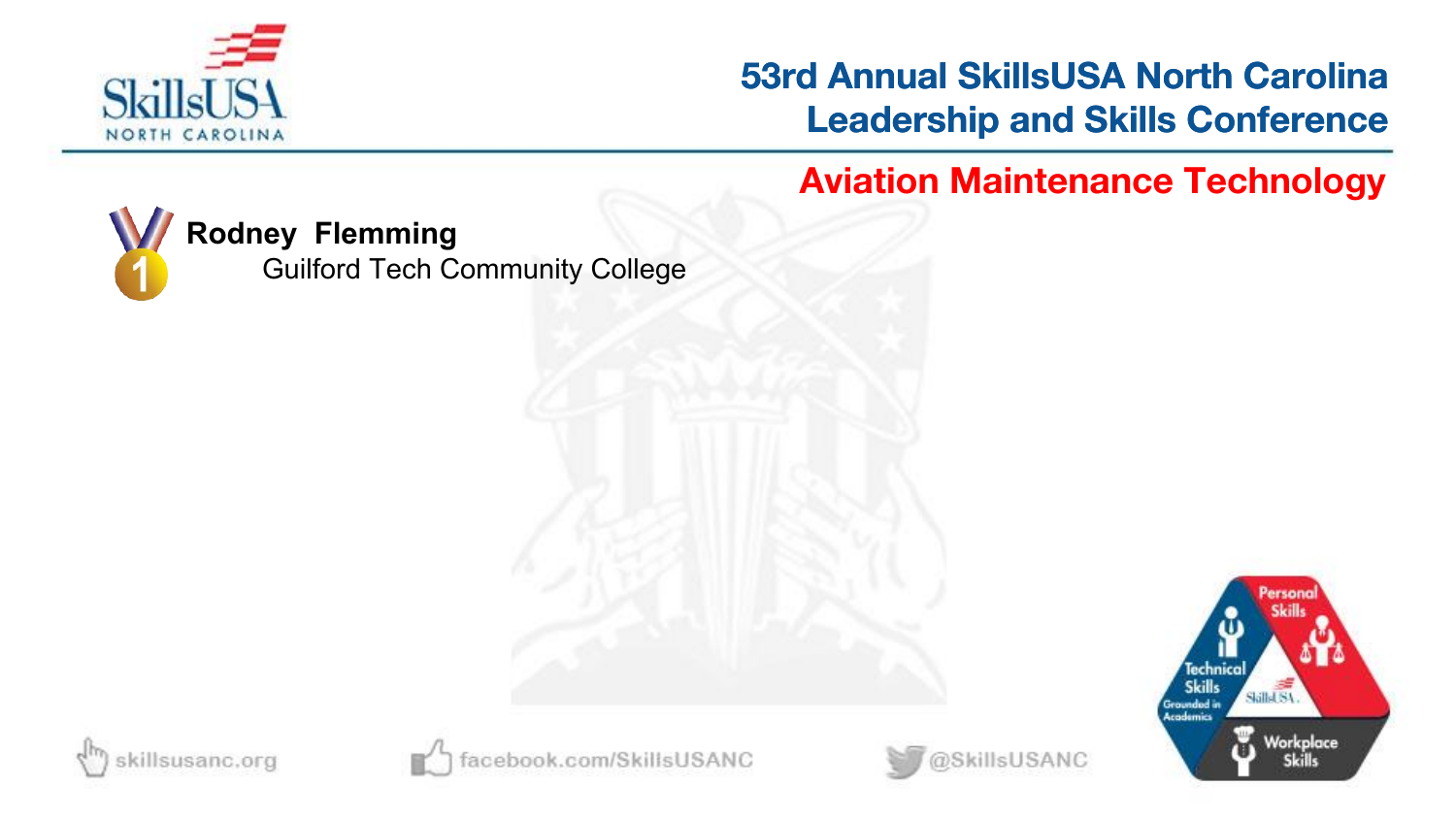

**Broadcast News Production**



#### **Team A**

Forsyth Tech Community College

## **Team B**

Forsyth Tech Community College







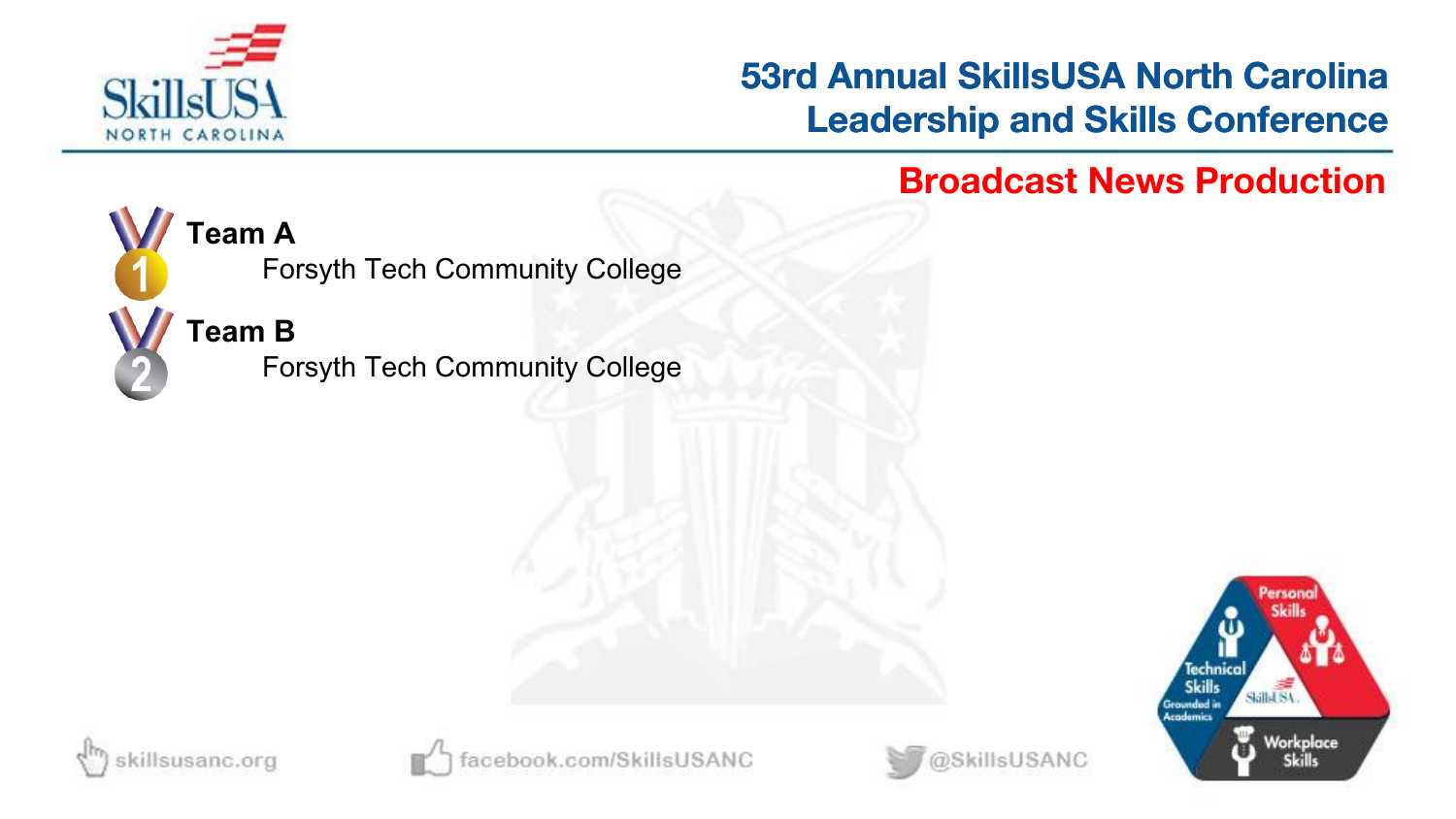

@SkillsUSANC

**Career Pathways Showcase: Arts and Communication**



Nash Community College





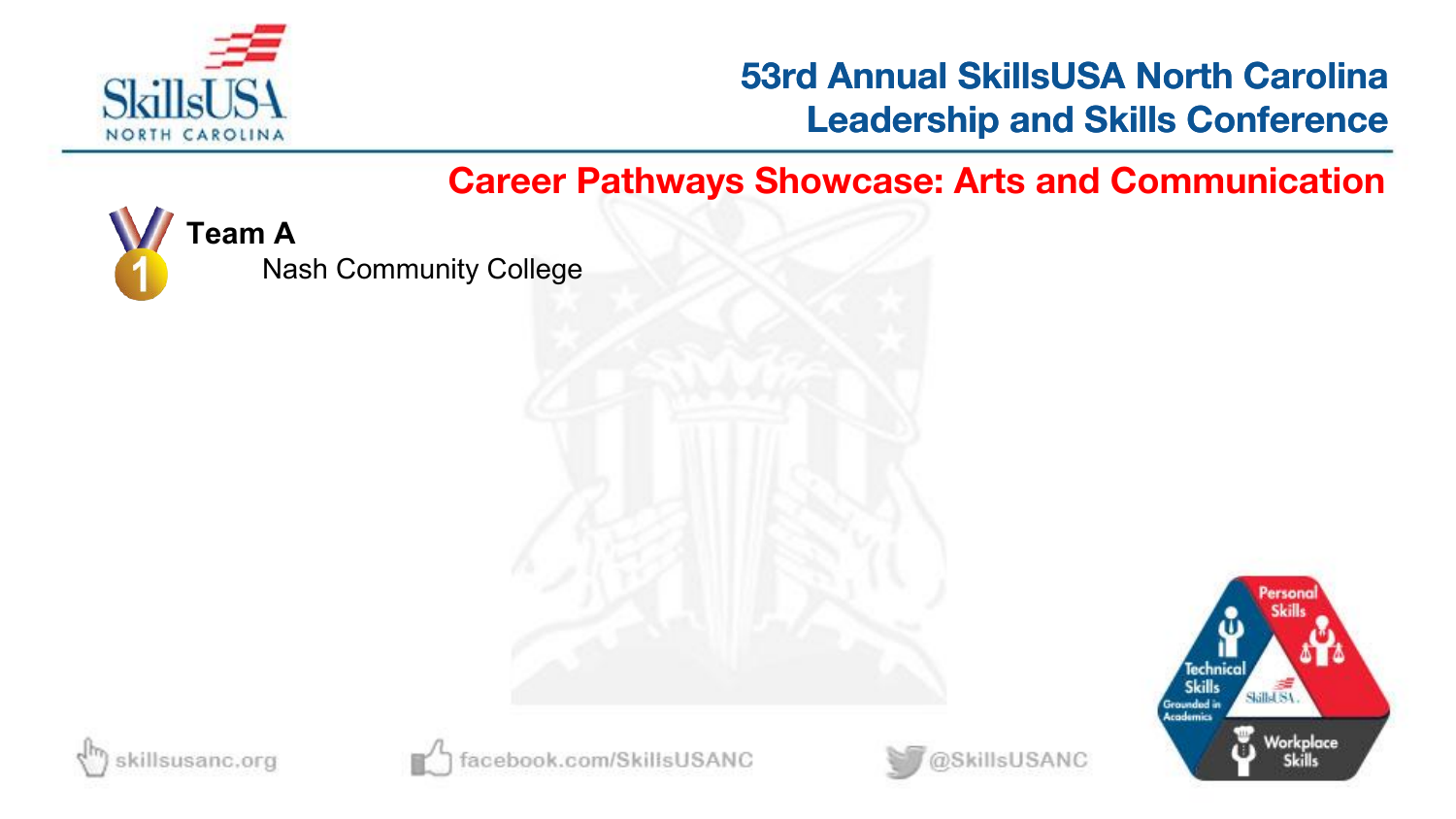

#### **Career Pathways Showcase: Human Services**



Edgecombe Community College







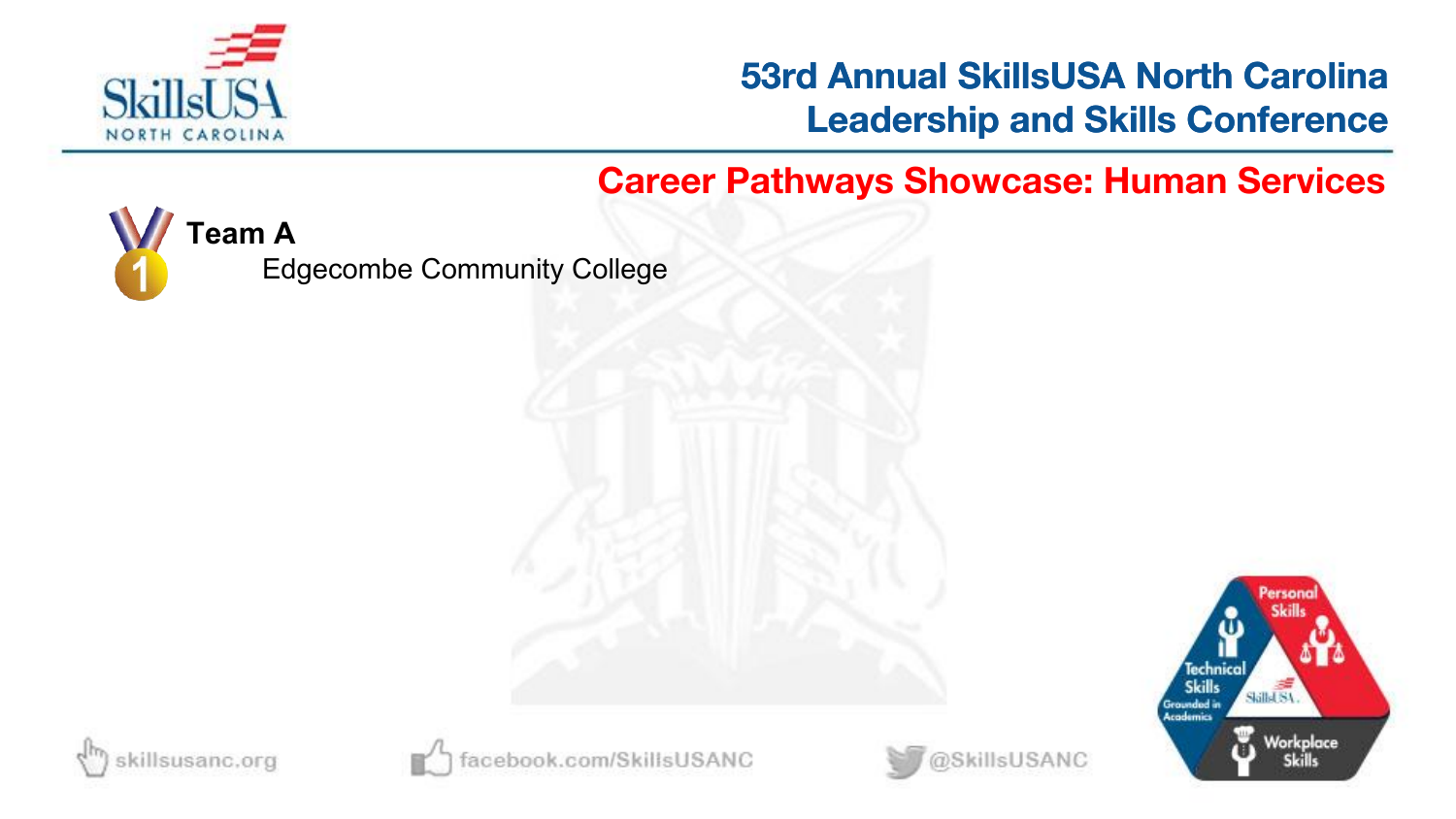

#### **Career Pathways Showcase: Industrial & Engineering Tech**



Edgecombe Community College







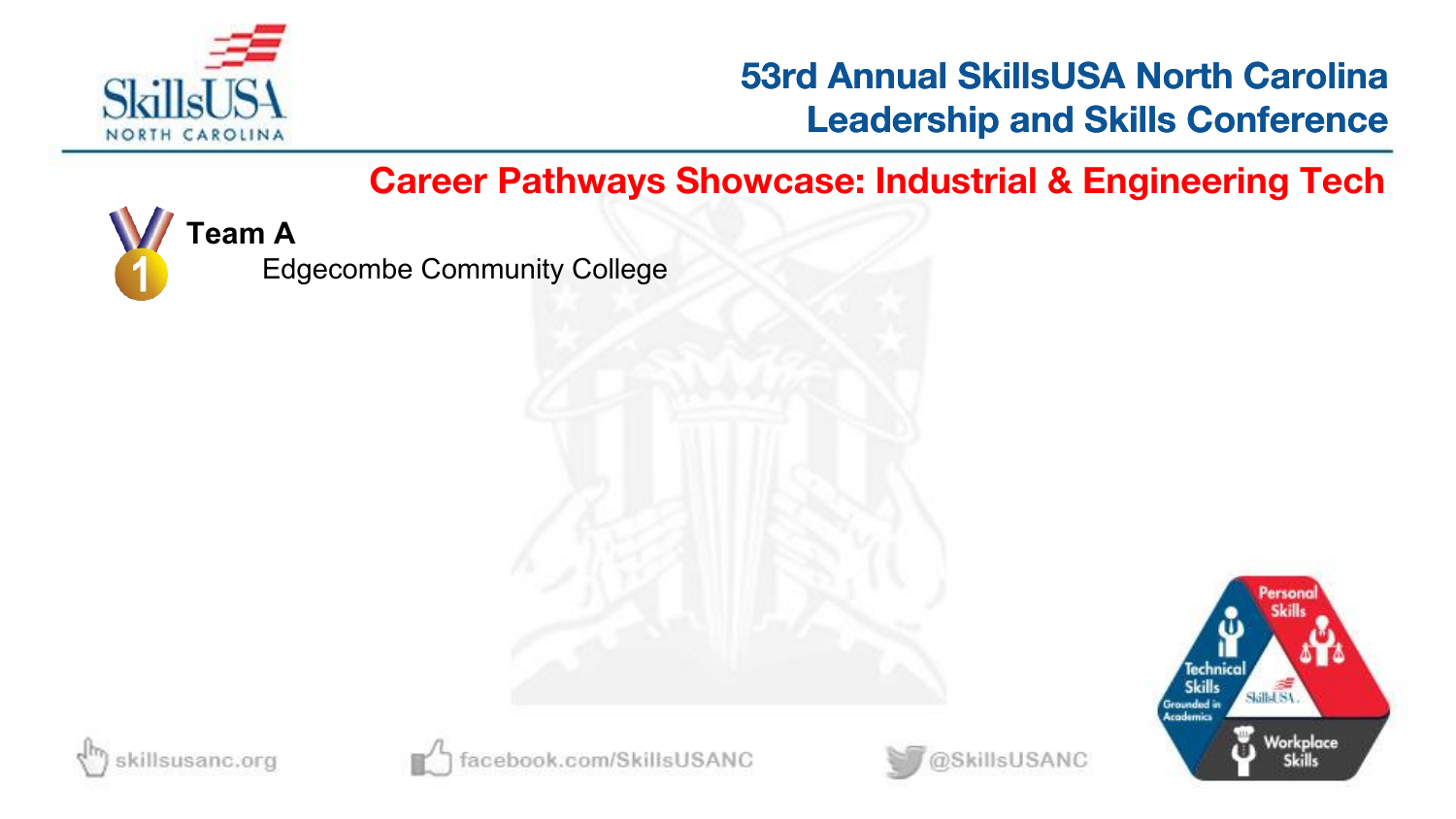

**Career Pathways Showcase: Natural Resources/Agri/Food**



Wilkes Community College







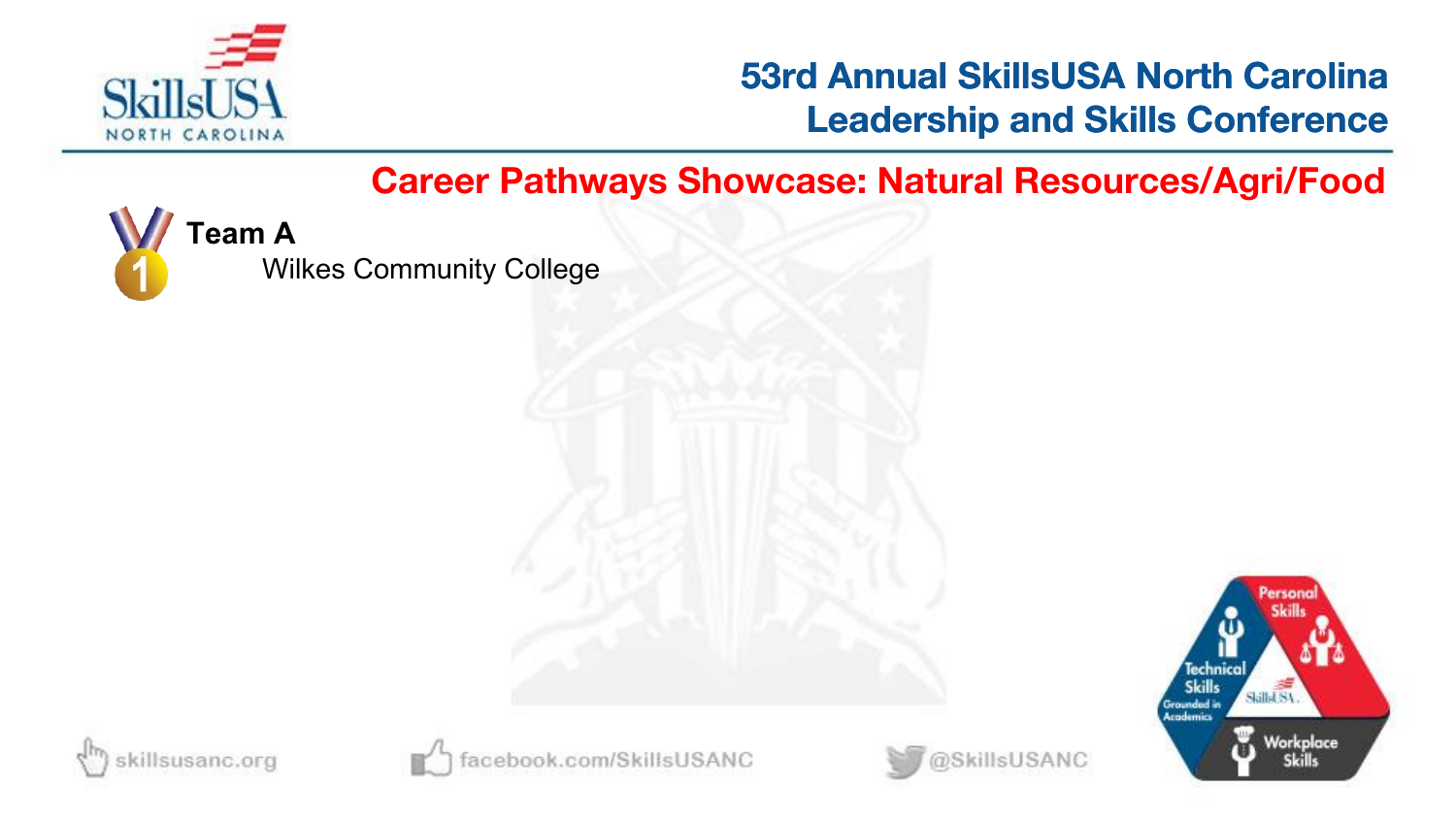

#### **Carpentry**









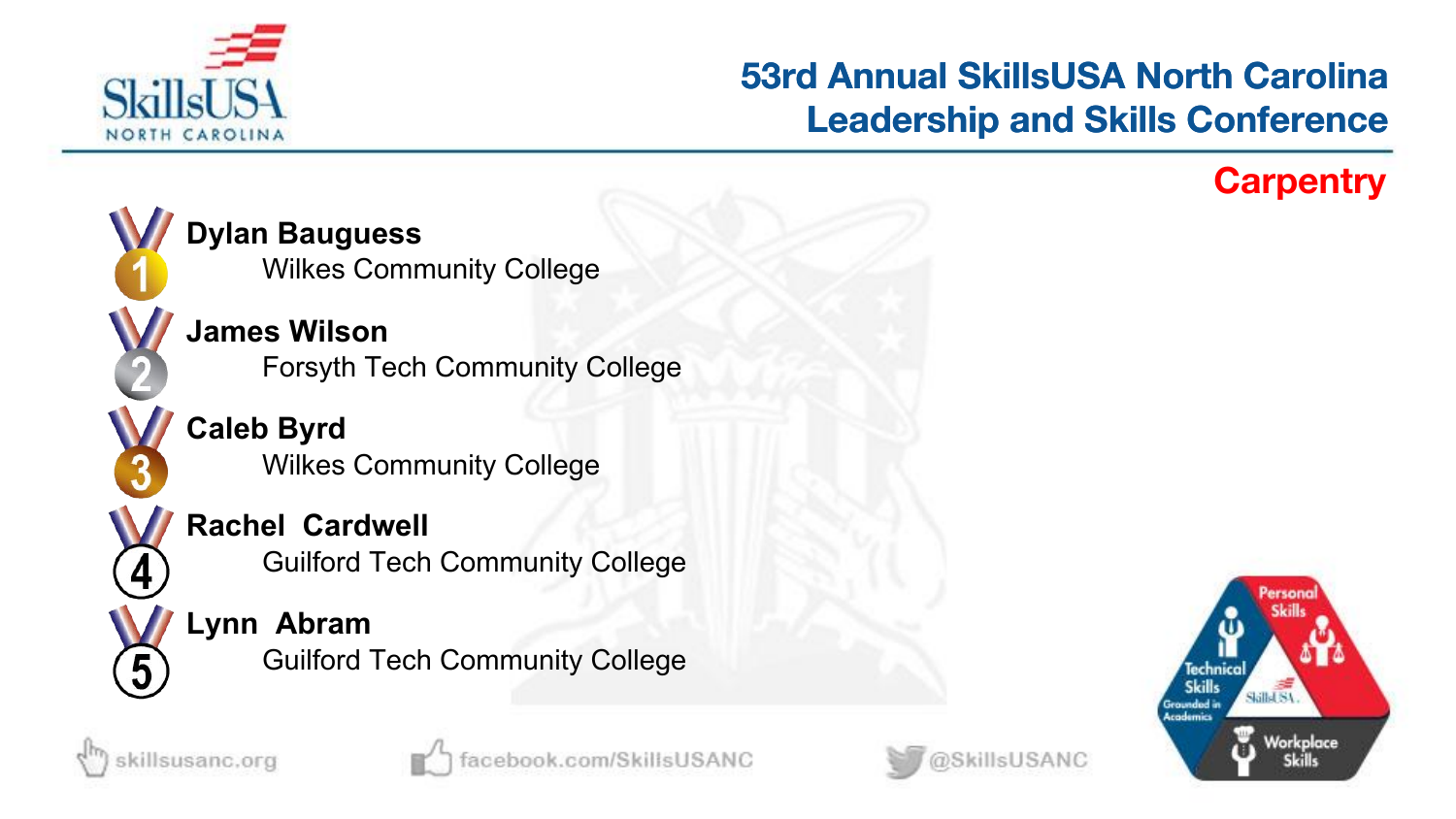

## **CNC Milling Specialist**



#### **Brian Wilson**

Guilford Tech Community College

# **Joshua Pugh**

Guilford Tech Community College

#### **Ben Juarez** Davidson County Community College

#### **Andrew Shrum**

Catawba Valley Community College

# **Jacob Lail**

killsusanc.org

Catawba Valley Community College





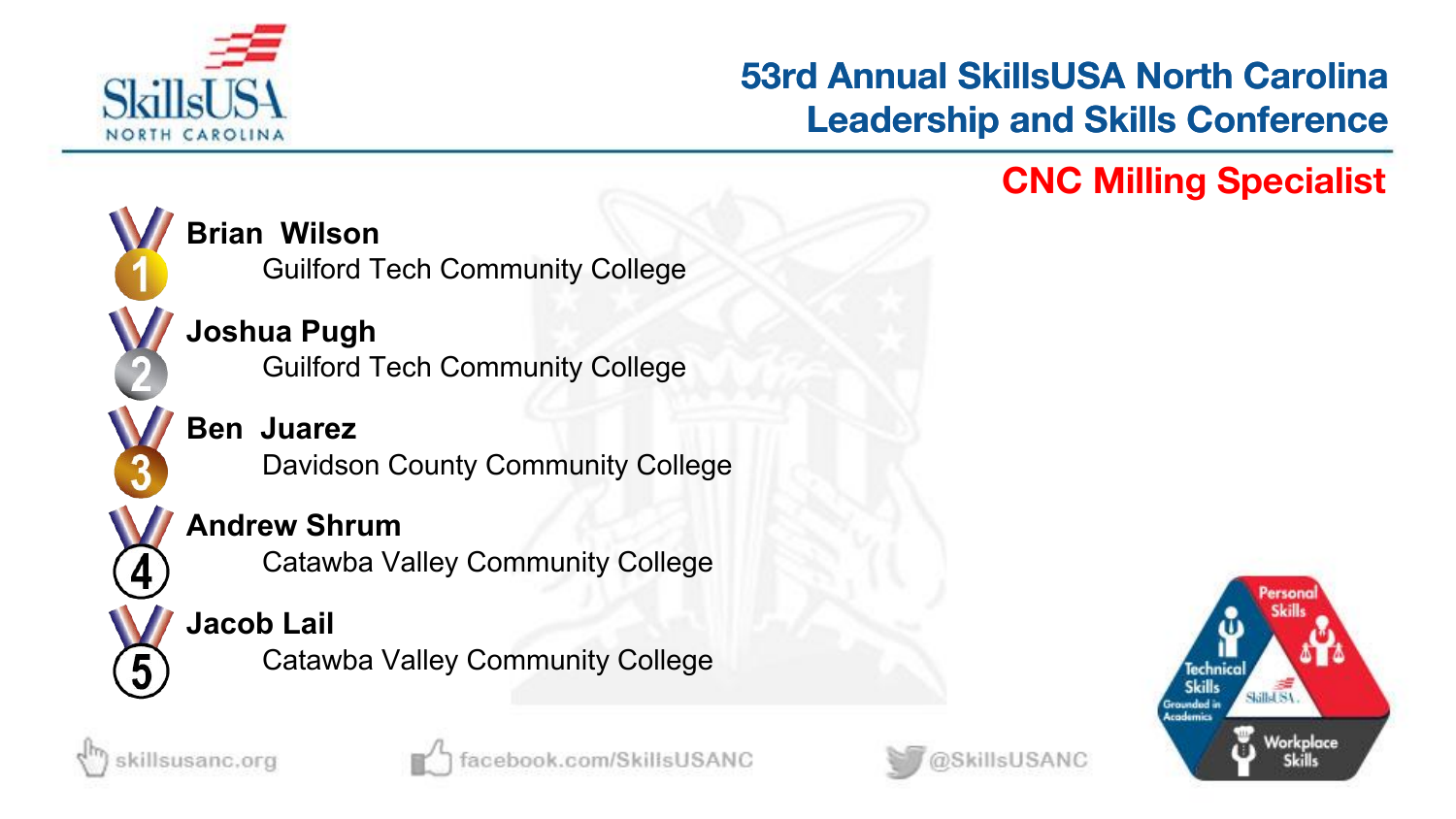

#### **CNC Technician**



**Japeth Murphy** Guilford Tech Community College

**Travis Stutts** Catawba Valley Community College

#### **Lucas Bowman**

Guilford Tech Community College

#### **Timothy Kuhblank**

Catawba Valley Community College







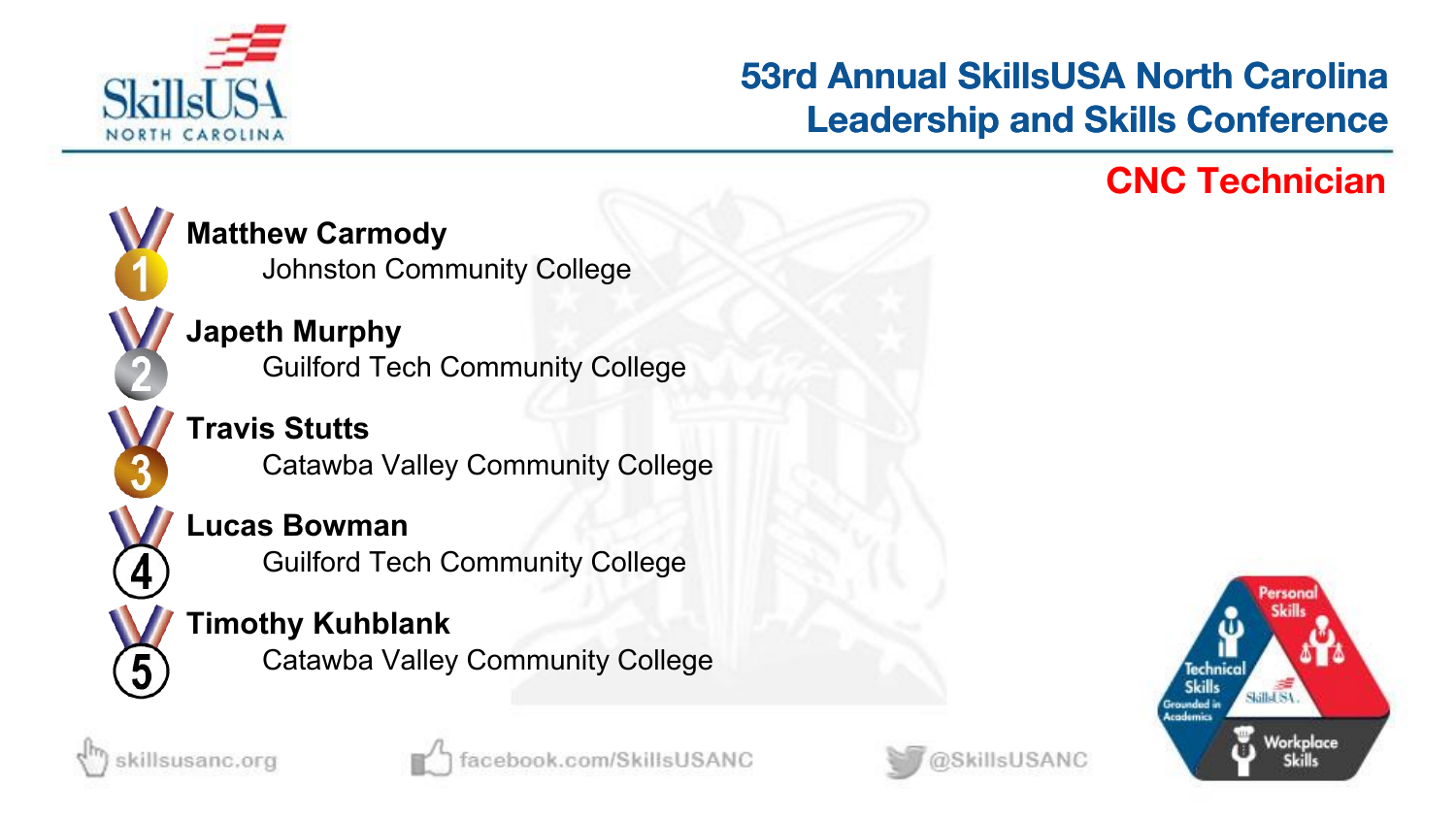

# **CNC Turning Specialist**



#### **Logan West**

Davidson County Community College

**Joshua Murphy** Johnston Community College

**Cody Johnson** Nash Community College



Catawba Valley Community College

#### **Saied Carson**

Catawba Valley Community College







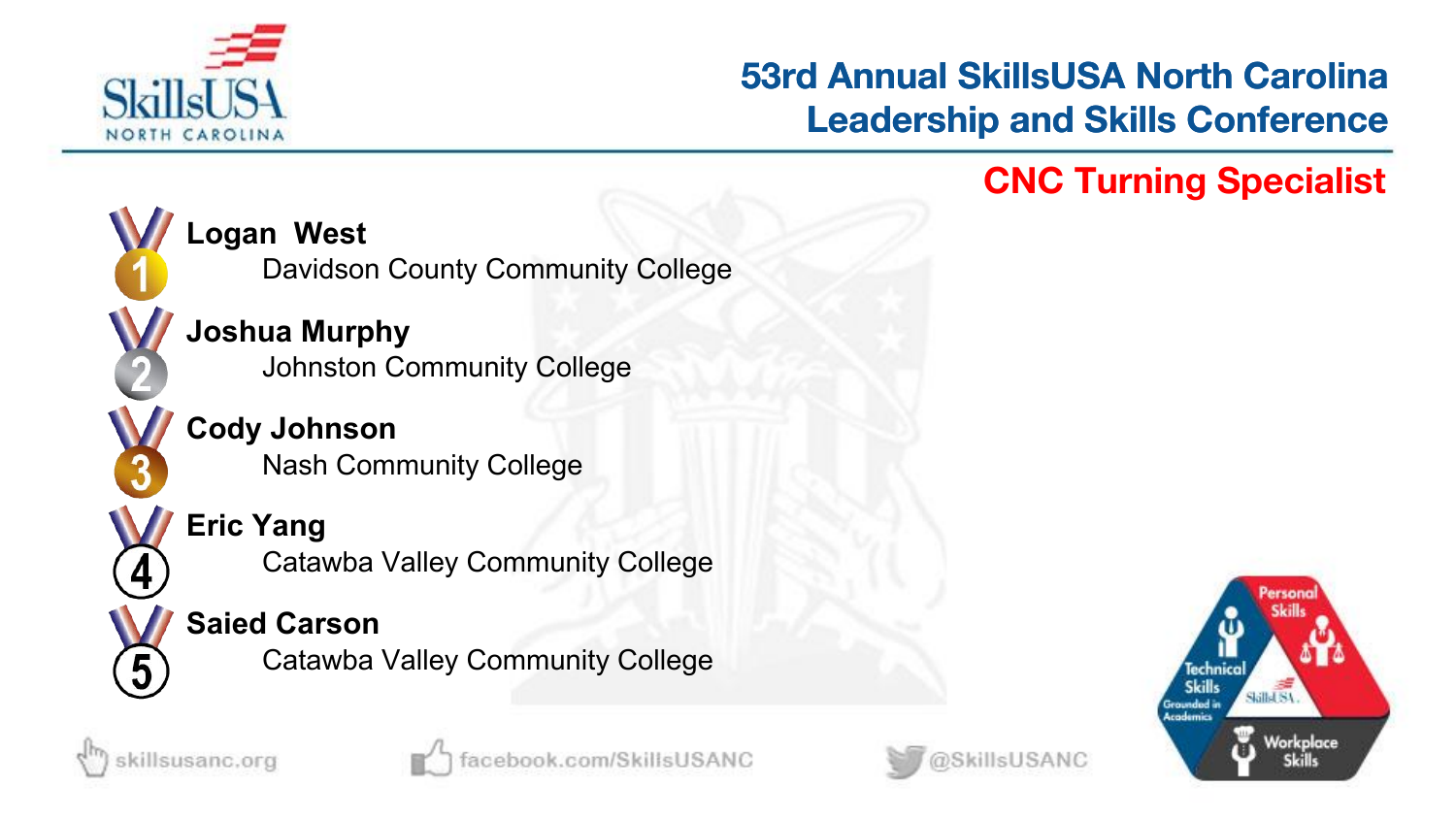

# **Collision Repair Technology**



Fayetteville Technical Community College

#### **Luis Ramirez** Forsyth Tech Community College

**James Hercules** Forsyth Tech Community College

#### **Aaron Howard**

Haywood Community College

#### **Ryan Marsh**

Guilford Tech Community College



5





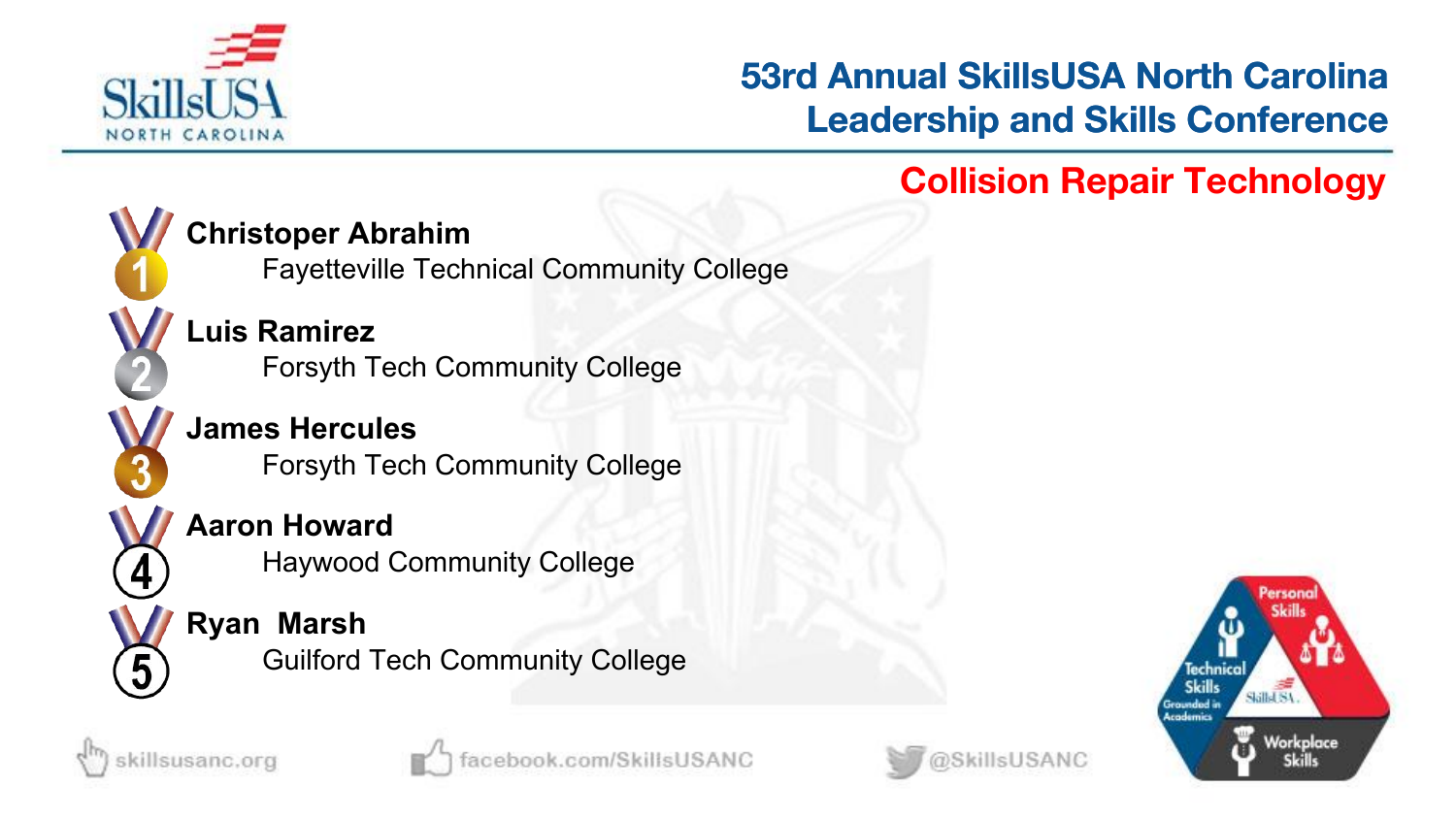

#### **Commercial Baking**



**Marina Brown**

Carteret Community College

#### **LaShaundra Resper**

Guilford Tech Community College

#### **Marcus Brown**

Vance-Granville Community College, Henderson

## **Susan Way**

Carteret Community College

#### **Niamani Dantzler-Sneed**

Vance-Granville Community College, Henderson







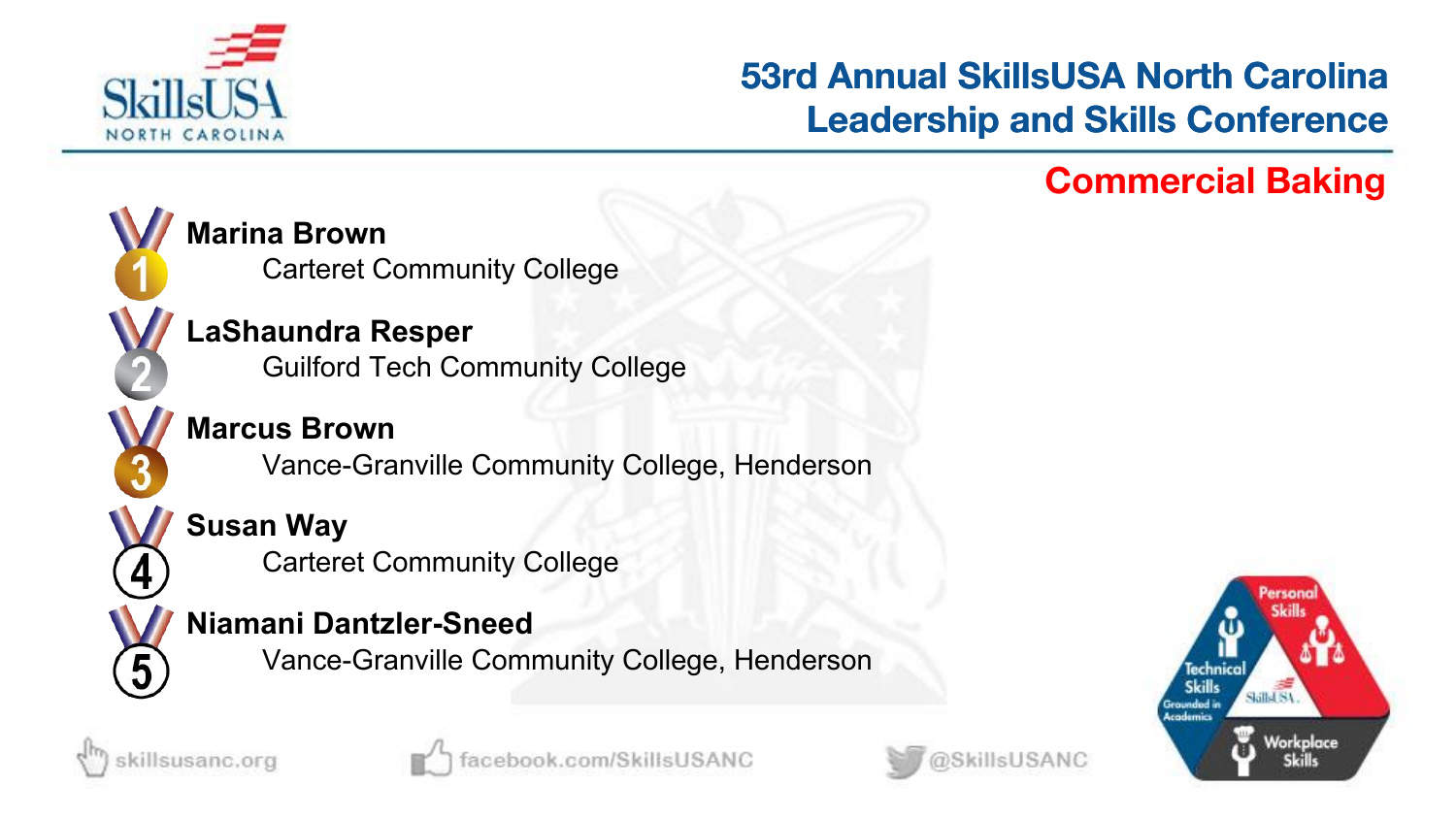

**Community Service**



#### **Team A**

Catawba Valley Community College

#### **Team B**

Wilkes Community College







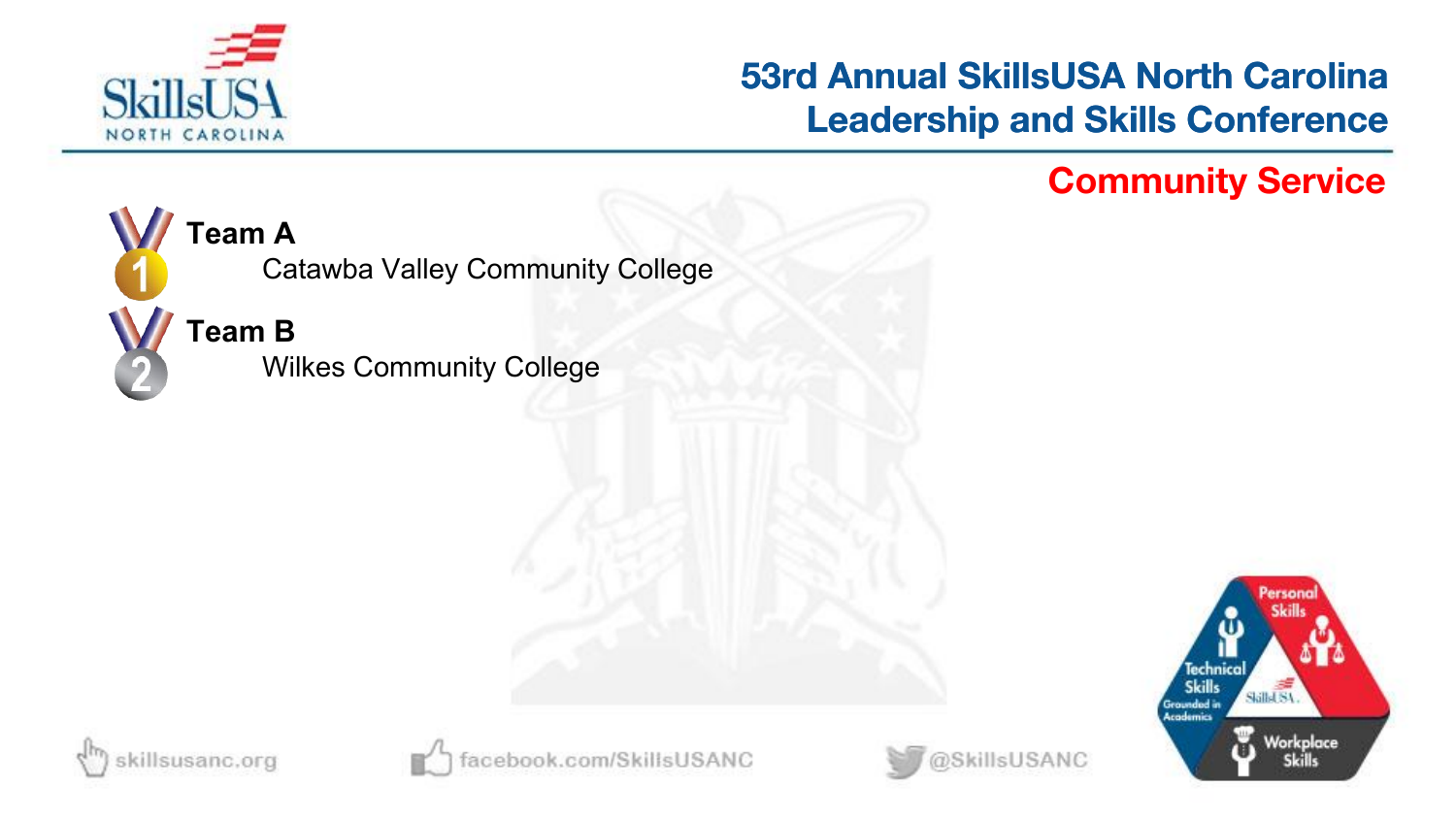

#### **Computer Programming**



killsusanc.org

# **Troy Sanford**

Guilford Tech Community College

# **Alexander Allis**

Guilford Tech Community College

#### **Perry Plaine** Guilford Tech Community College

#### **Joshua Schnepf**

Guilford Tech Community College

# **Cyntha Lunde**

Southeastern Community College





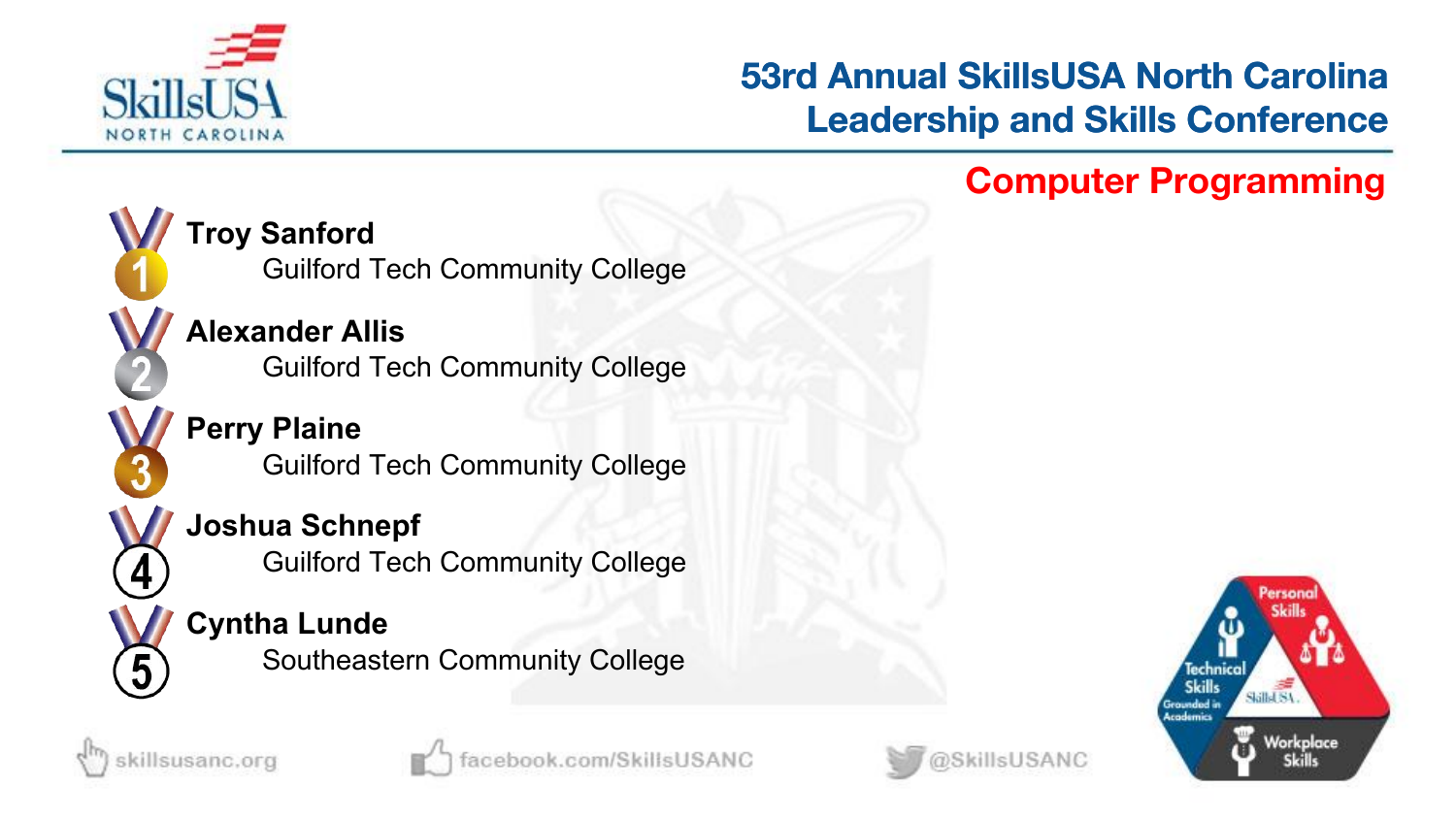

# **Cosmetology Beginner Skills**



killsusanc.org

**Kristle Manning** Nash Community College

**Brenda Johnson** Nash Community College

**Latorria Vick-Tapp** Nash Community College

**Madison Cartrette** Bladen Community College

**Gabriel Rudd** Nash Community College





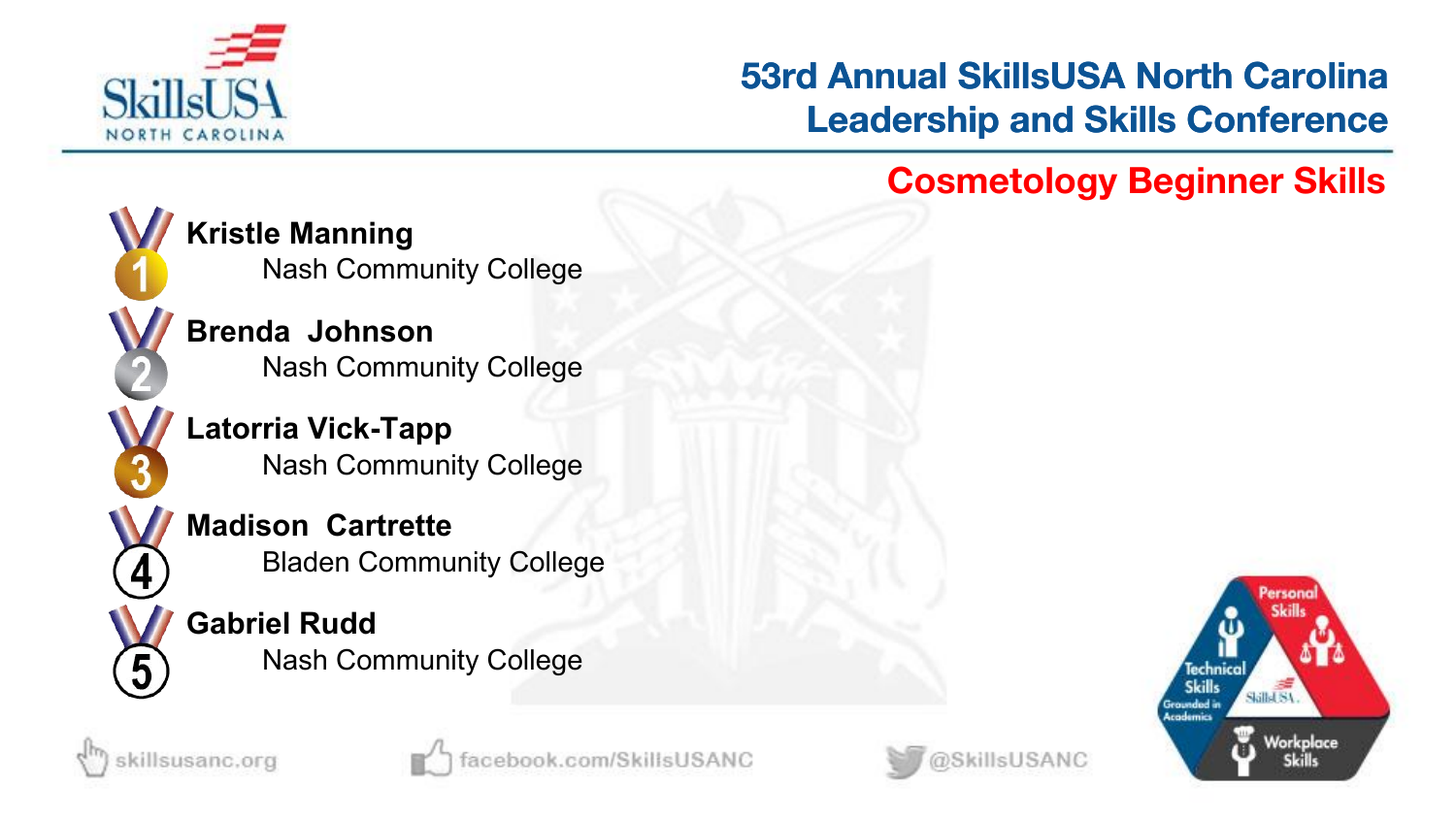

**Crime Scene Investigation**



#### **Team B**

Catawba Valley Community College

**Team A**

Nash Community College







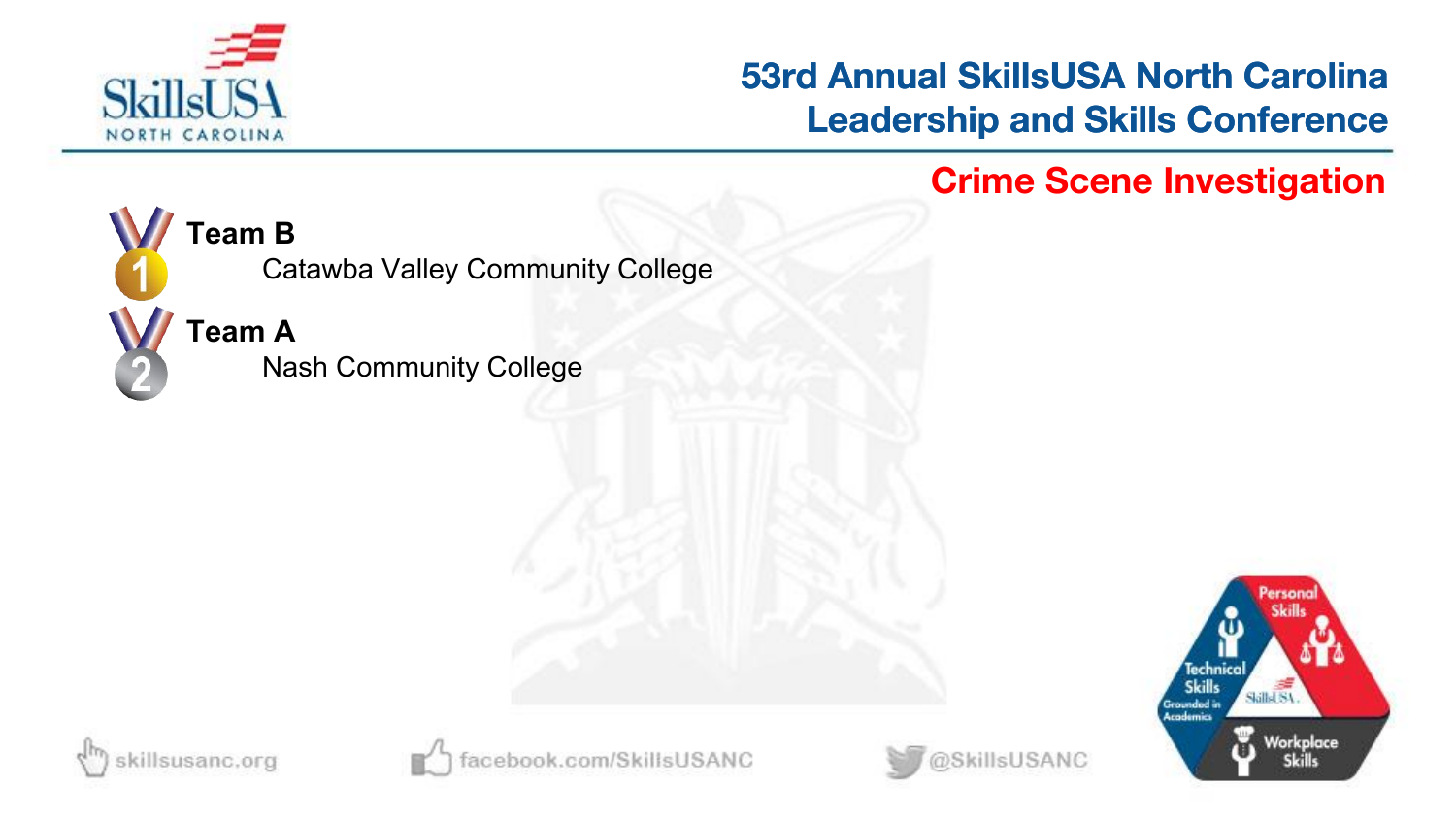

#### **Criminal Justice**









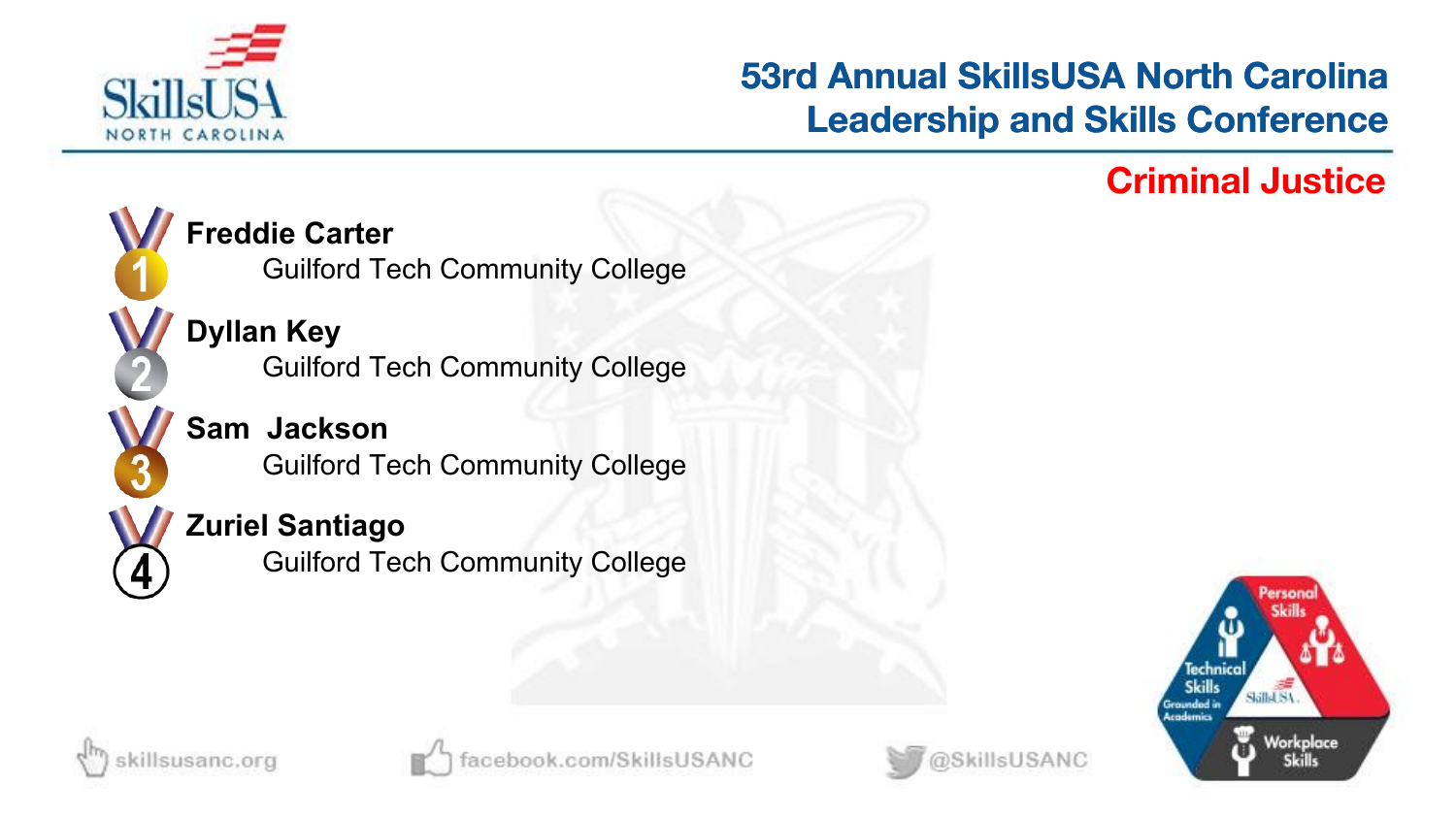

#### **Culinary Arts**



#### **Naima Durrett**

Guilford Tech Community College

# **Karran McGlothlin**

Carteret Community College

#### **Ethel Fogg** Vance-Granville Community College, Henderson

#### **Tyneshia Brackett**

Vance-Granville Community College, Henderson

# **Leetty Cox**

Carteret Community College







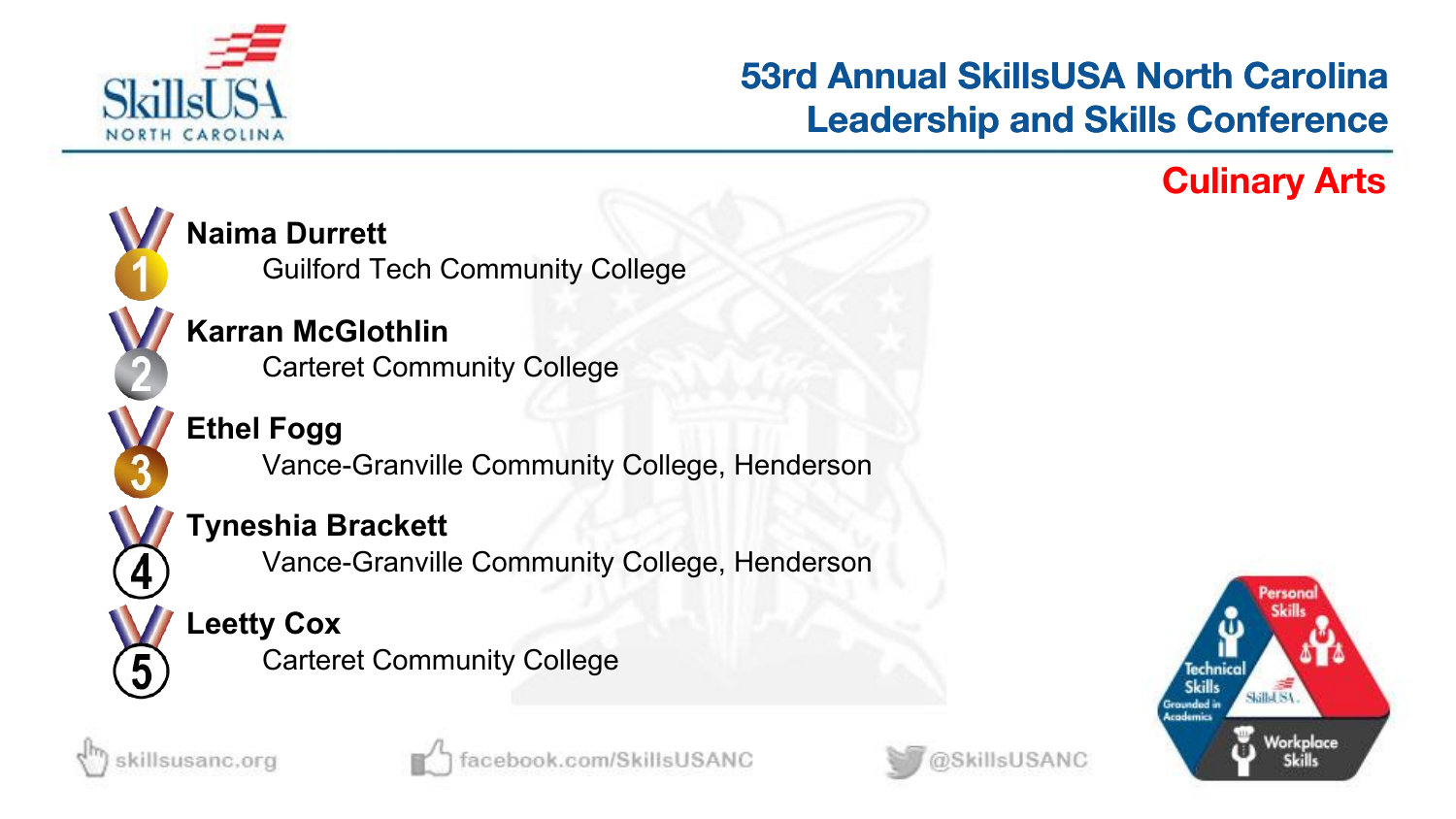

#### **Customer Service**



**Kayla Barrow** Carteret Community College

**Stacie Britt** Bladen Community College



**Celeste Powell** Nash Community College







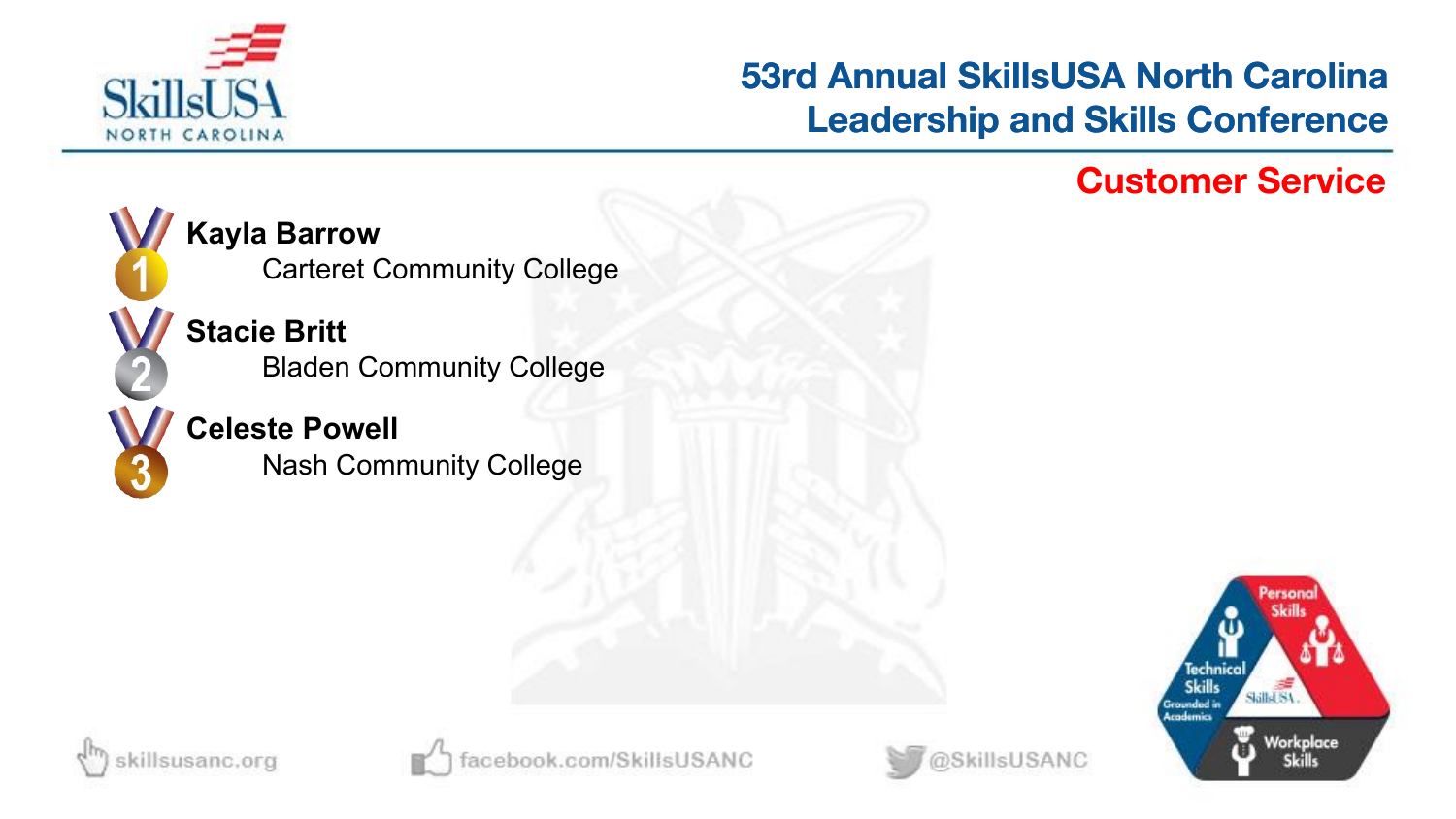

### **Dental Assisting**



killsusanc.org

# **Heidi Swinson**

Rowan Cabarrus Community College - Salisbury

#### **Madison Herring Hartsell**

Rowan Cabarrus Community College - Salisbury

**Erin Mauldin** Rowan Cabarrus Community College - Salisbury

#### **Ana Olvera-angel**

Wilkes Community College

#### **Haley Rogers** Wilkes Community College



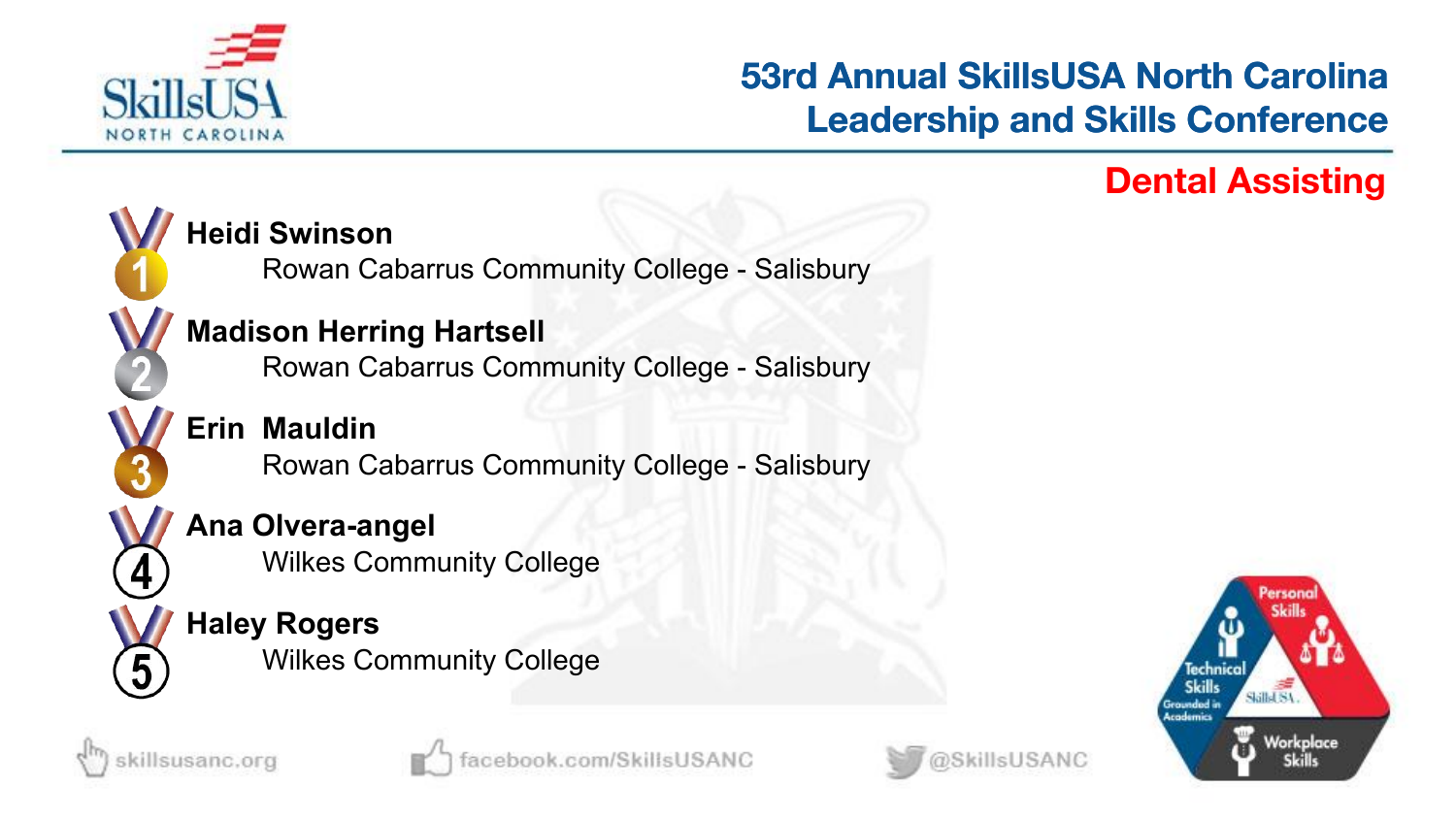

# **Diesel Equipment Technology**



**Logan Page** Wilkes Community College

**Kevin Loggins** Wilkes Community College

**David Brown** Wilkes Community College

**Matthew Crane**

Wilkes Community College

#### **Marshall Smith**

Rowan Cabarrus Community College - Salisbury







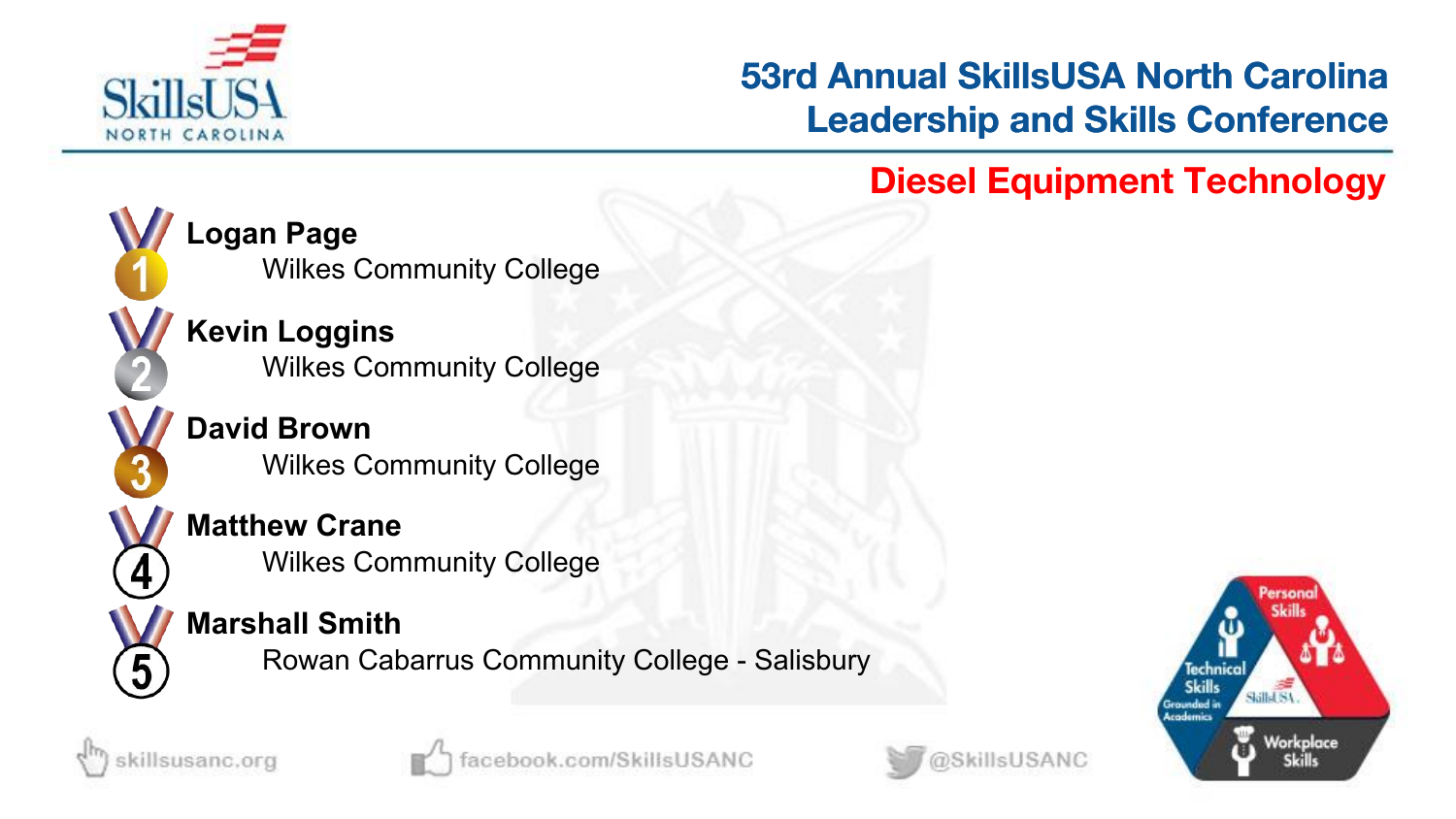

**Digital Cinema Production**



#### **Team A**

Catawba Valley Community College

**Team B**

Catawba Valley Community College







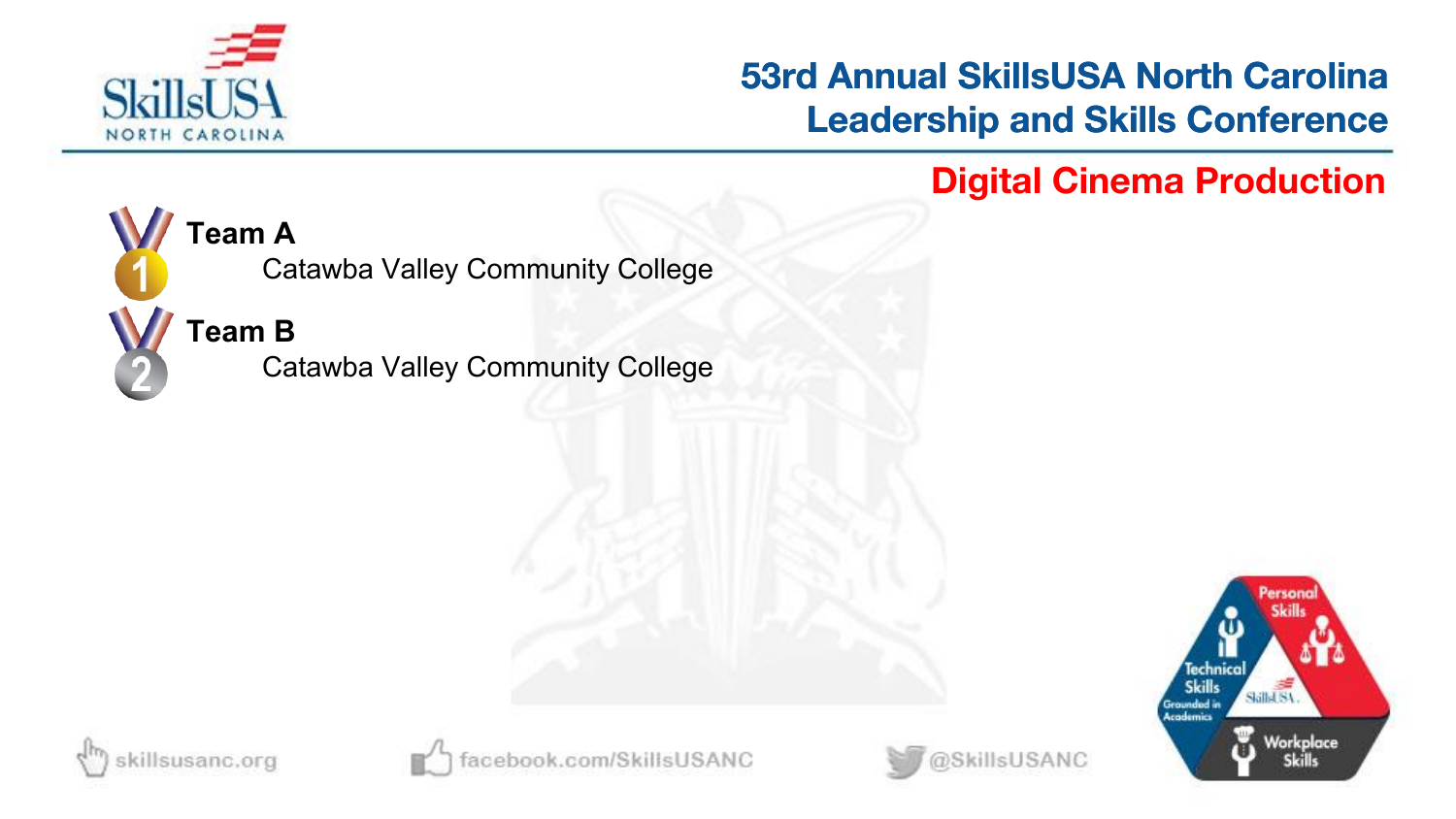

#### **Early Childhood Education**



killsusanc.org

**Victoria Sloan** Wilkes Community College

**Amber Berryman** Wilkes Community College

**Kelsi Pierce** Wilkes Community College

**Mikaela Hamlin** Wilkes Community College

**Kyra Brooks** Wilkes Community College





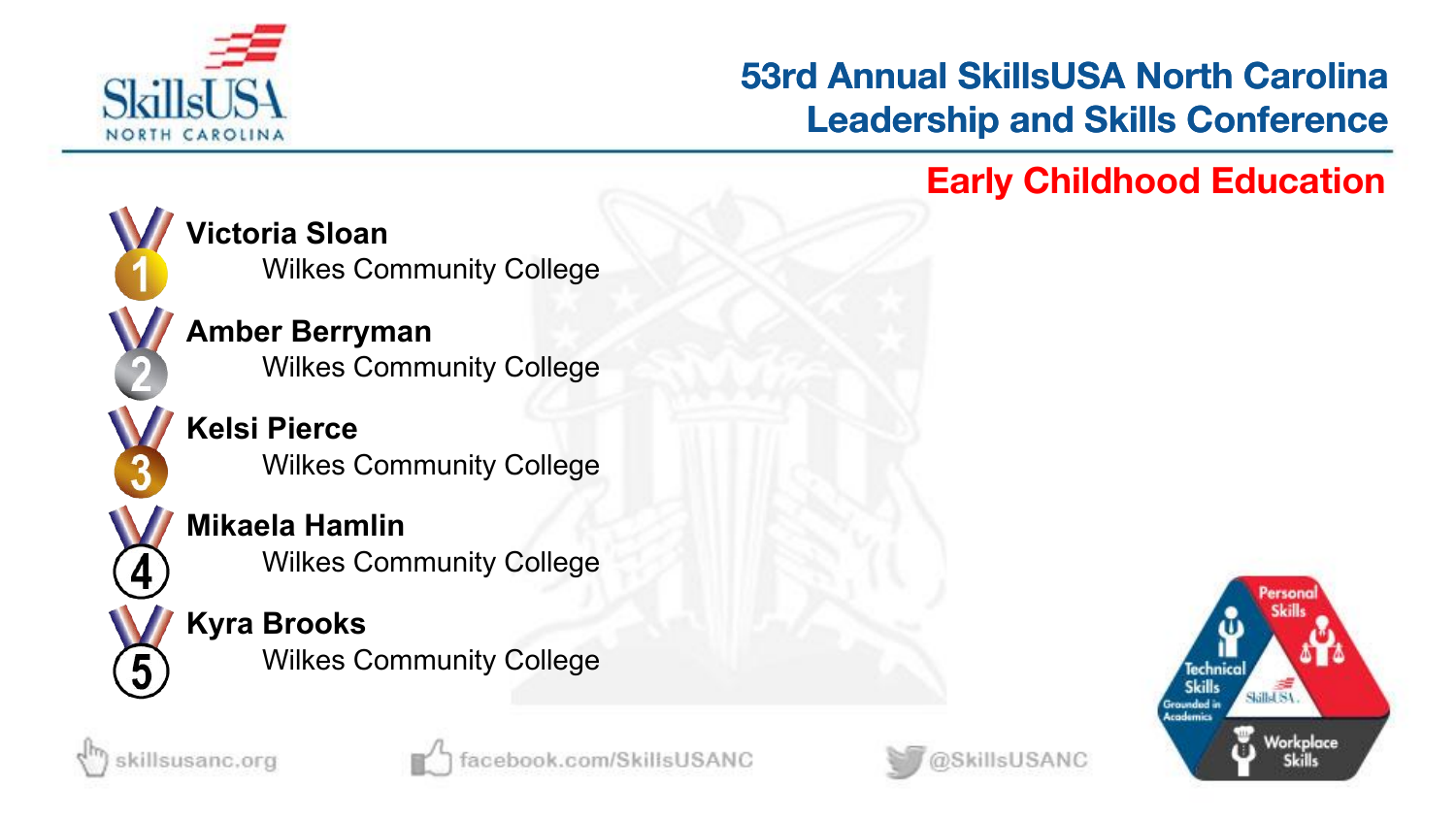

#### **Electrical Construction Wiring**



killsusanc.org

**Cade Barron** Haywood Community College

**Michael Young** Bladen Community College

**Allen Hobbs**

Pitt Community College

**Adam Marlowe** Nash Community College





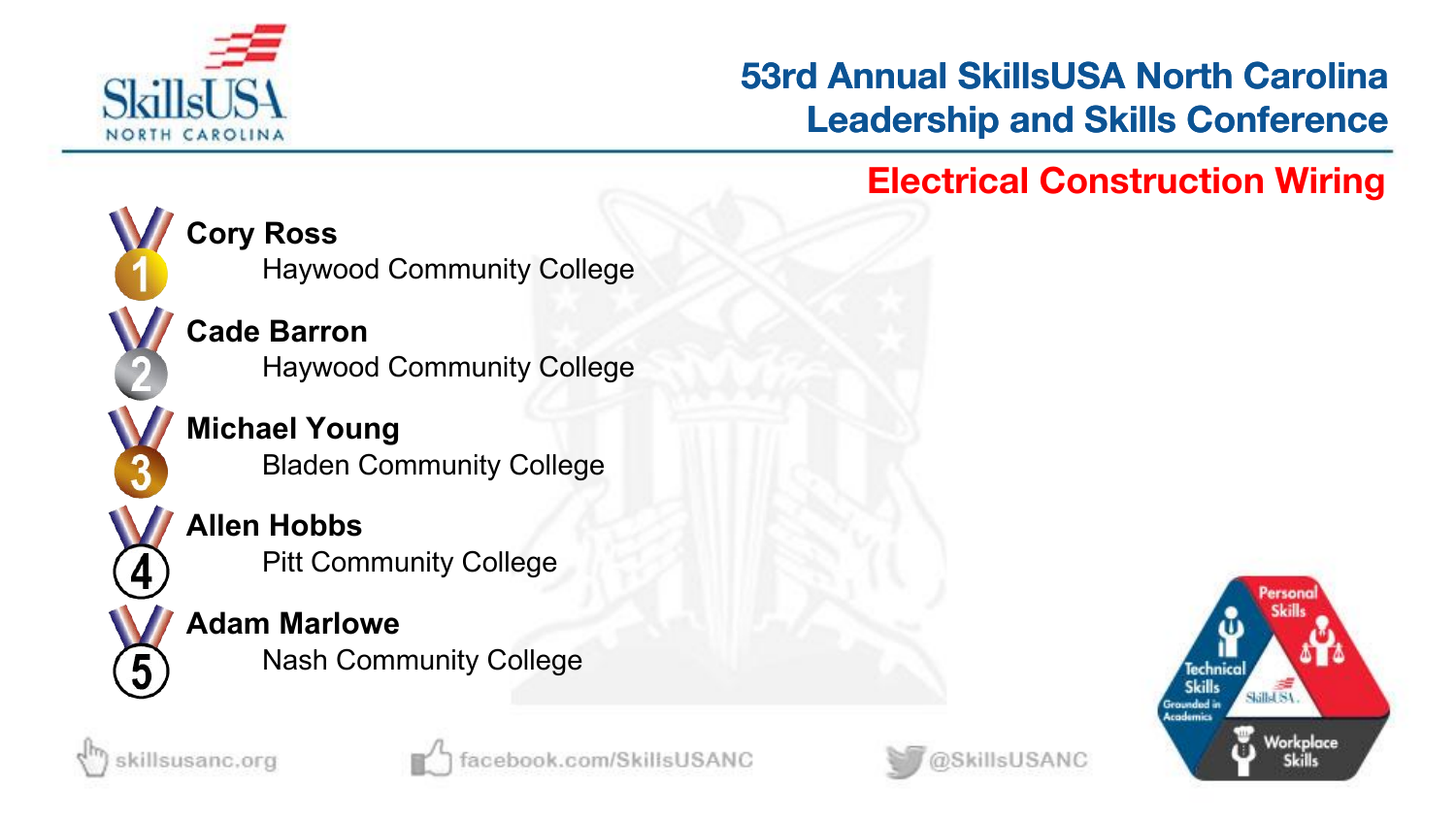

## **Electronics Technology**



killsusanc.org

**James Clubb IV** Stanly Community College

**Tyler Tucker** Stanly Community College

**Mason Thomas** Stanly Community College

**Liam Hutchins** Pitt Community College

#### **Nicholas Stemen**

Guilford Tech Community College





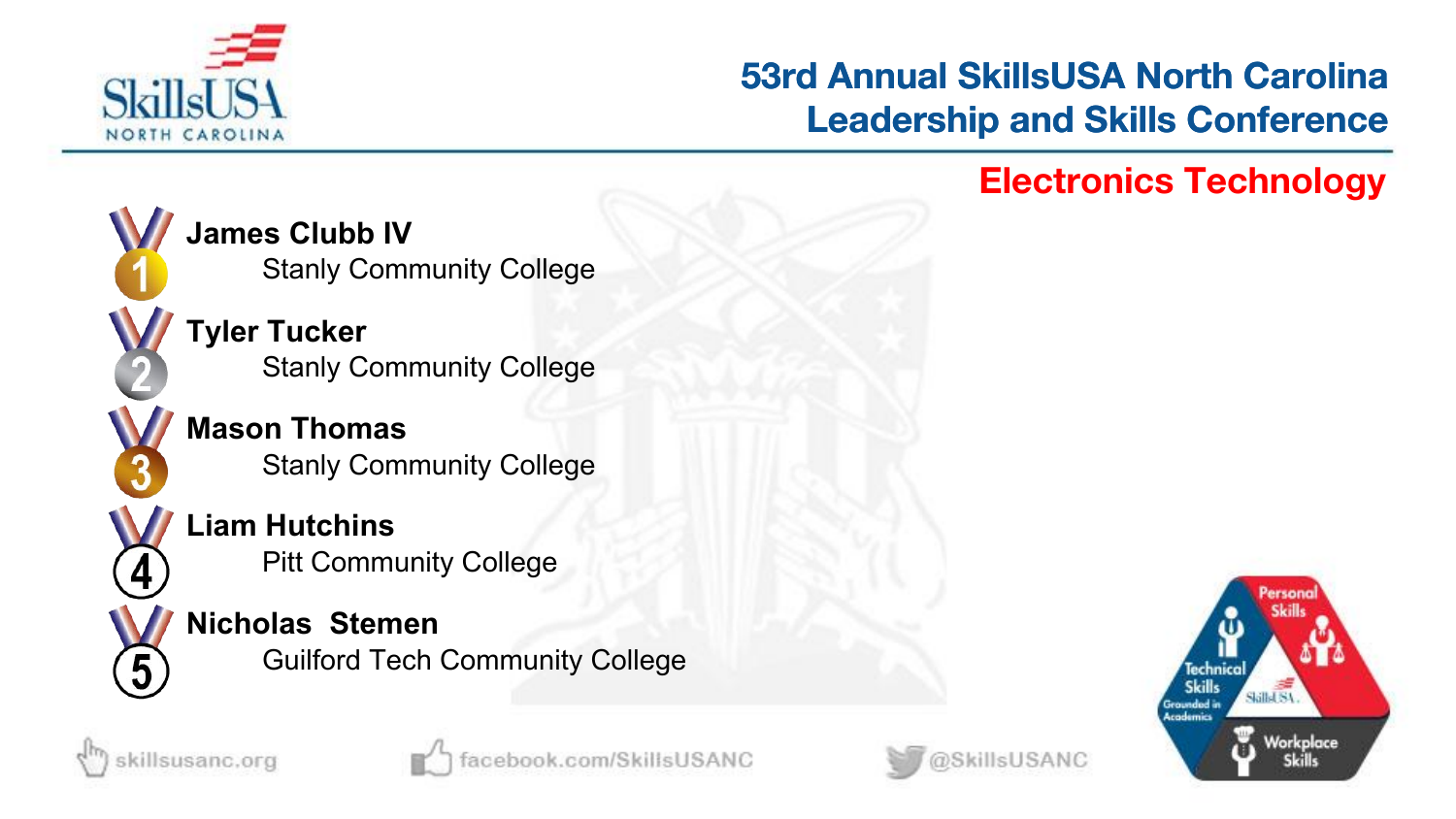

**EMT**



#### **Katie Forrest**

Guilford Tech Community College

# **Terisha Yellock**

Guilford Tech Community College

#### **Arielle Jones**

Guilford Tech Community College







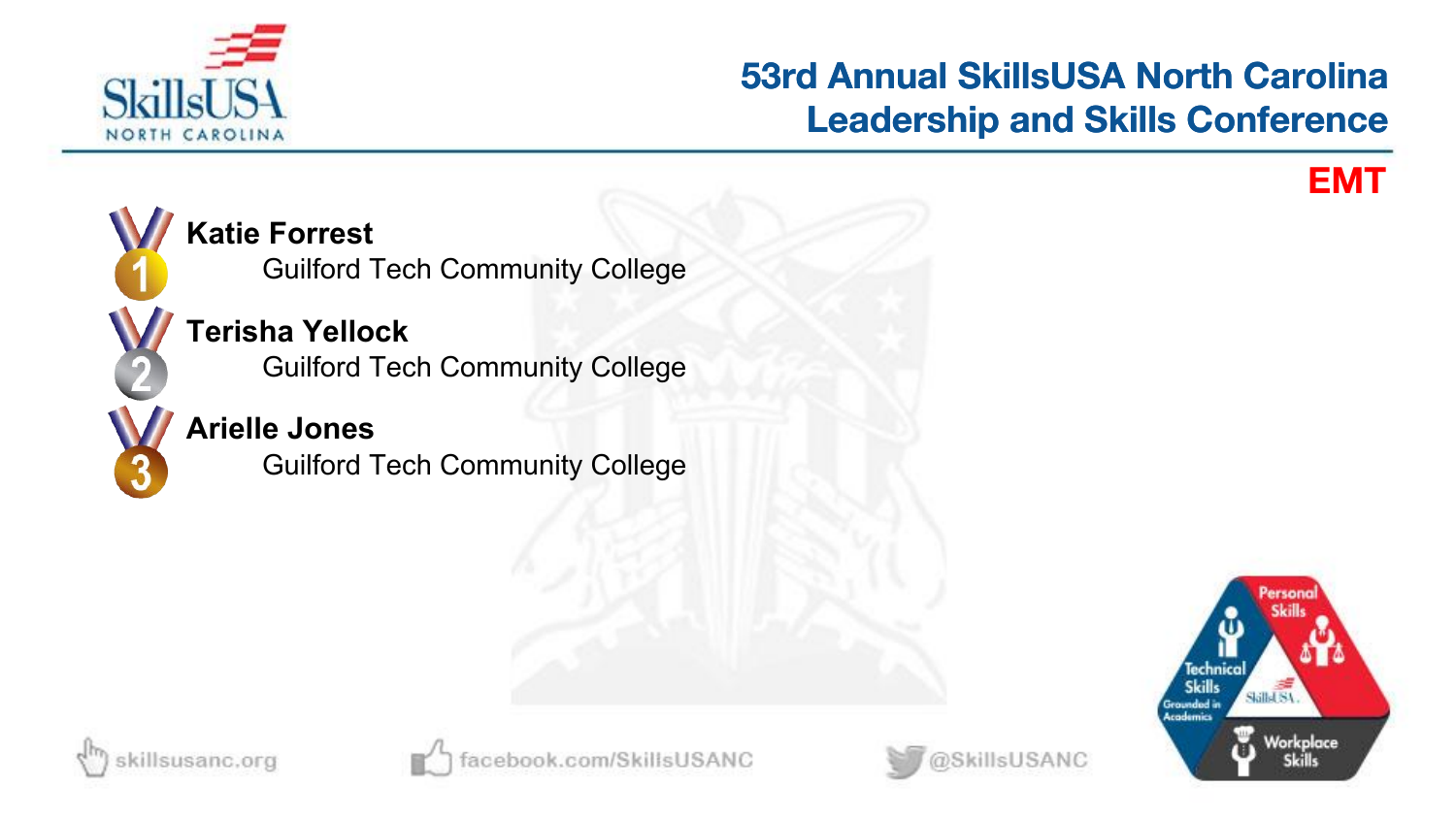

**Engineering Technology & Design**



#### **Team A**

Catawba Valley Community College

#### **Team B**

Edgecombe Community College







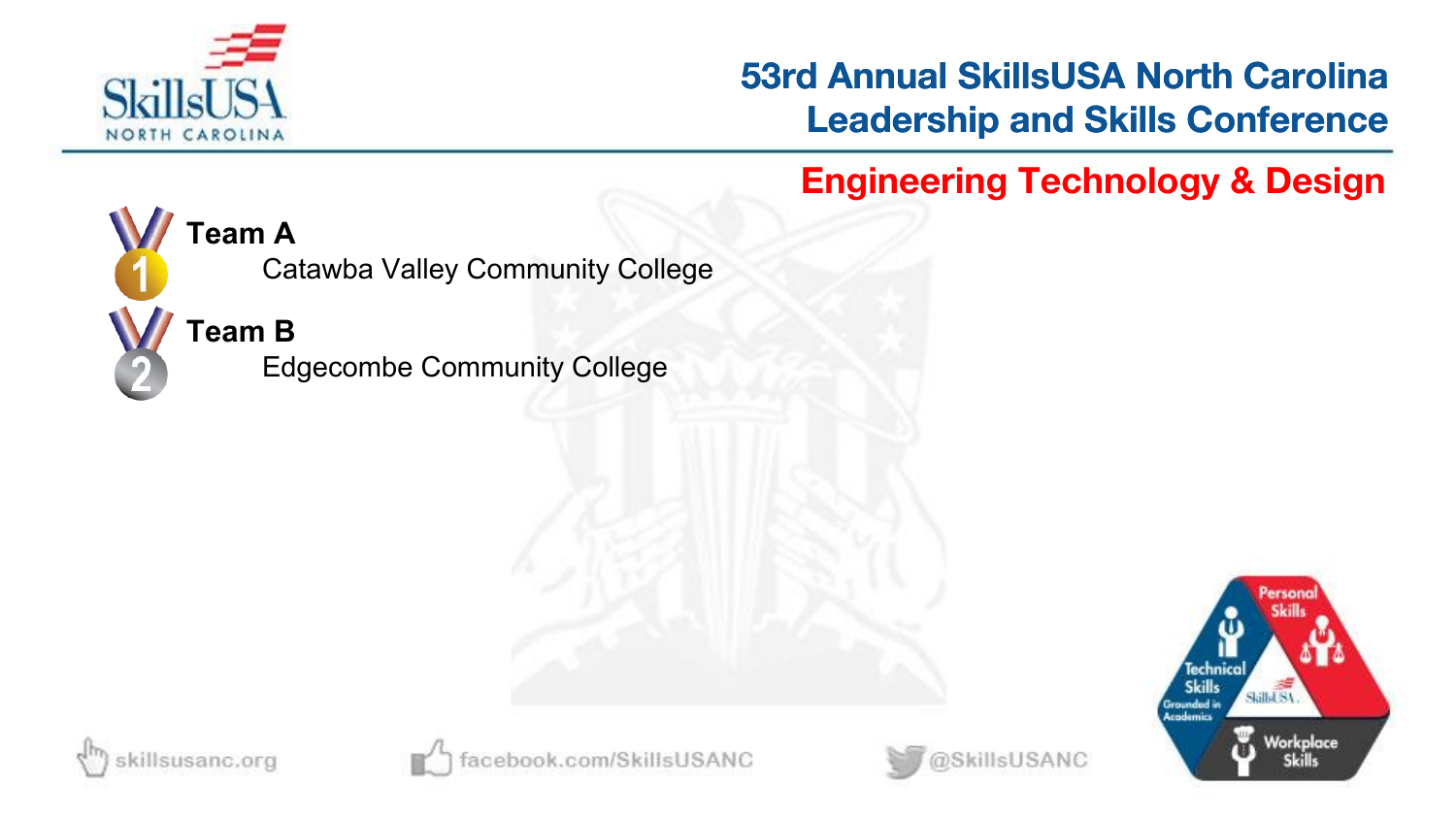

**Entrepreneurship**

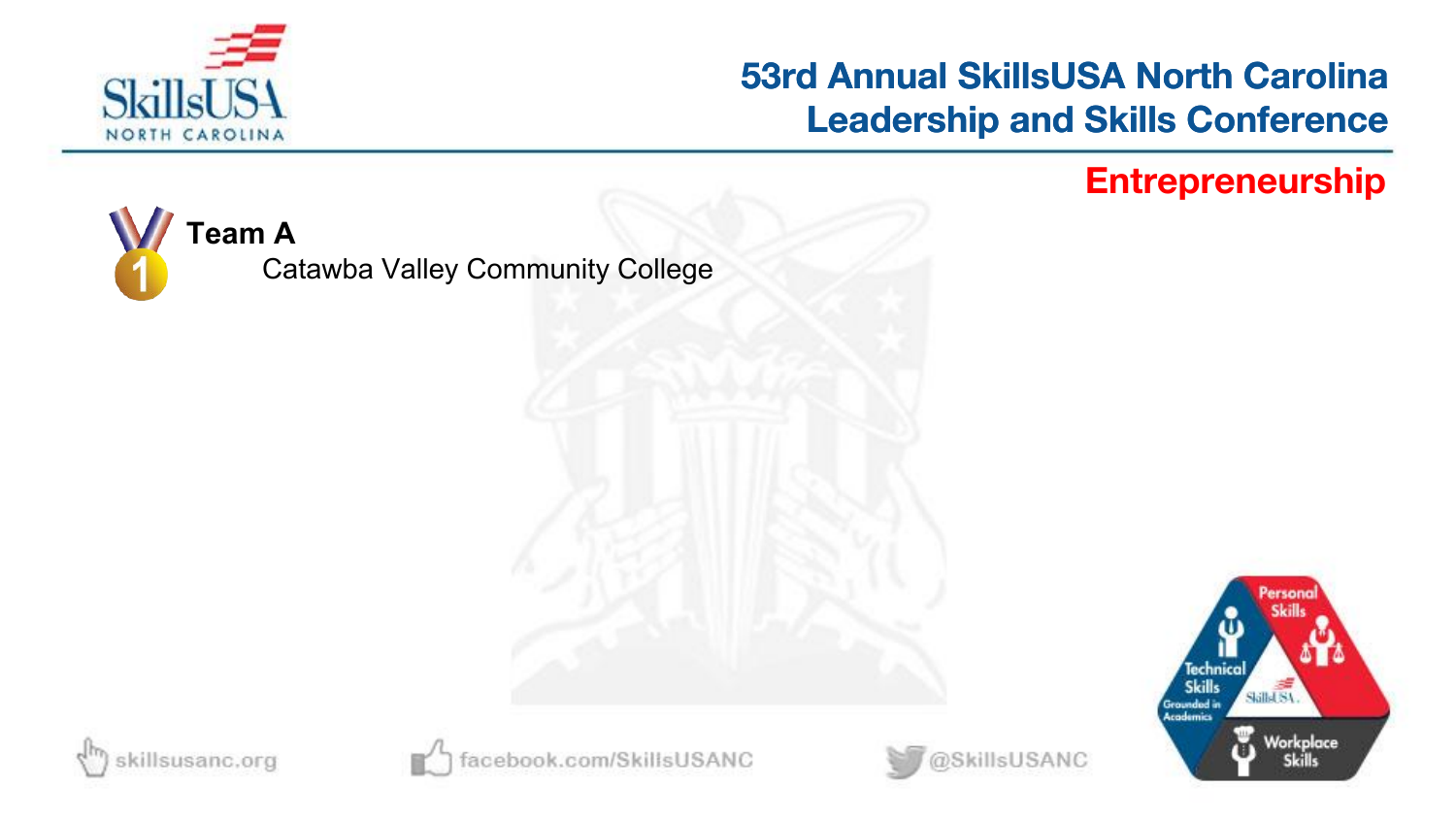

#### **Esthetics**









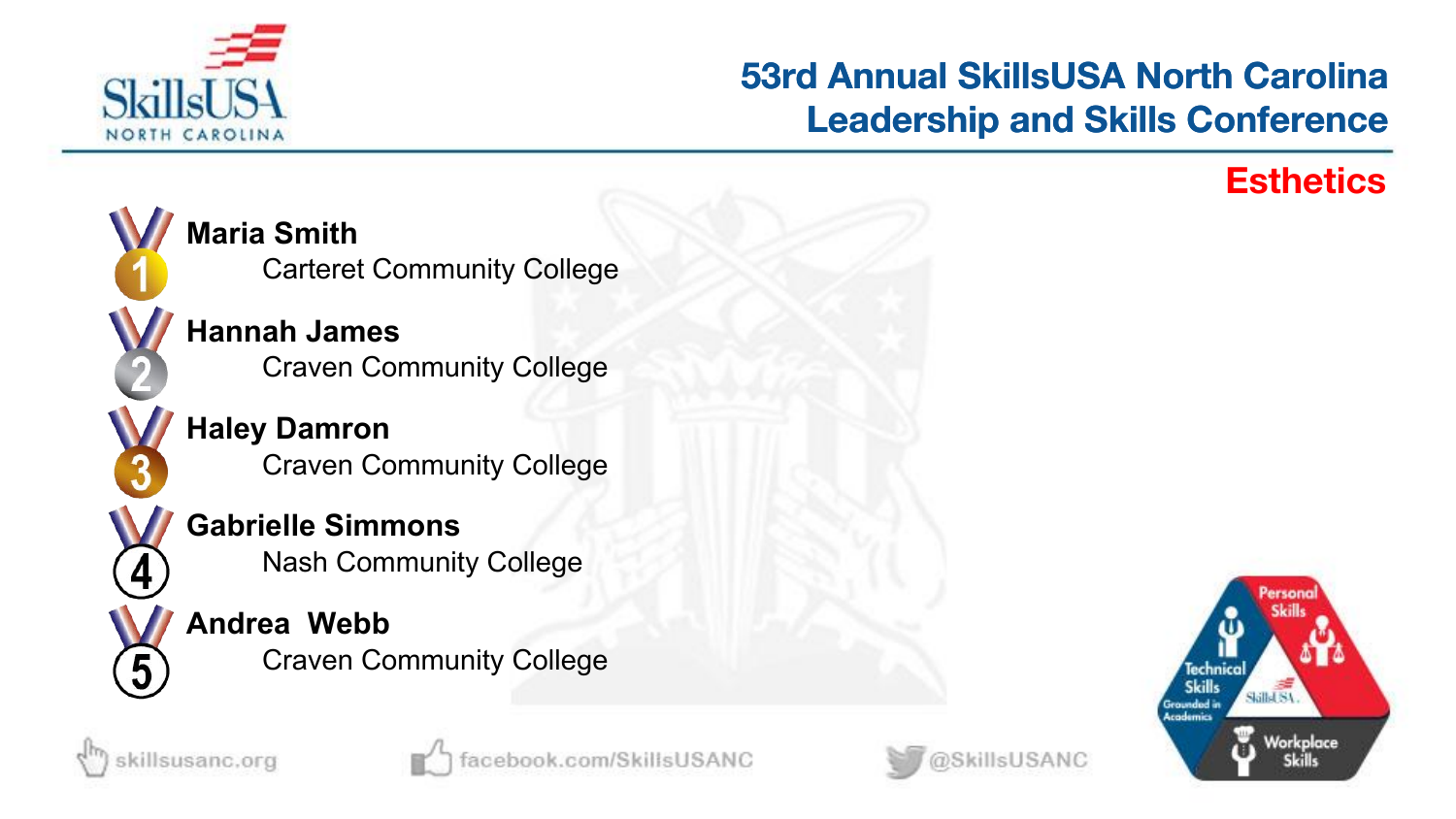

#### **Extemporaneous Speaking**



killsusanc.org

**Alek Zirkle**

Catawba Valley Community College

**Aaron Gabriel** Forsyth Tech Community College

**Jack Byerly** Catawba Valley Community College

**Tyler Myers**

Catawba Valley Community College

**Emily Chance** Craven Community College





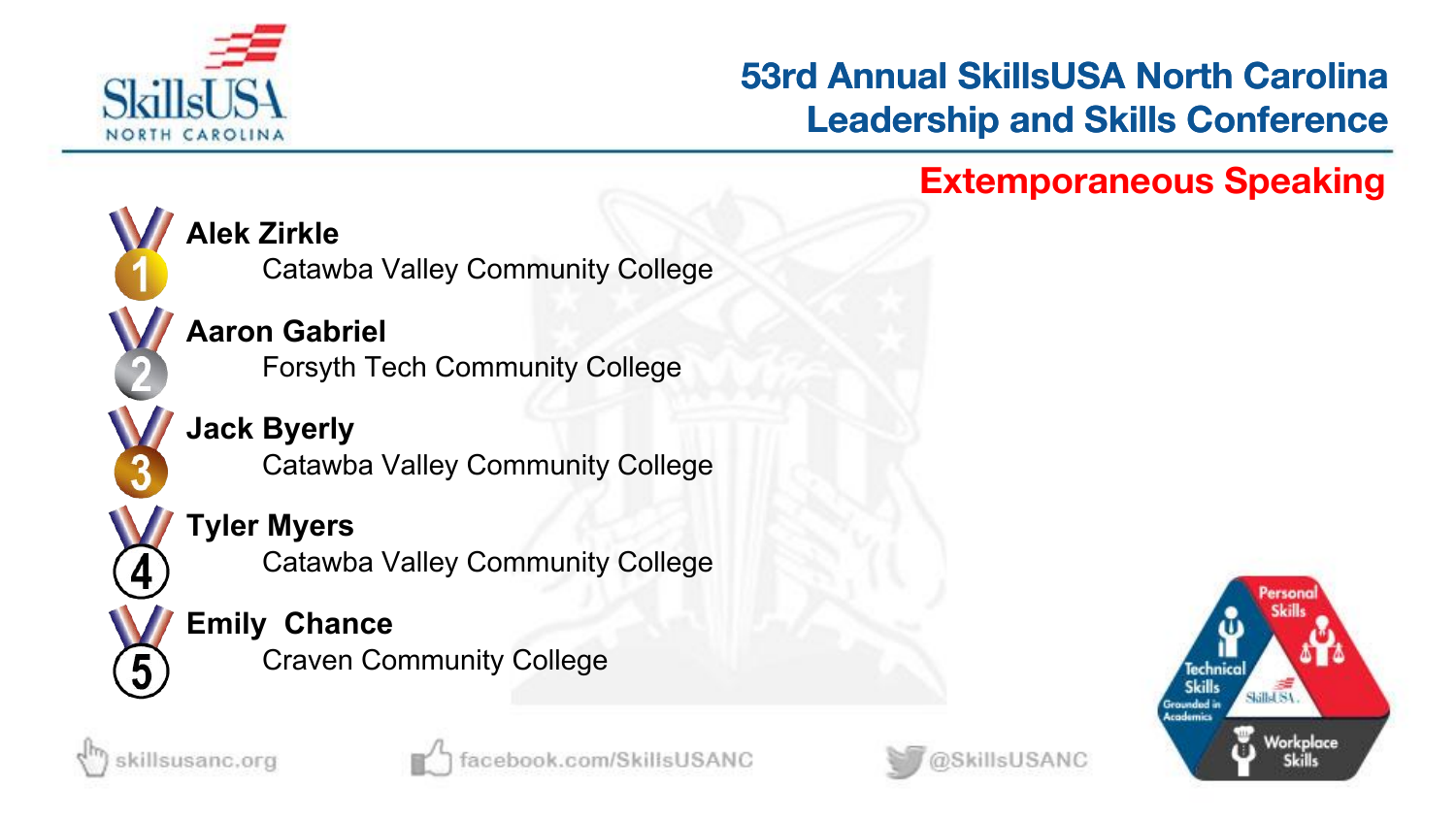

### **Fantasy Hair and Makeup**



#### **Monique Soto**

Fayetteville Technical Community College

# **Cortney Cox**

Southeastern Community College

#### **Phon Nguyen** Guilford Tech Community College

#### **Madison Batten**

Southeastern Community College

# **Jamal Tyrell Crews**

Edgecombe Community College







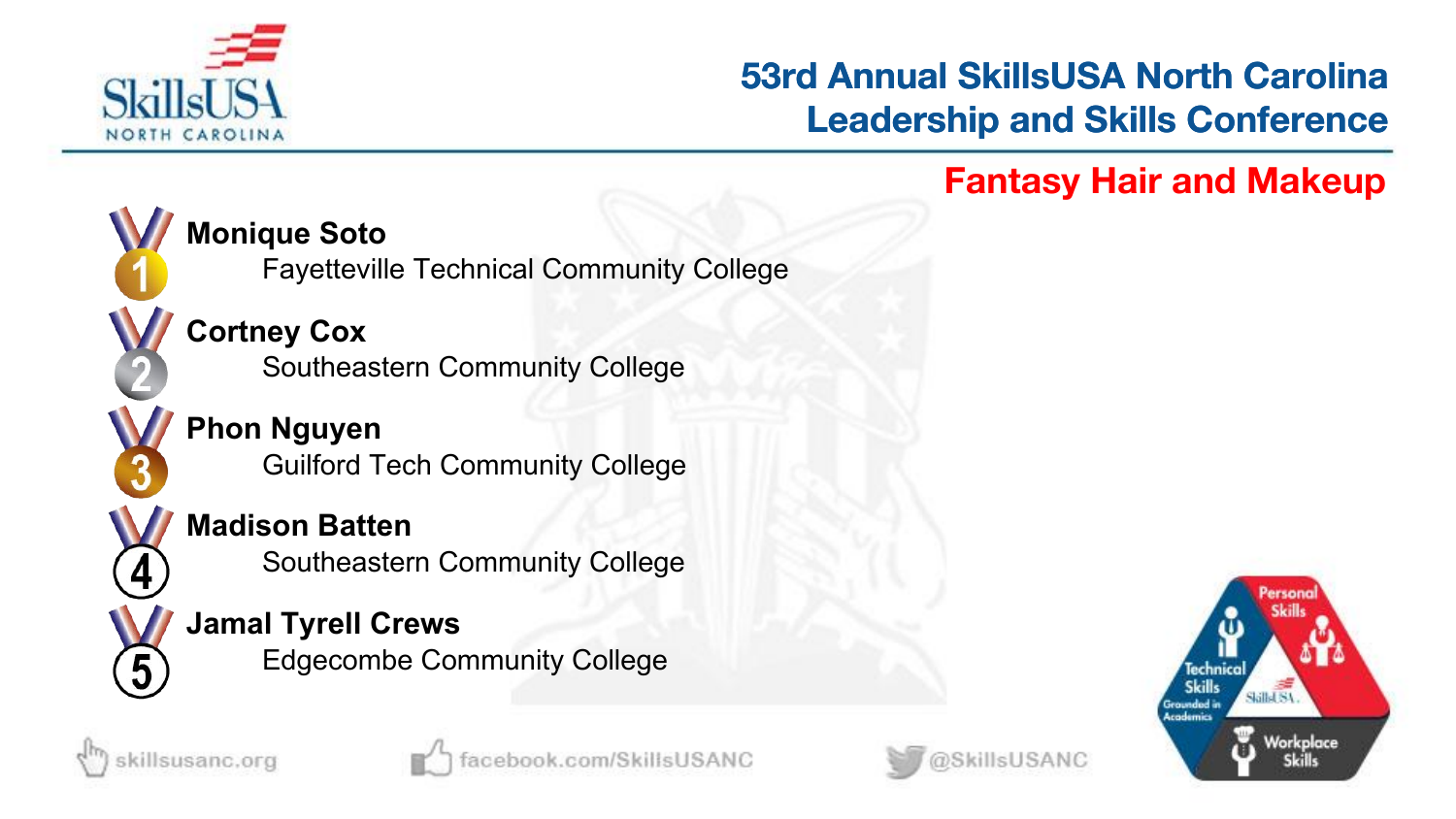

**Firefighting Intermediate (State)**



### **Nicholas Randall**

North Stanly High School







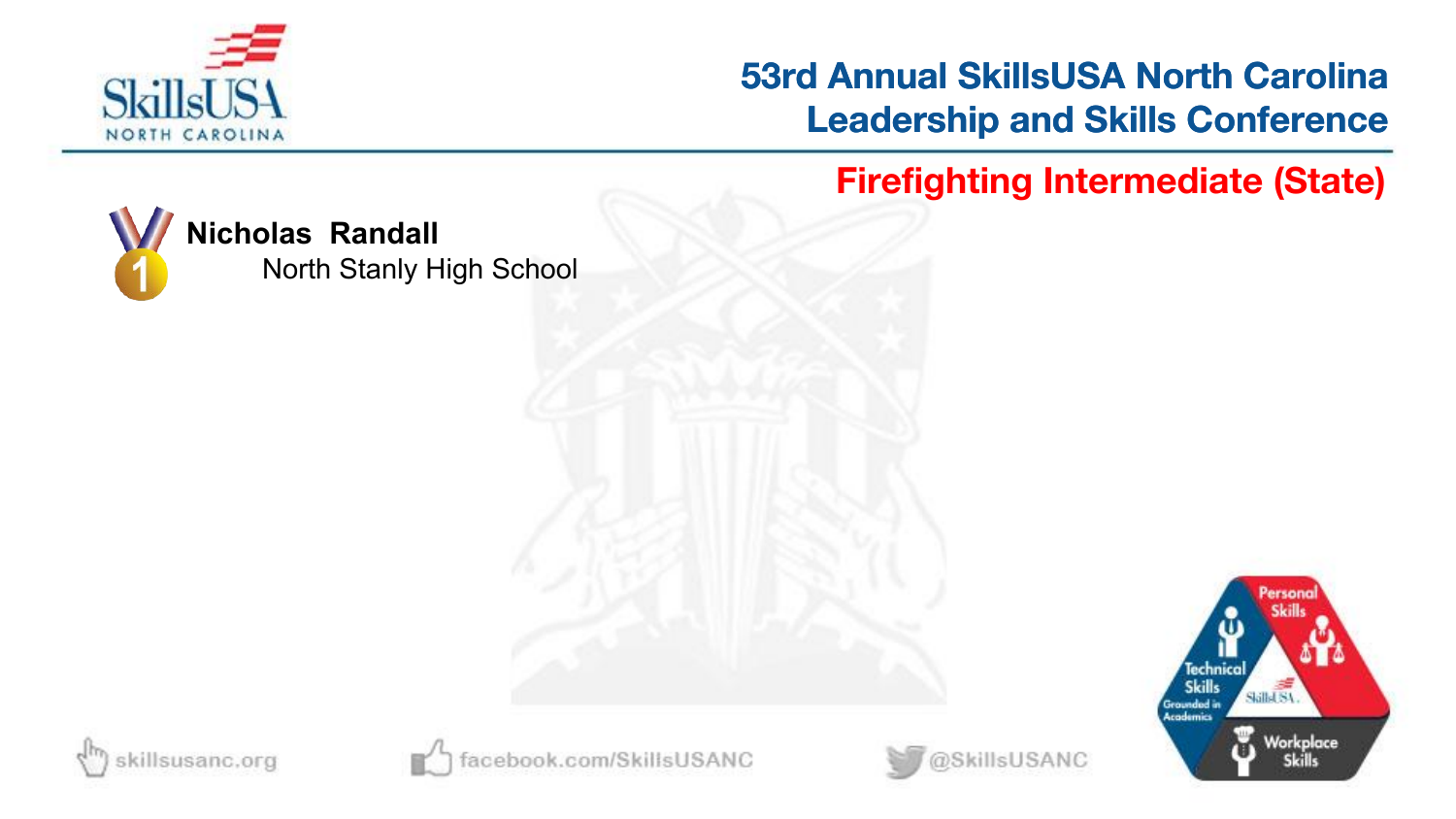

# **First Aid-CPR**



#### **Daniel Anderson**

Guilford Tech Community College

**Jesse Meadows** Guilford Tech Community College

**Gwendolyn Middleton** Carteret Community College

**Nereyda Corrales-escobar** Wilkes Community College

**Michael Godfrey** Wilkes Community College







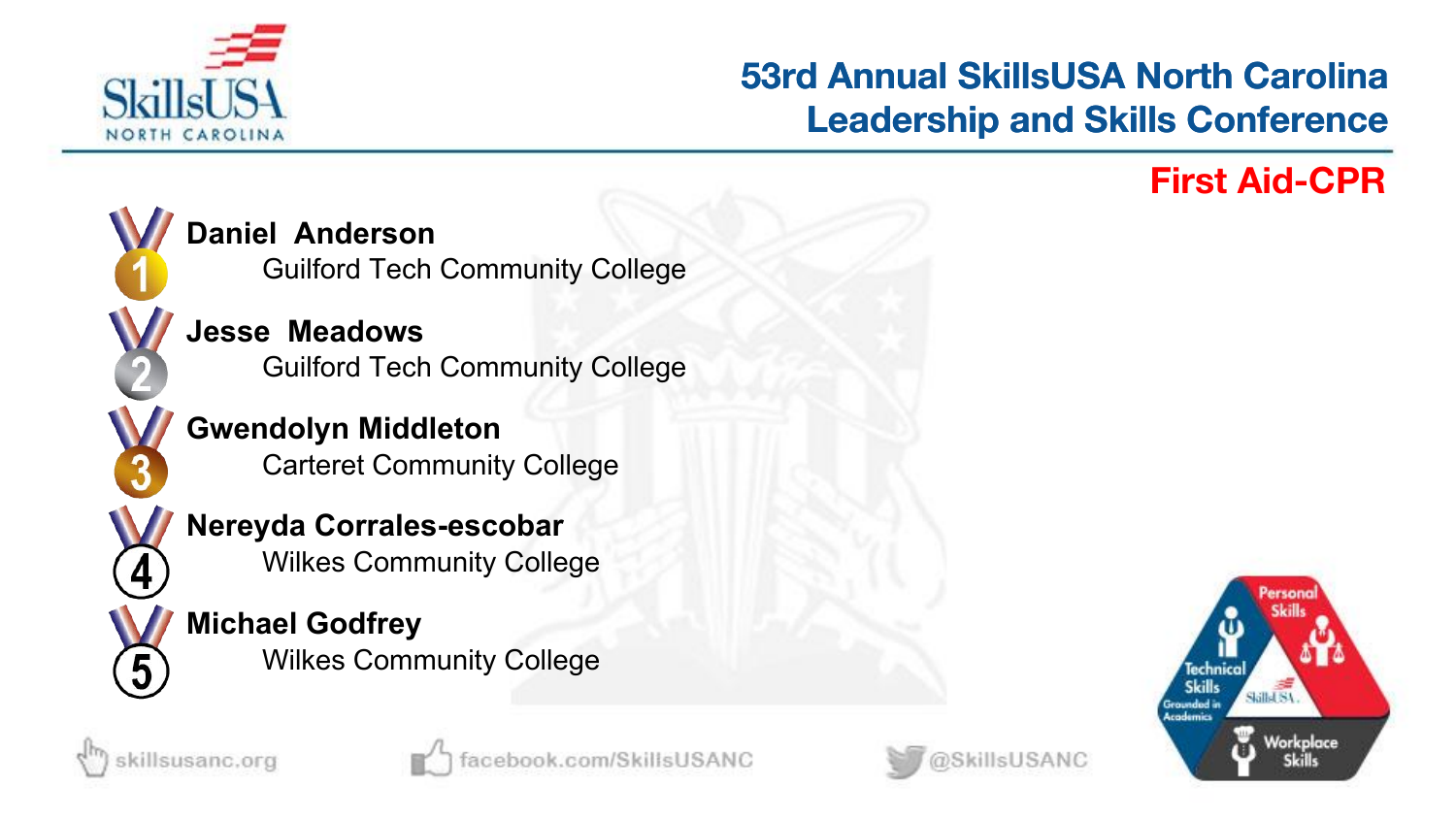

# **Hair Coloring**



**Michaela Norville**

Edgecombe Community College

**Autumn Turner** Stanly Community College

**Kelsey Zito** Craven Community College

**Donoven Harris** Cleveland Community College

**Madison Globuschutz** Alamance Community College





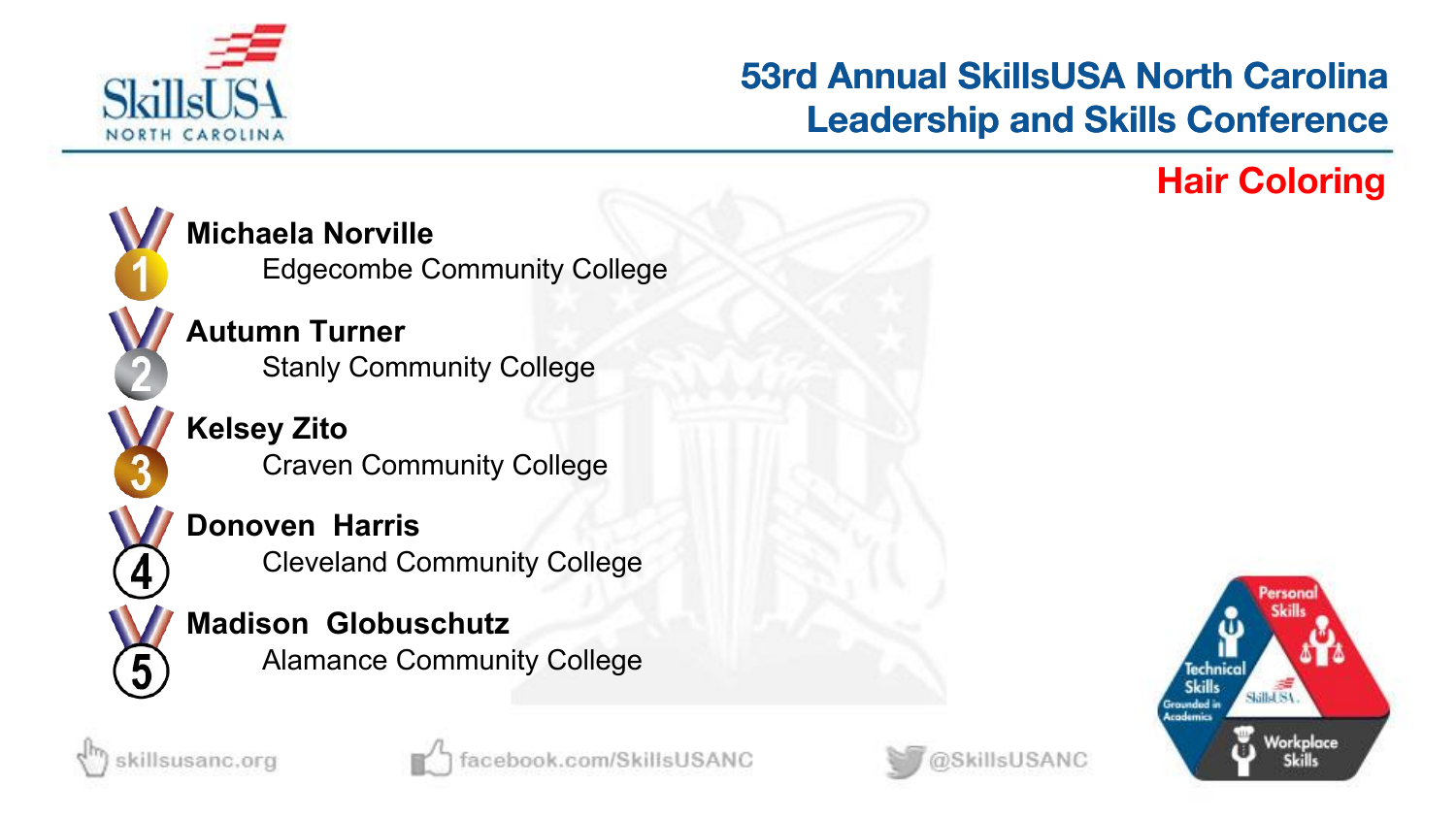

**Health Knowledge Bowl**



Wilkes Community College

**Team A**

Stanly Community College







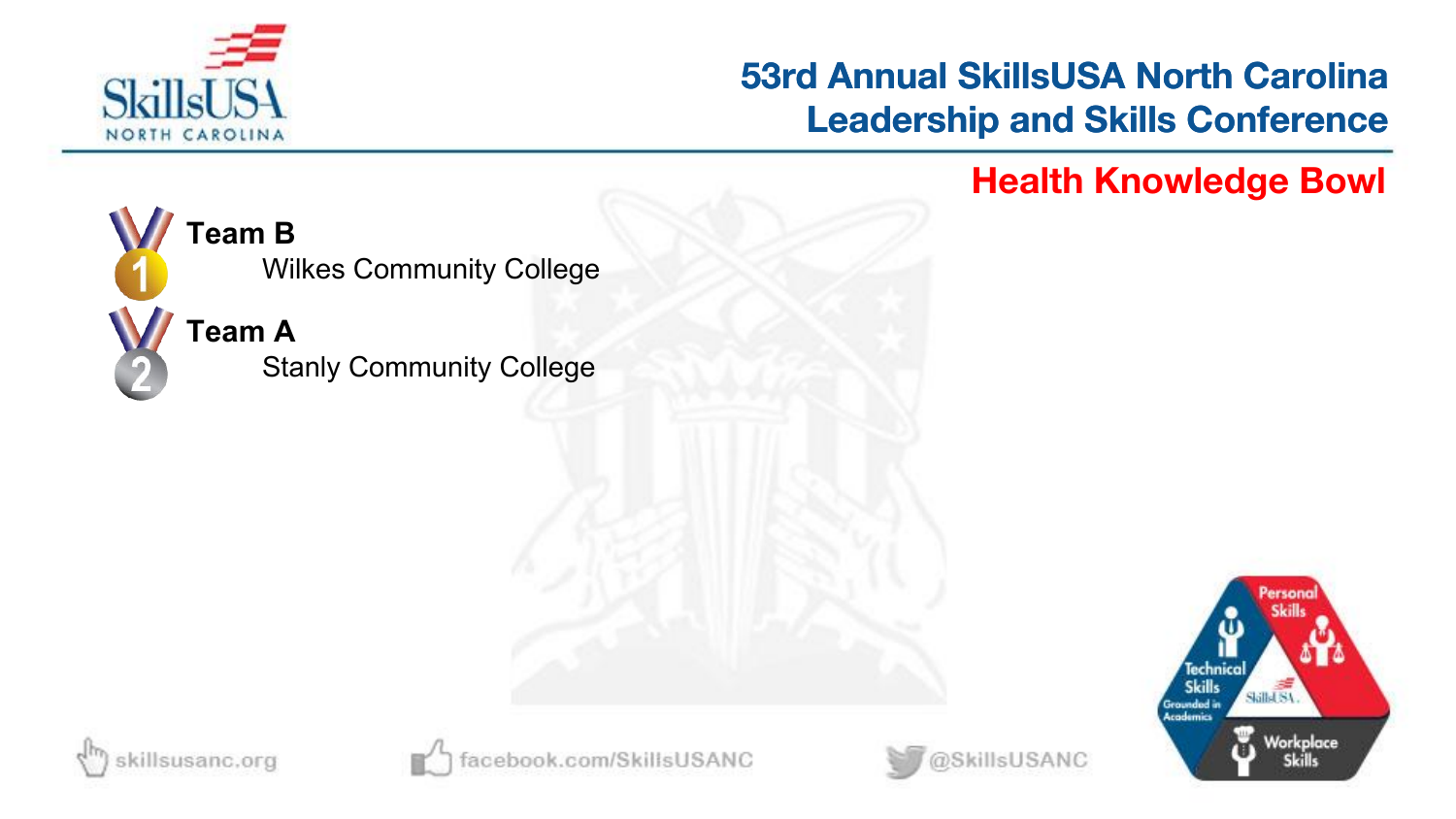

# **Health Occupations Professional Portfolio**



#### **Jerricka Braswell**

Guilford Tech Community College

**Molly Sullivan** Carteret Community College

#### **Kendall Faw**

Wilkes Community College







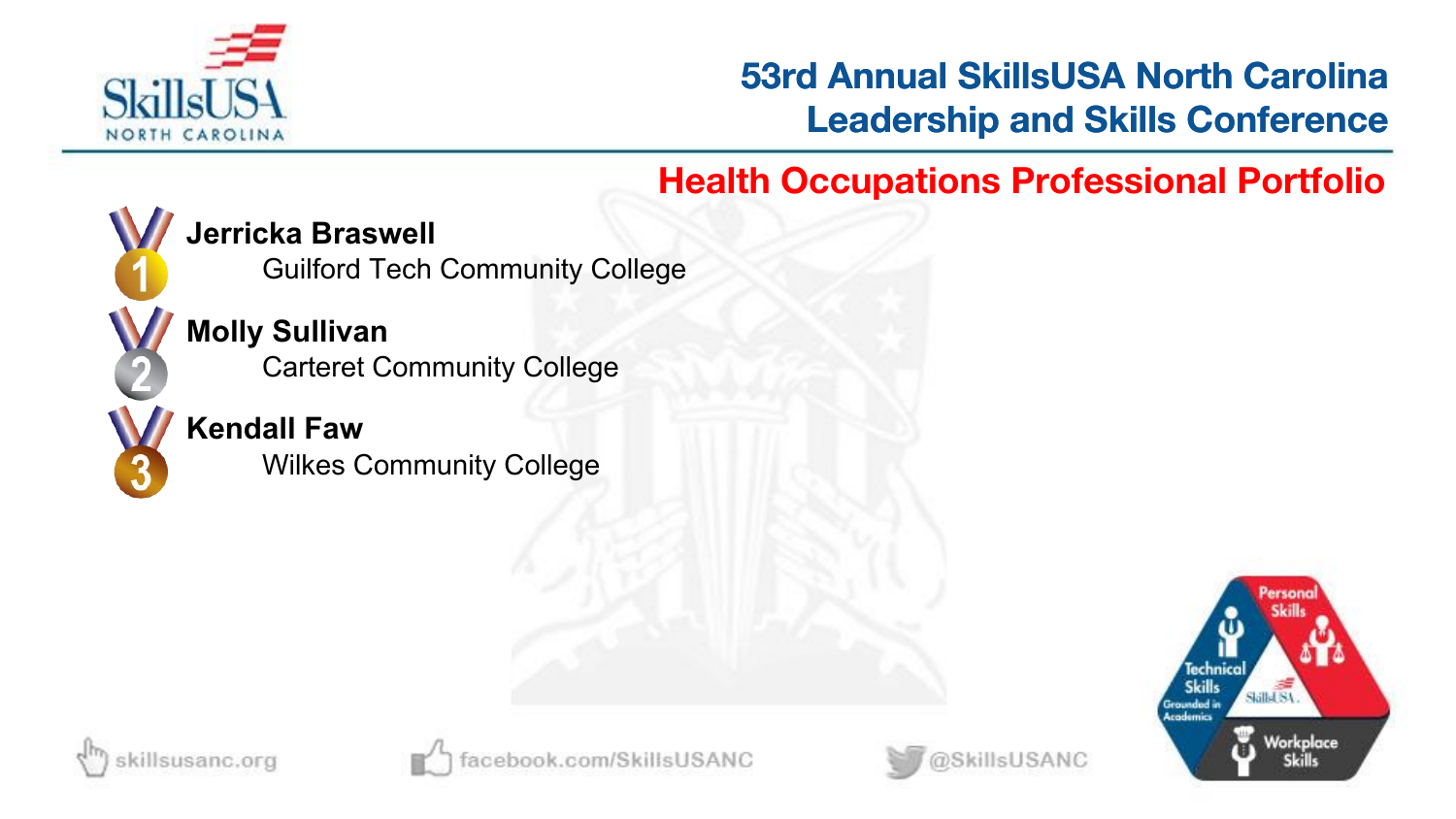

# **Heating, Ventilation, Air Conditioning and Refrigeration**

**John Bass**

Guilford Tech Community College

#### **Jonathan Turner**

Rowan Cabarrus Community College - Salisbury

#### **Vincent Nguyen** Guilford Tech Community College

#### **John Smith**

Guilford Tech Community College

#### **Edgar Gonzales**

Rowan Cabarrus Community College - Salisbury







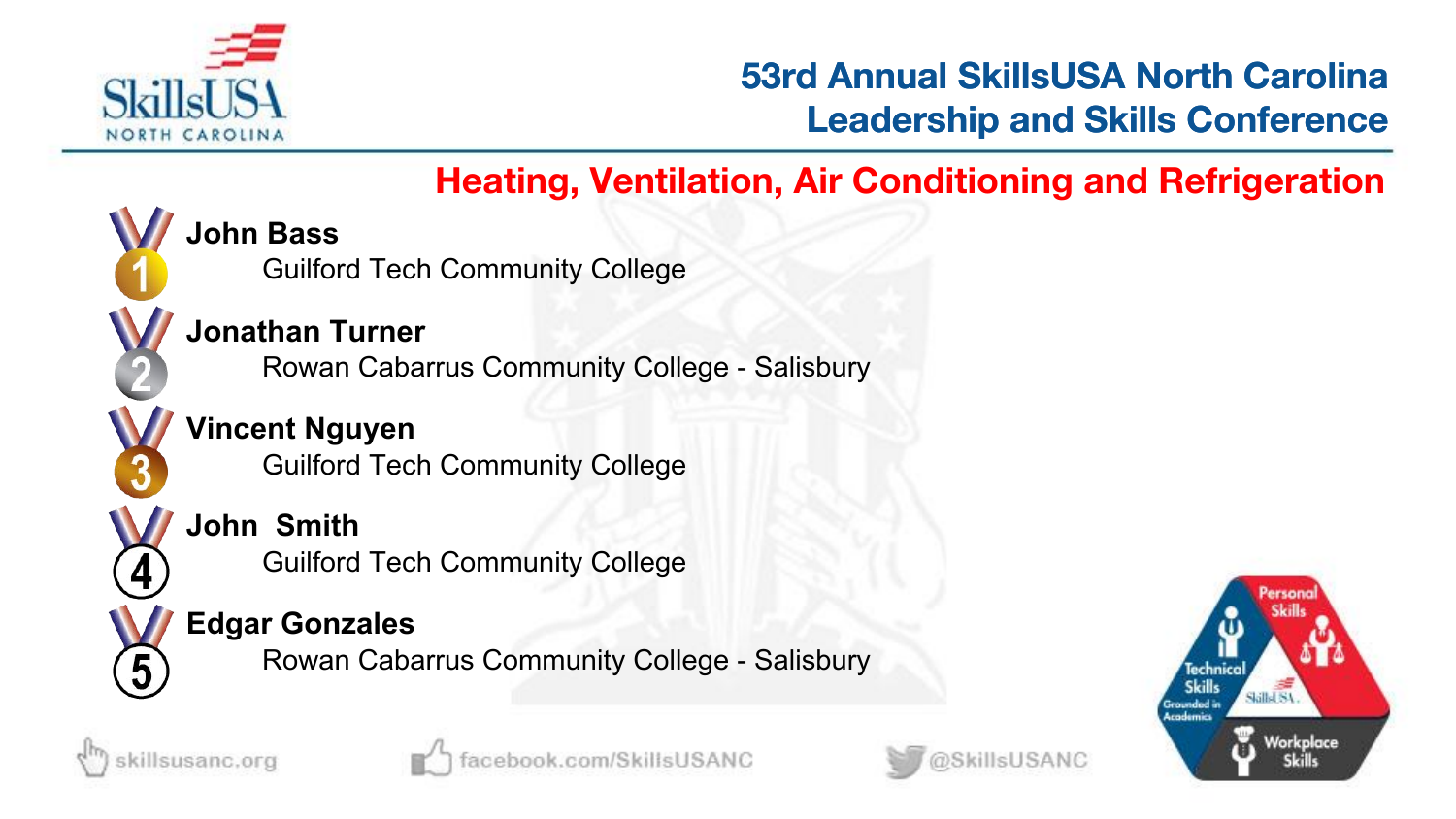

#### **Industrial Motor Control**



#### **Estevan Rodriguez**

Johnston Community College

#### **Sergio Adame-Hernandez**

Rowan Cabarrus Community College - Salisbury

**Va Yang** Stanly Community College

#### **Joshua West**

Nash Community College

#### **Charles Kraus**

Rowan Cabarrus Community College - Salisbury







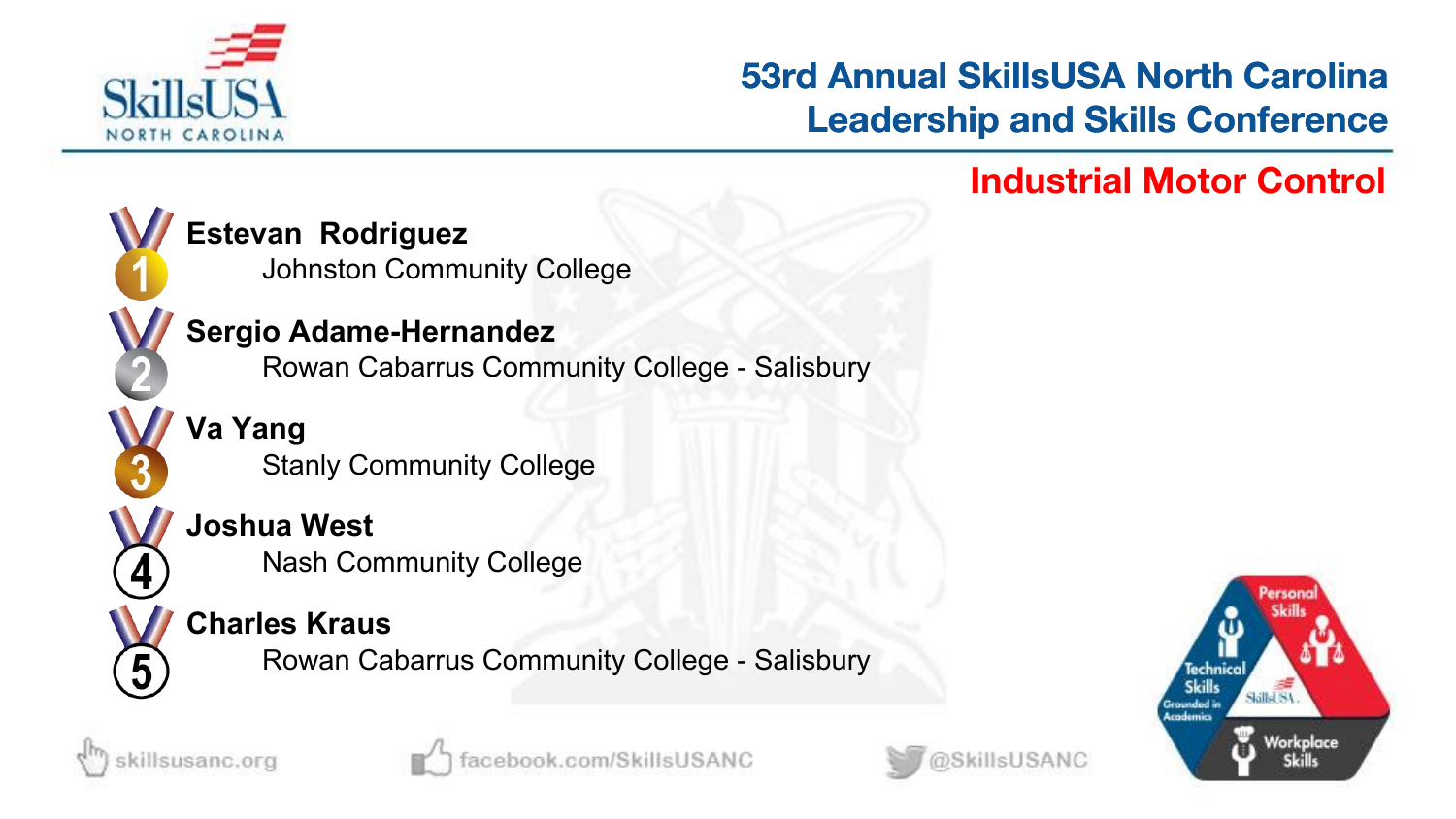

### **Information Technology Services**



killsusanc.org

#### **Christopher Meadows**

Carteret Community College

**Nathan Cornett** Stanly Community College

**Dexter Cartret** Southeastern Community College

#### **William Becker**

Edgecombe Community College

# **Michael Peterson**

Nash Community College





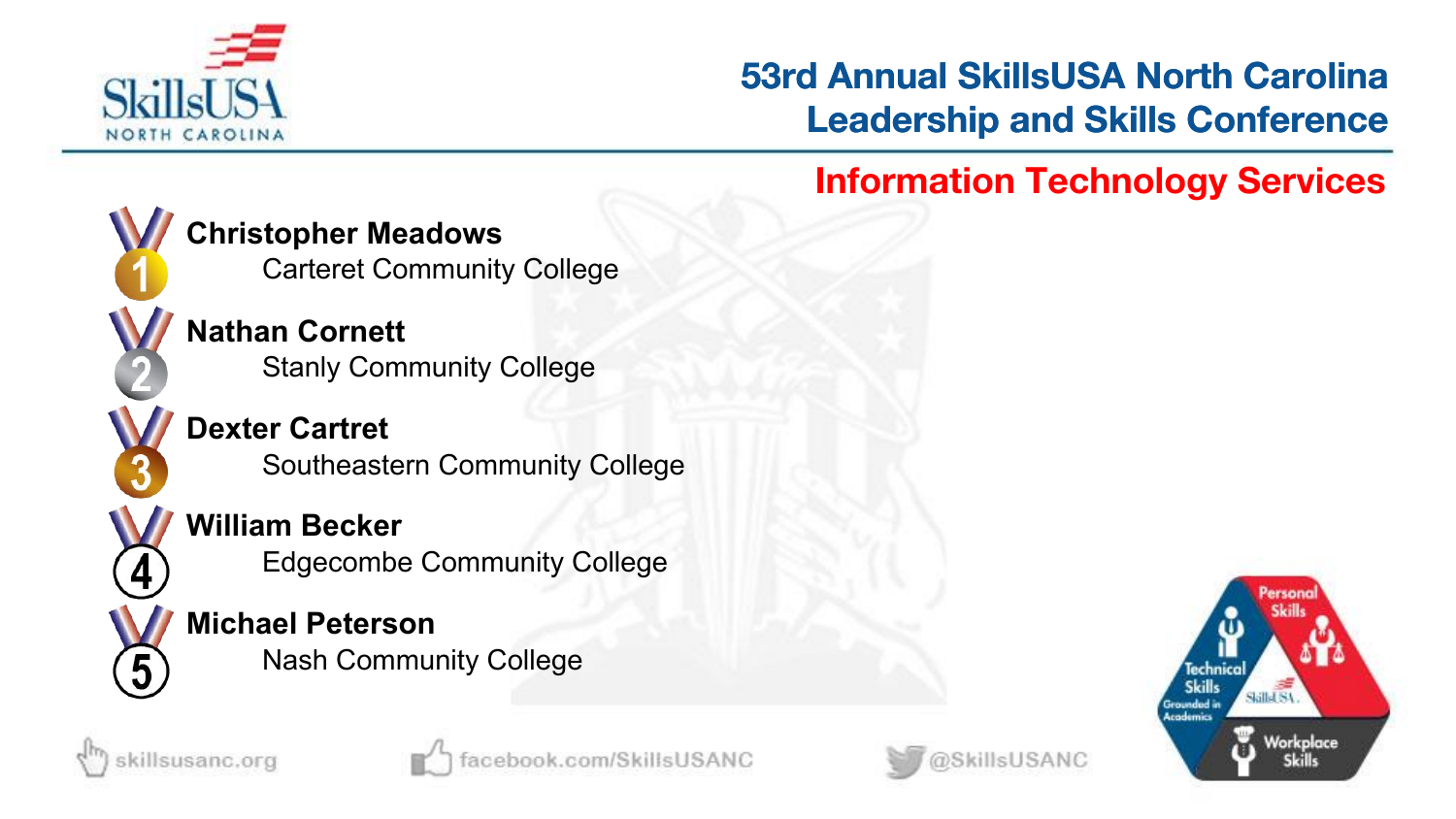

#### **Interactive Application and Video Game Creation**



Forsyth Tech Community College







book.com/SkillsUSANC

@SkillsUSANC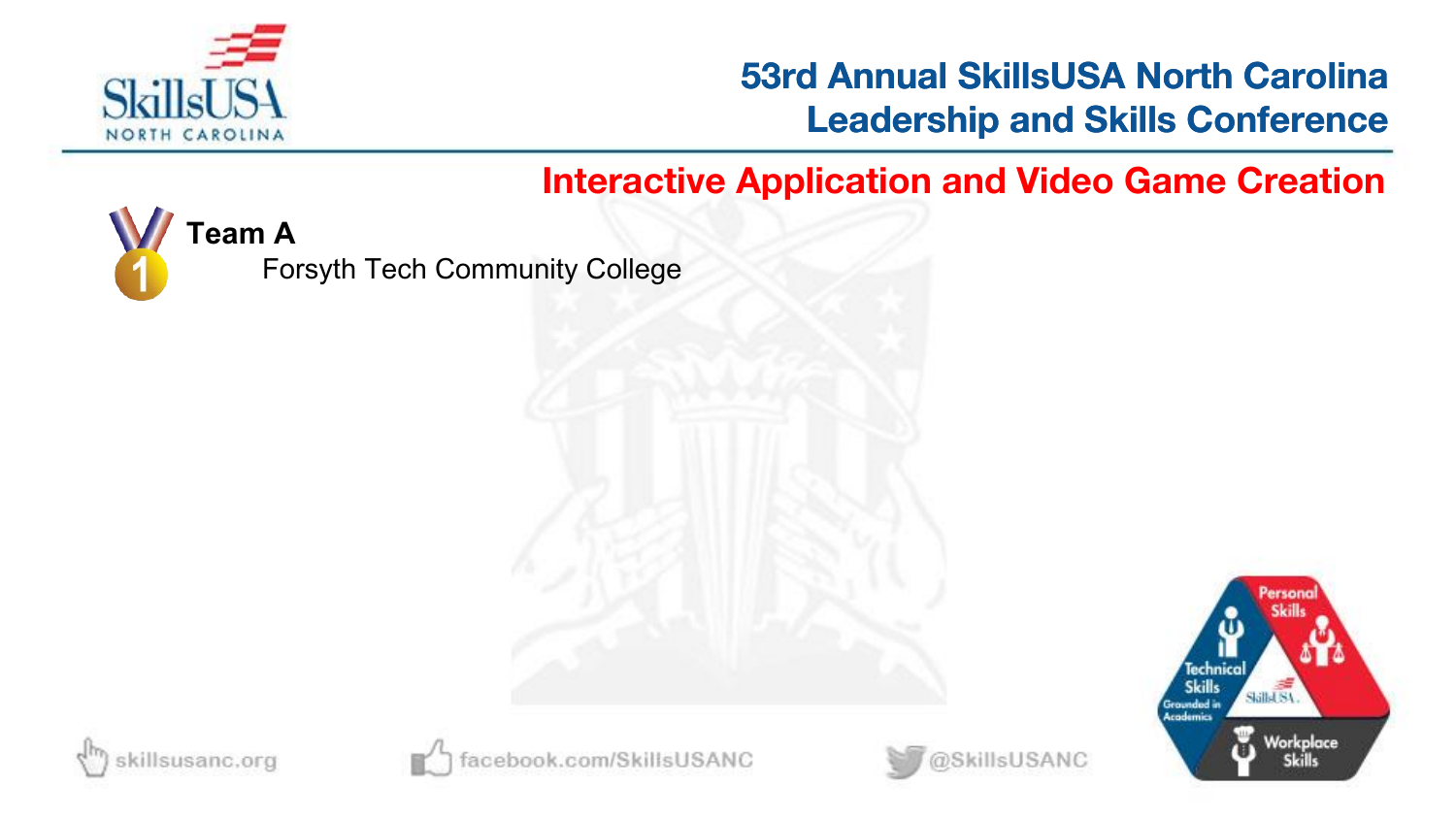

#### **Internetworking**



killsusanc.org

**Christopher Pallotta** Stanly Community College

**Dean Clark** Stanly Community College

**Benjamin Faw** Wilkes Community College

**Skyler Hatton** Wilkes Community College

**Joshua Faw** Wilkes Community College



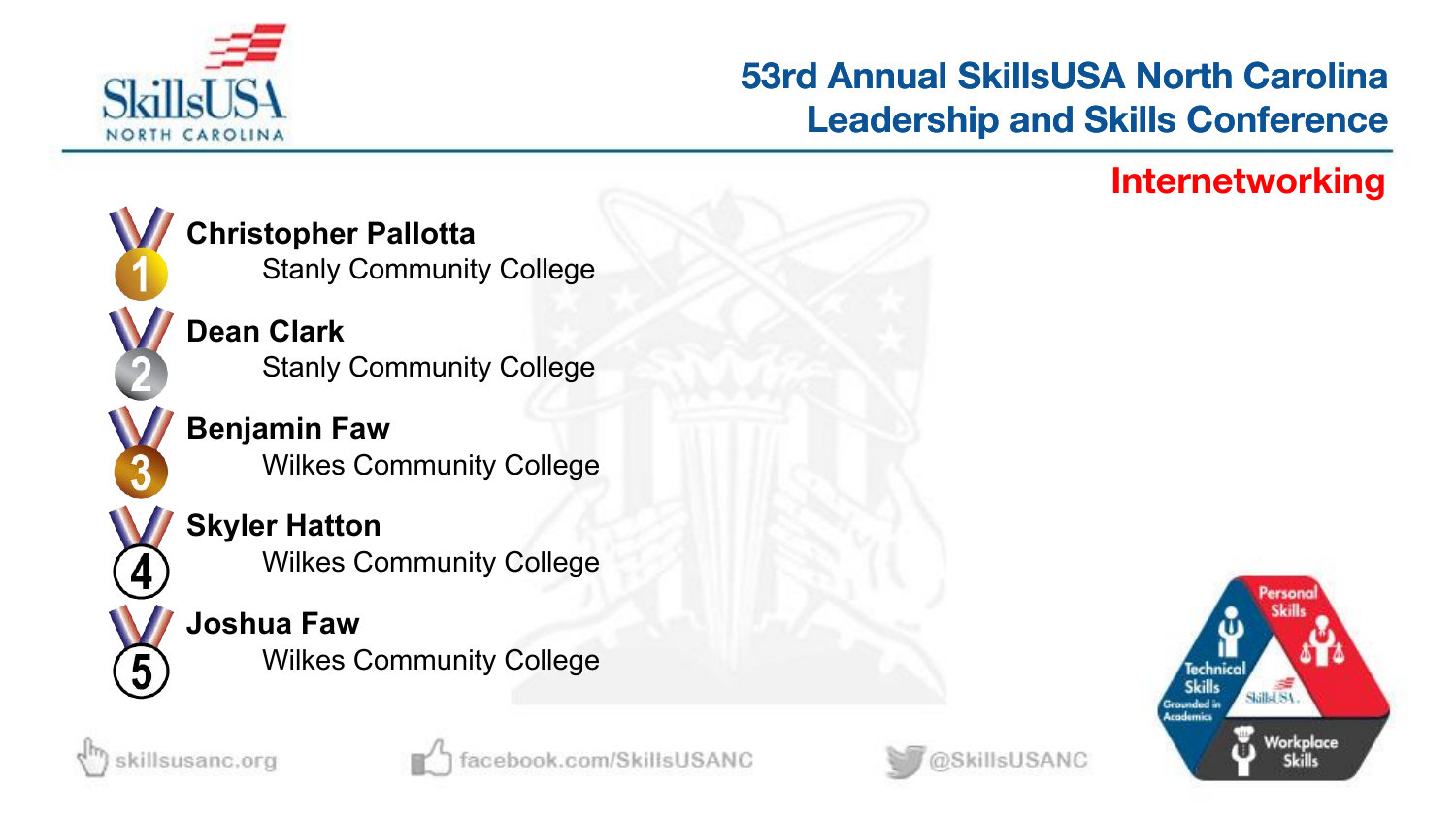

### **Job Interview**



#### **Whit Preston**

Catawba Valley Community College

#### **Reesha Hilliard-Lopez**

Carteret Community College



#### **Katerina Martin**

Catawba Valley Community College







@SkillsUSANC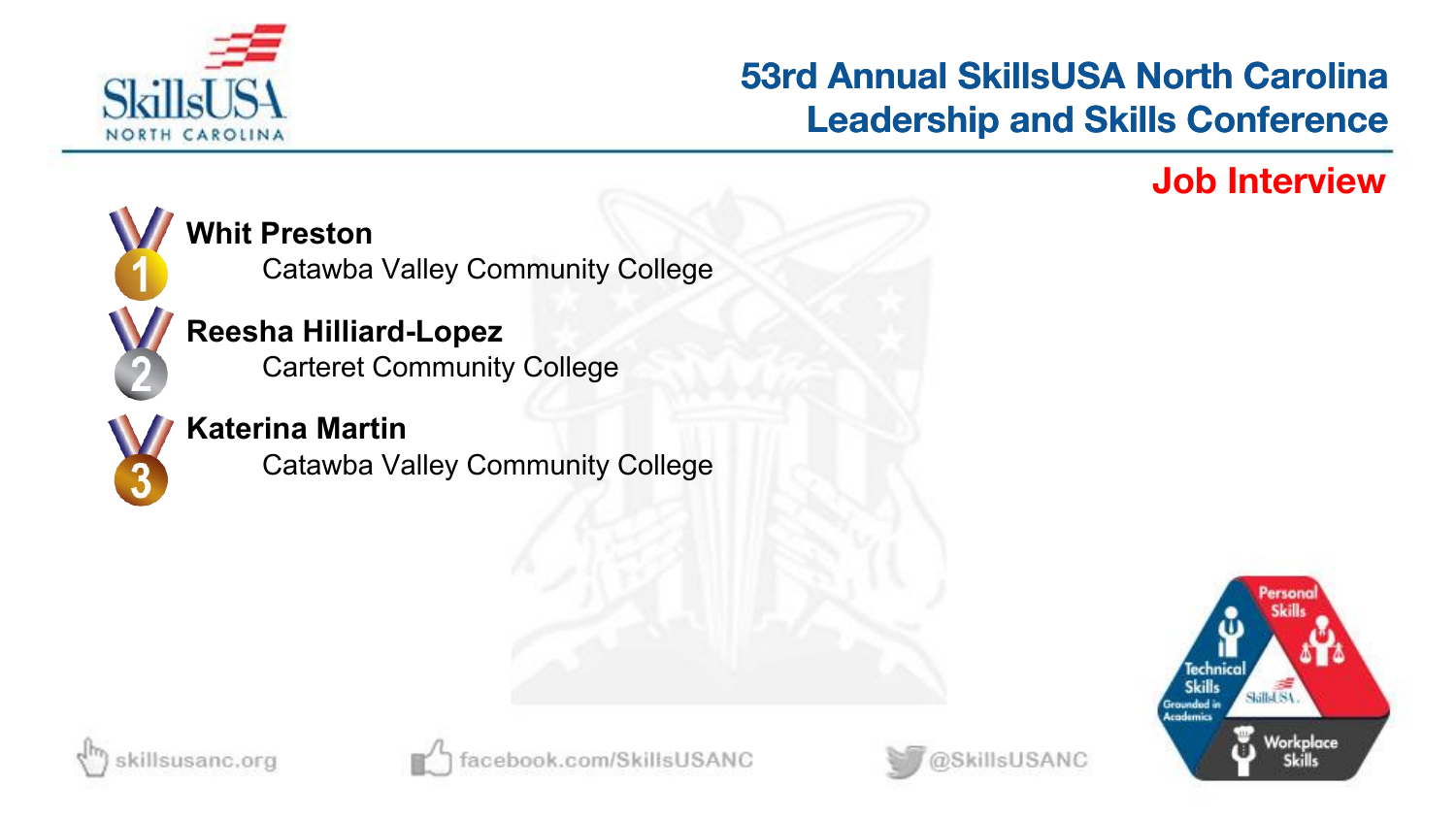

## **Job Skill Demonstration A**



**Savannah Schmidt**

Bladen Community College

**Cassie Williams** Carteret Community College

**Abigail Glosson** Catawba Valley Community College

## **Phillip Benfield**

Wilkes Community College

#### **Caroline Morgan**

Guilford Tech Community College







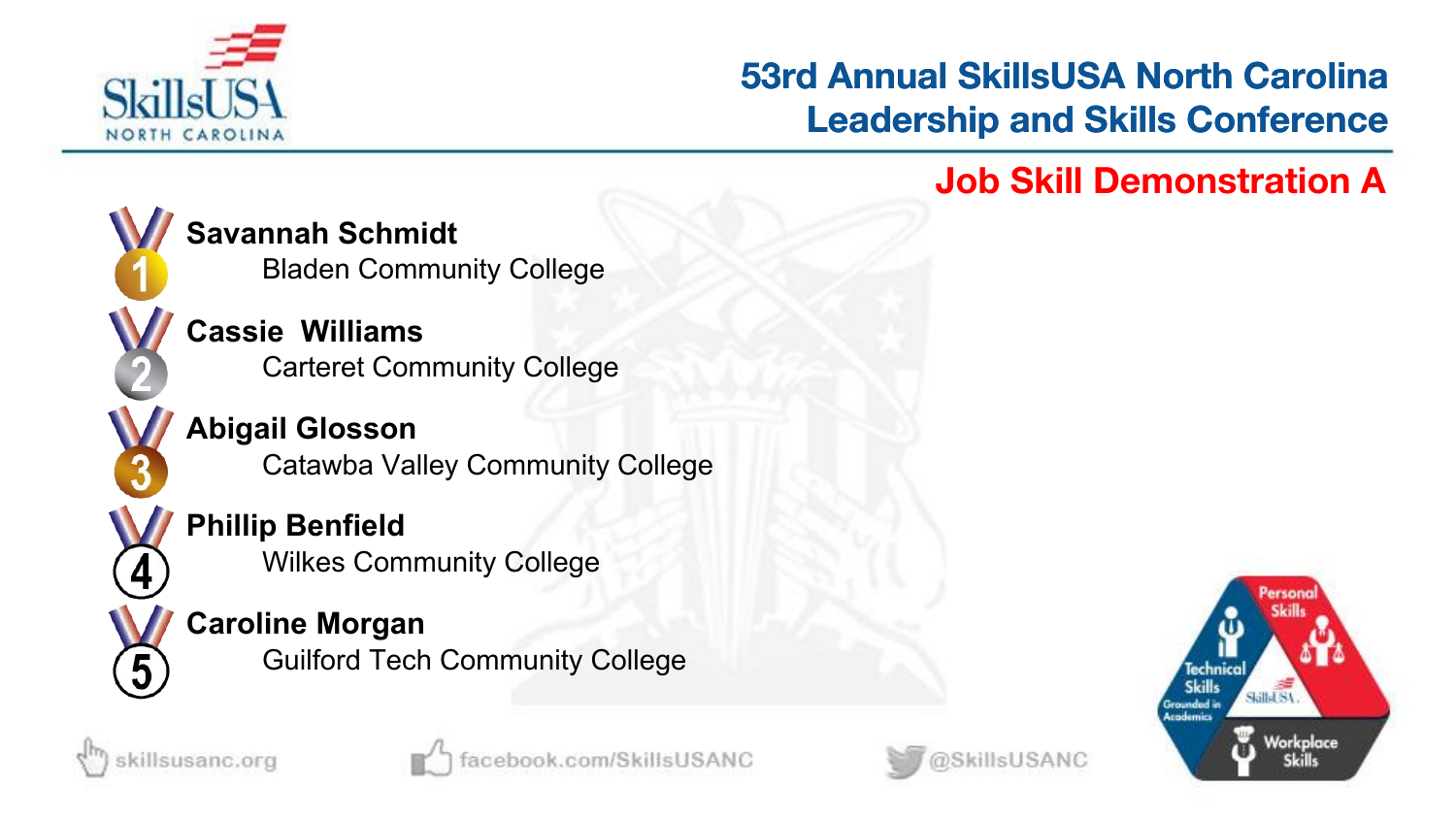

**Job Skill Demonstration Open**



**Tammy Muenkel**

Carteret Community College

**Tiffany Lowery** Bladen Community College

## **William Shore**

Wilkes Community College







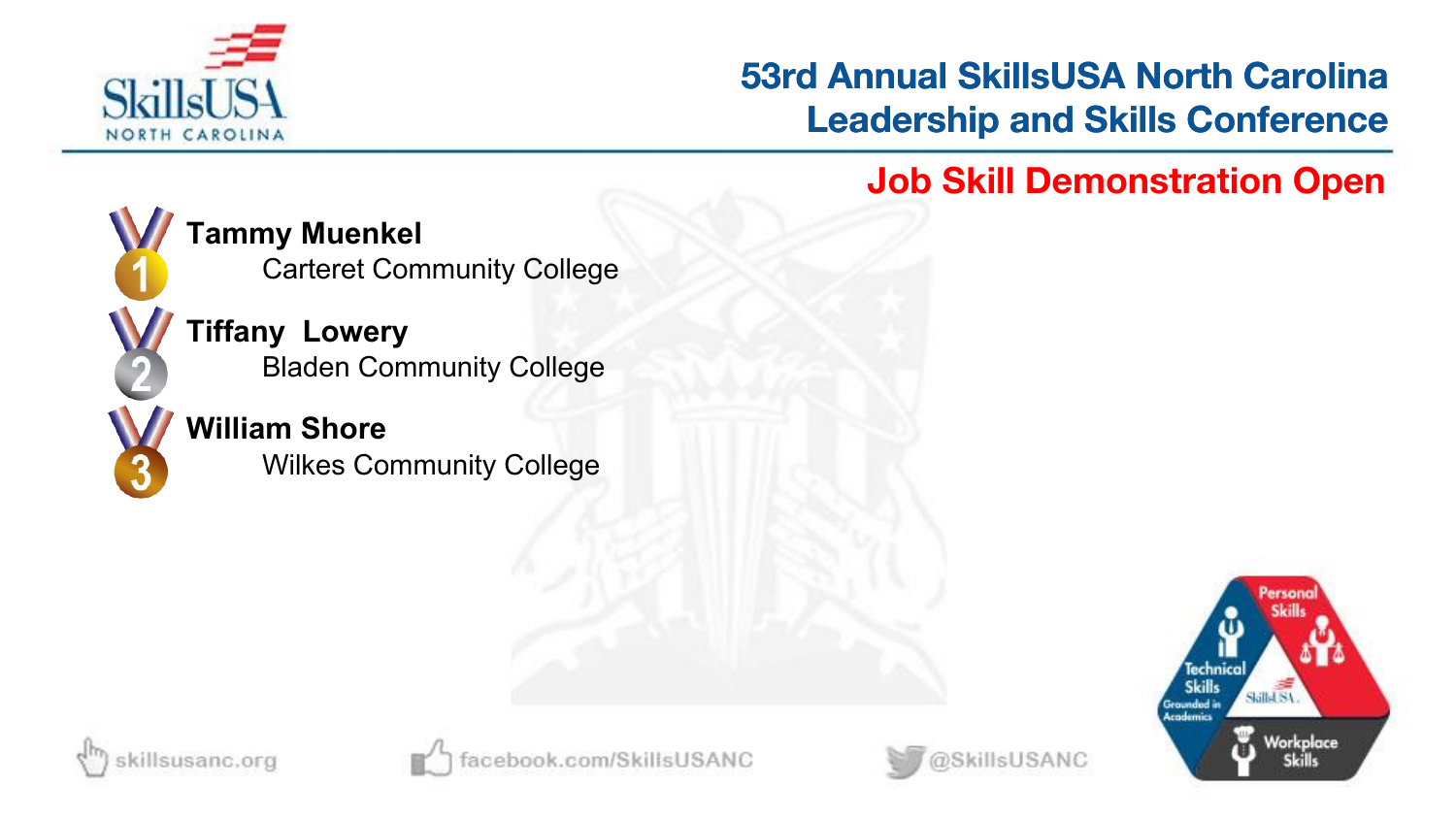

# **Major Appliance and Refrigeration Technology**



Rowan Cabarrus Community College - Salisbury









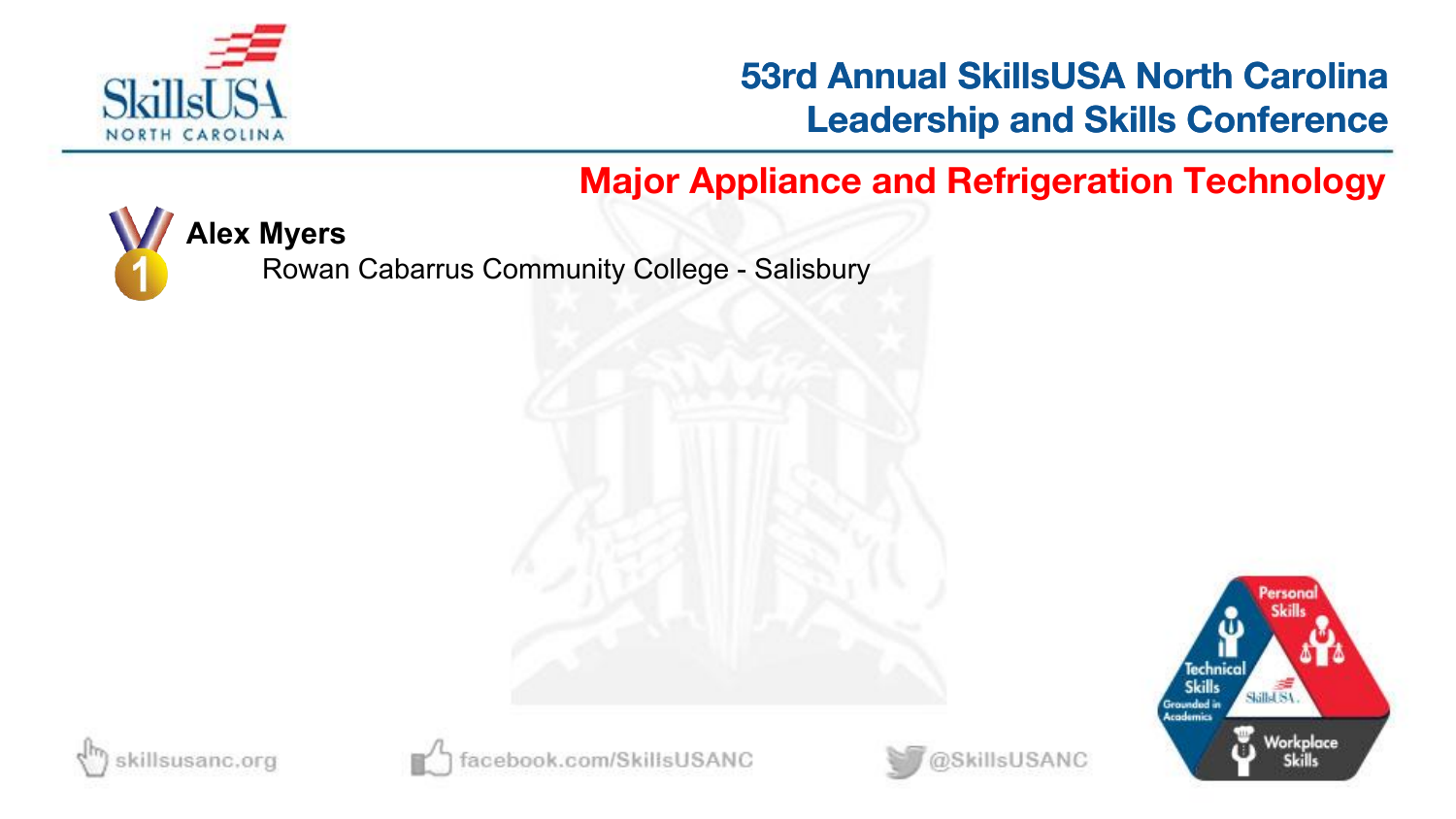

#### **Mechatronics**



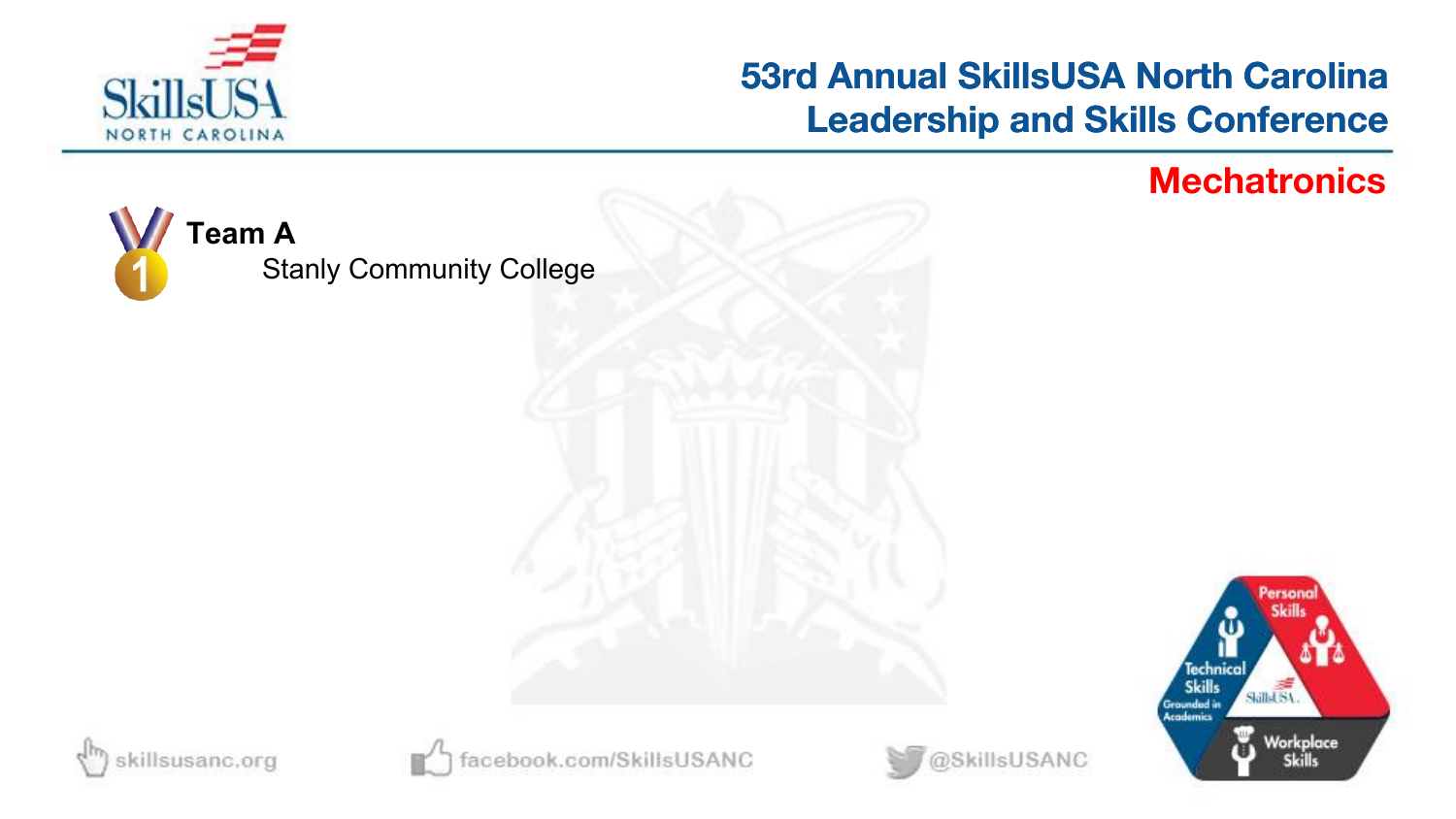

#### **Medical Math**



#### **Kimberly Griffin**

Stanly Community College

#### **Rebekah Moose**

Catawba Valley Community College







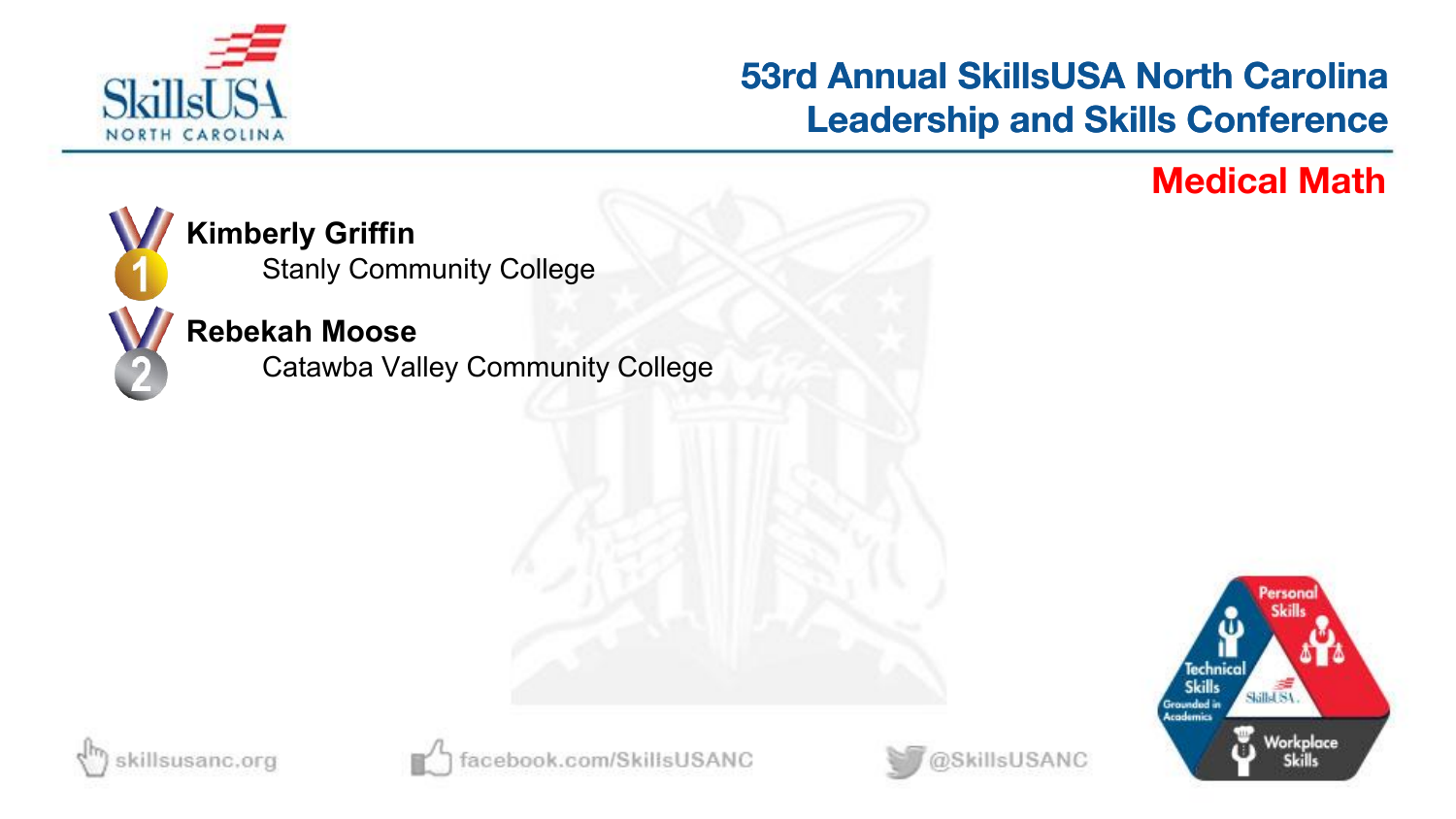

### **Medical Terminology**



killsusanc.org

**Tammie Snyder** Stanly Community College

**Madison Garner** Carteret Community College

**Amanda Stanley** Southeastern Community College

## **Zelda Avins**

Southeastern Community College

#### **Payton York** Wilkes Community College



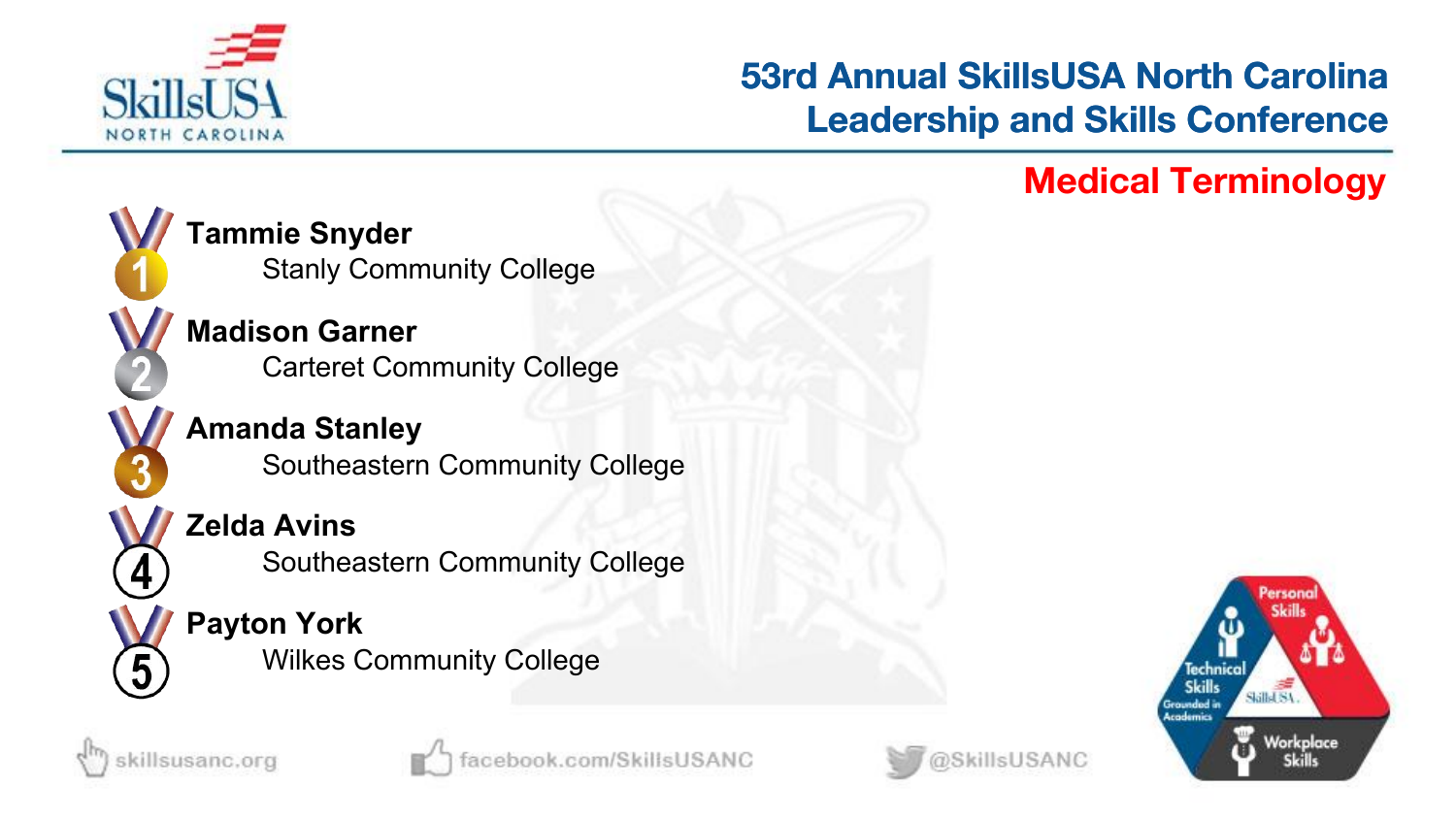

#### **Men's Haircutting**



#### **Asia Mininall**

Guilford Tech Community College

#### **George Jerman**

Edgecombe Community College







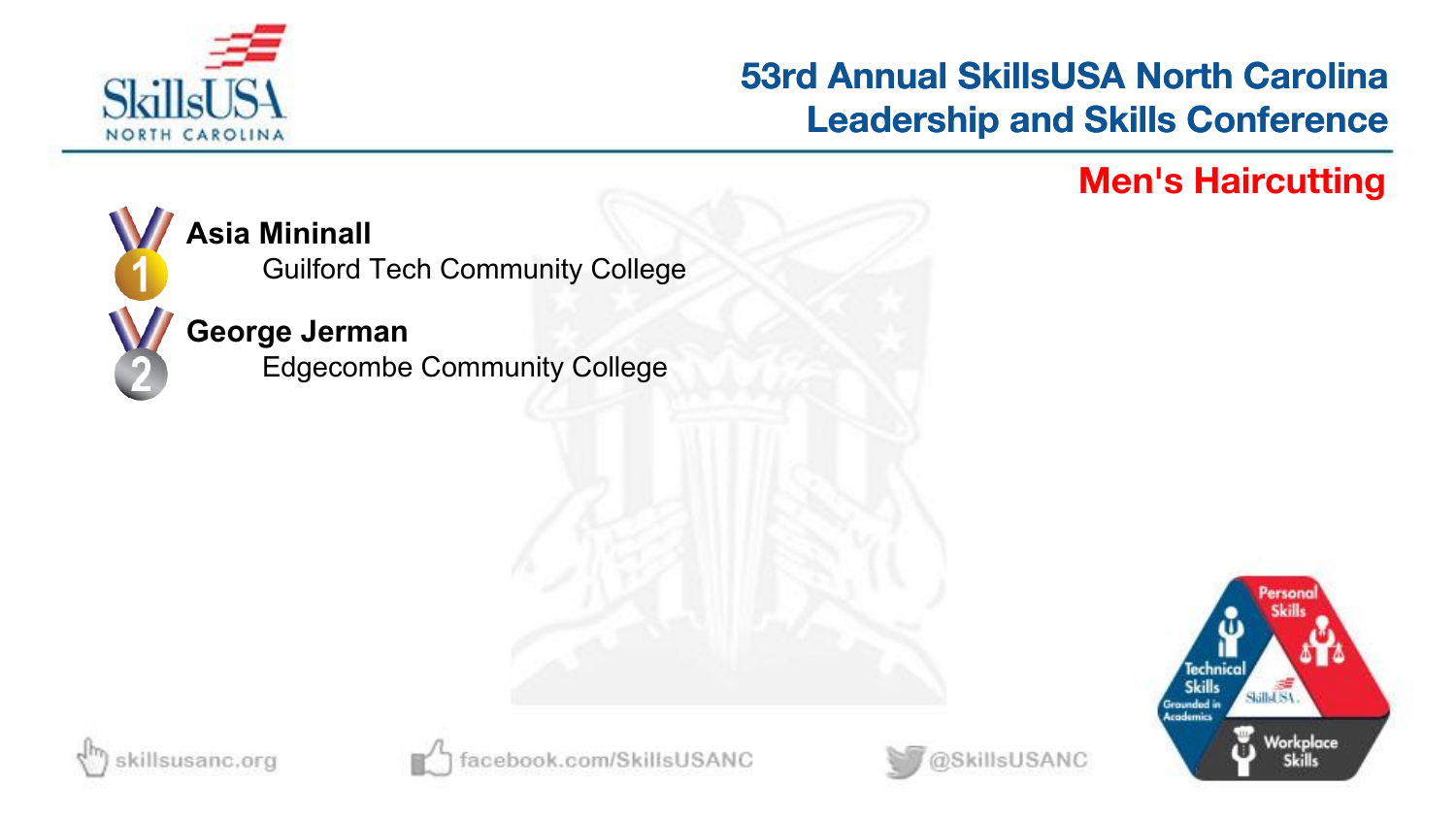

#### **Mobile Robotics**

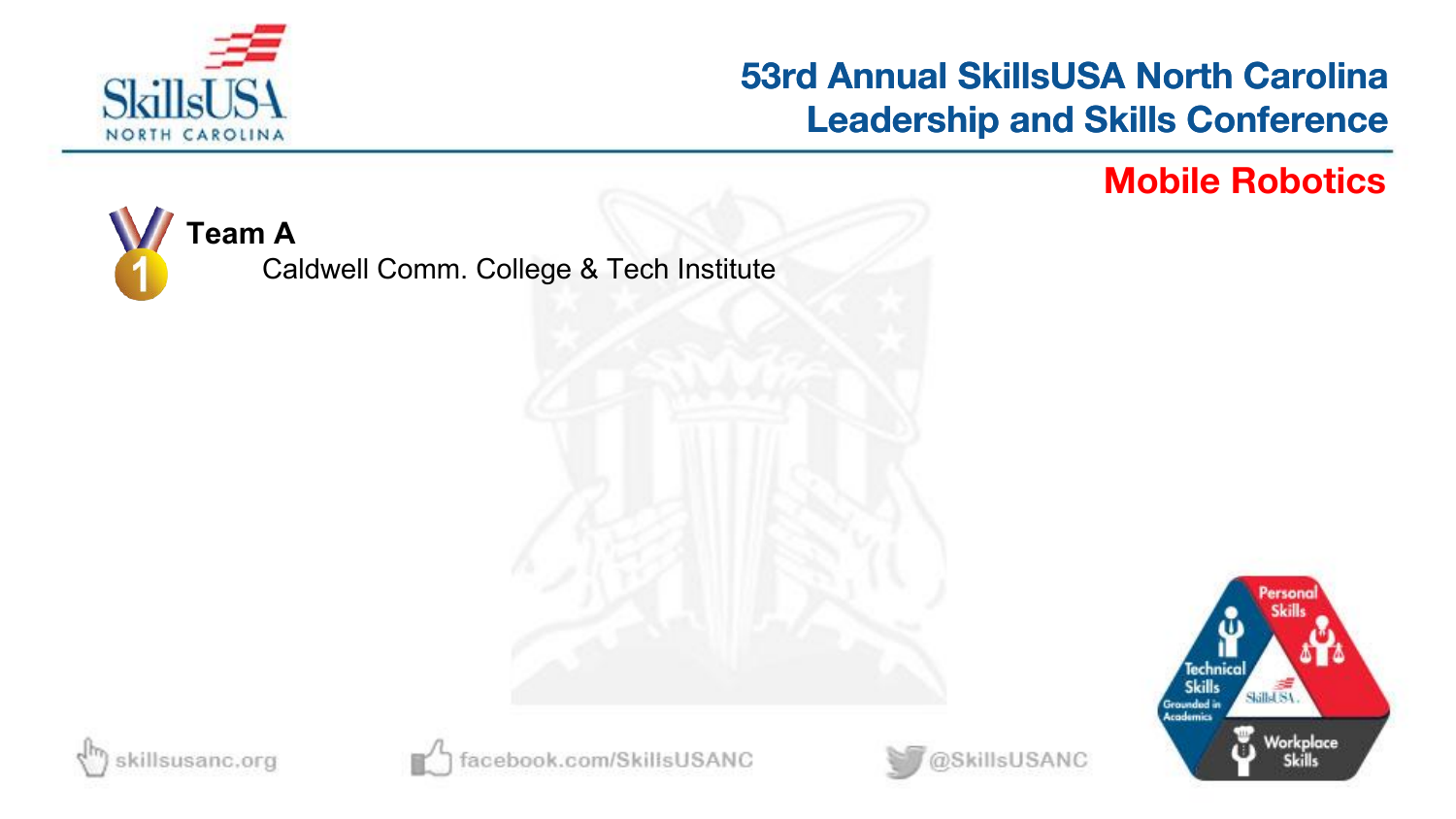

**Motorcycle Service Technology**



Guilford Tech Community College







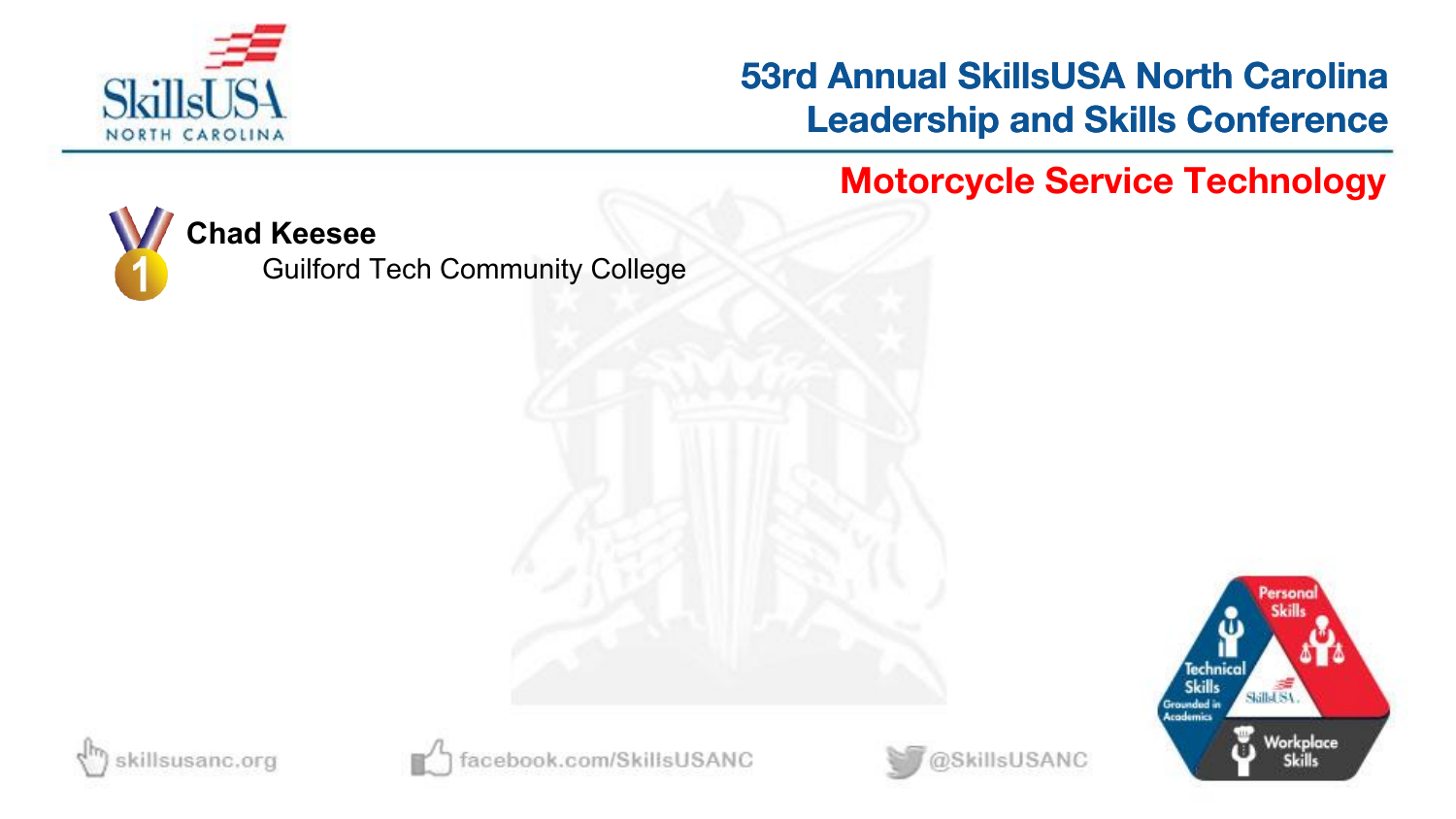

#### **Nail Care**



#### **Jessica Webster**

Guilford Tech Community College

**Niza Fernandez** Nash Community College

#### **Norelly Lockamy**

Fayetteville Technical Community College







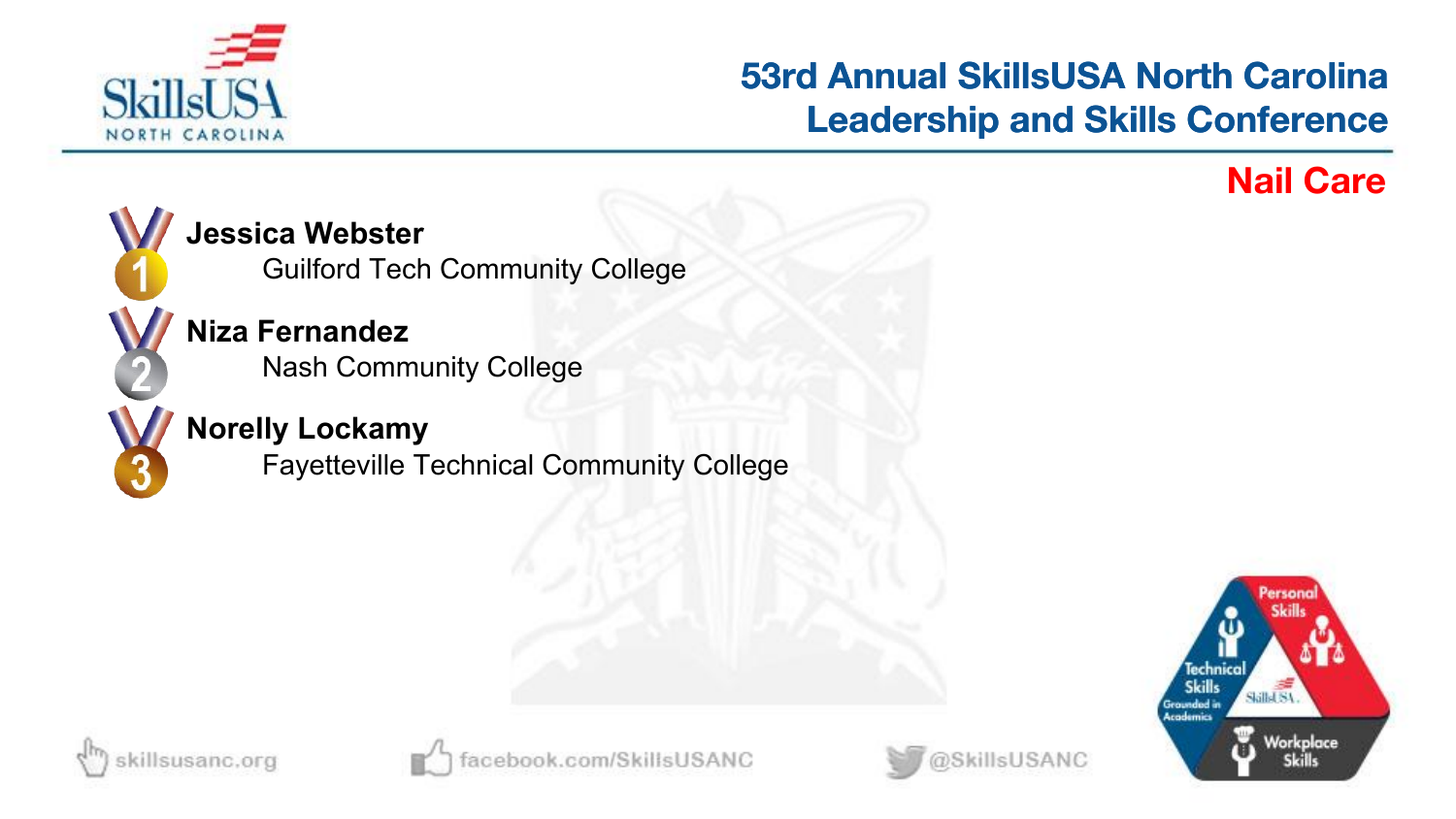

#### **Nurse Assisting**



#### **Teresa Munez-Maya**

Wilkes Community College

#### **Summer Dawson**

Wilkes Community College







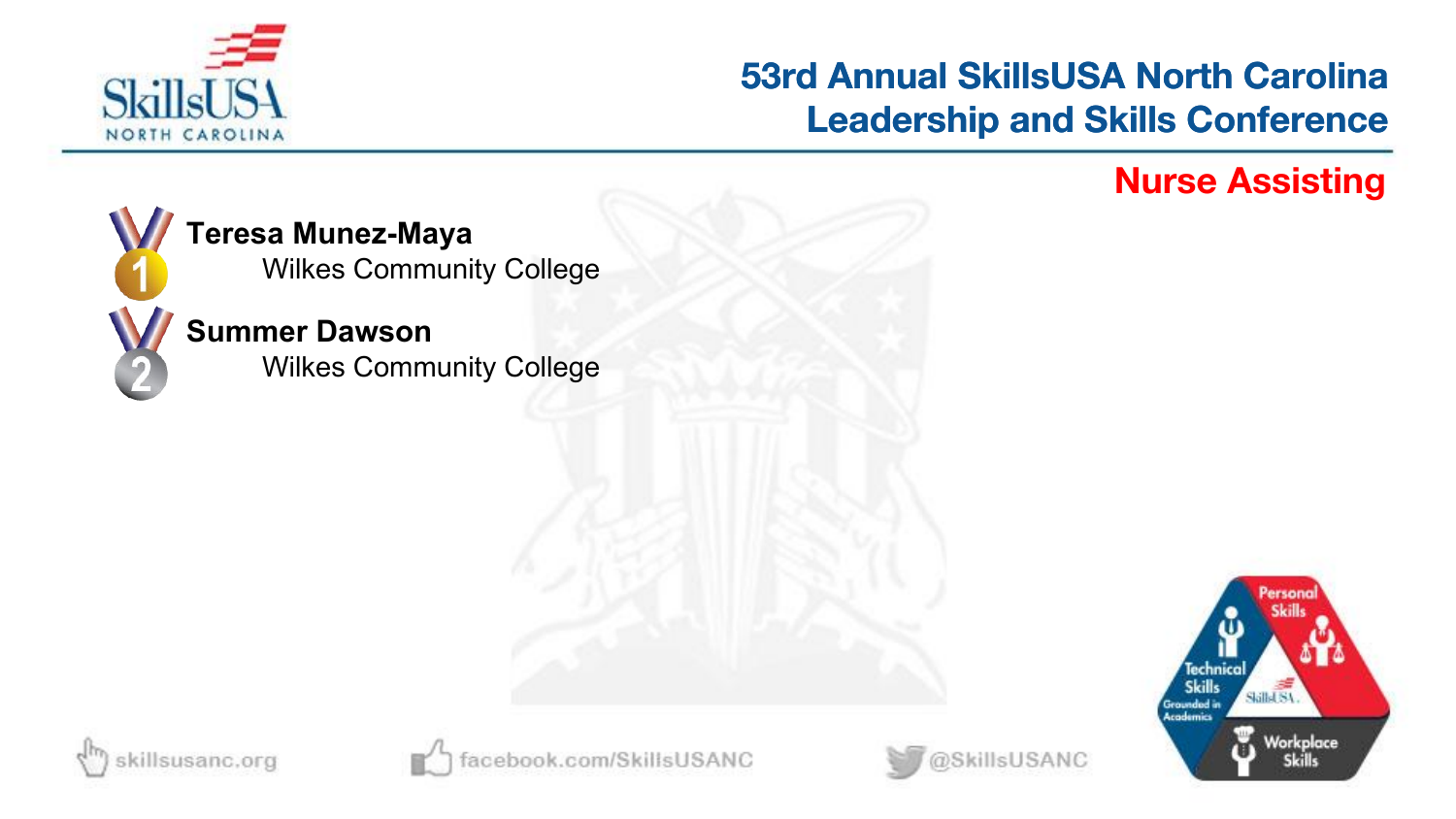

**Outstanding Chapter - College/Technical**



Catawba Valley Community College







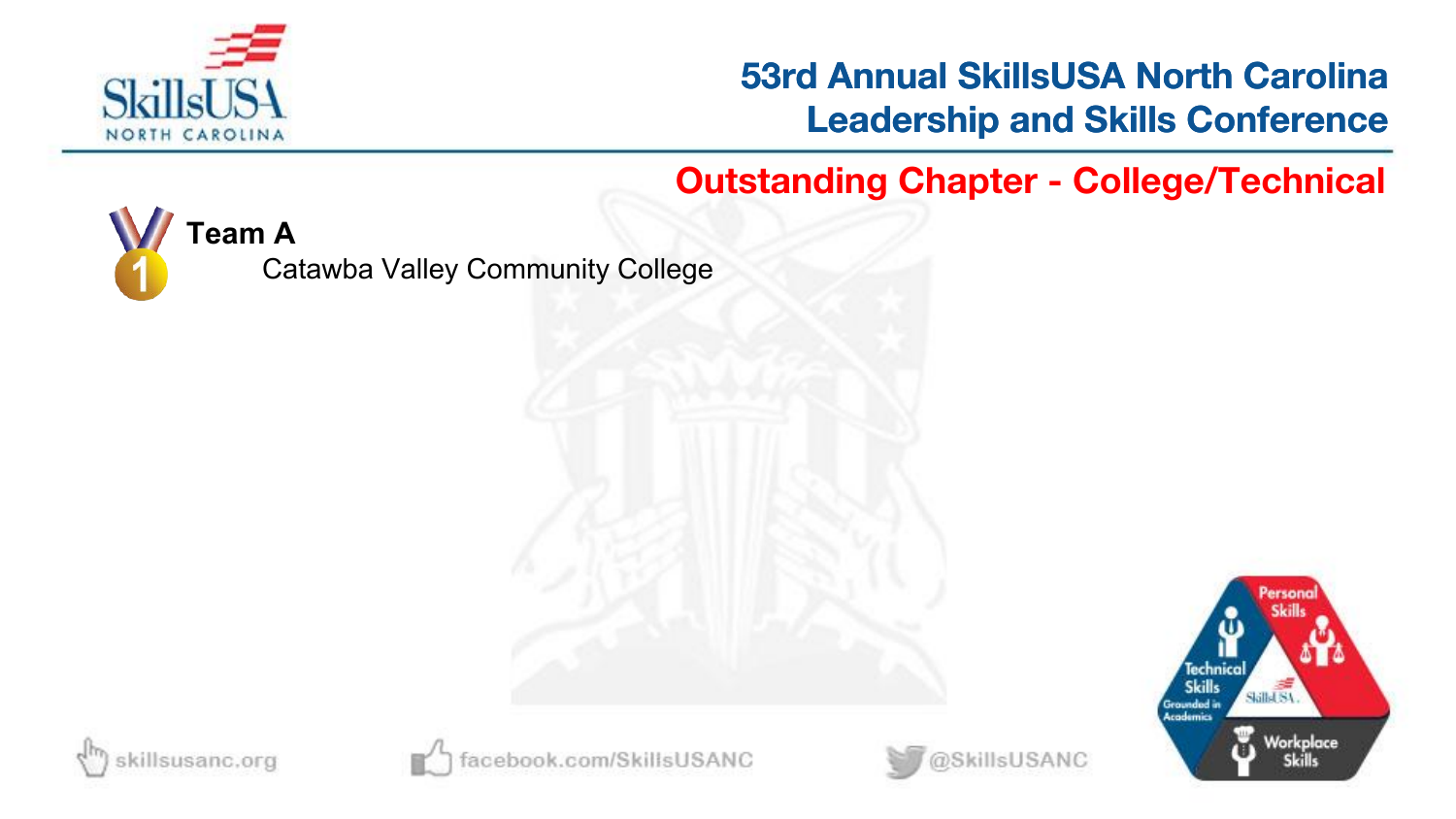

# **Photography**



#### **Cheyenne Chumley**

Catawba Valley Community College

**Tyshika Dickens** Nash Community College

**Kristy Williams** Catawba Valley Community College

#### **Sara Fink**

Catawba Valley Community College

#### **Kristine Pinkerton**

Catawba Valley Community College







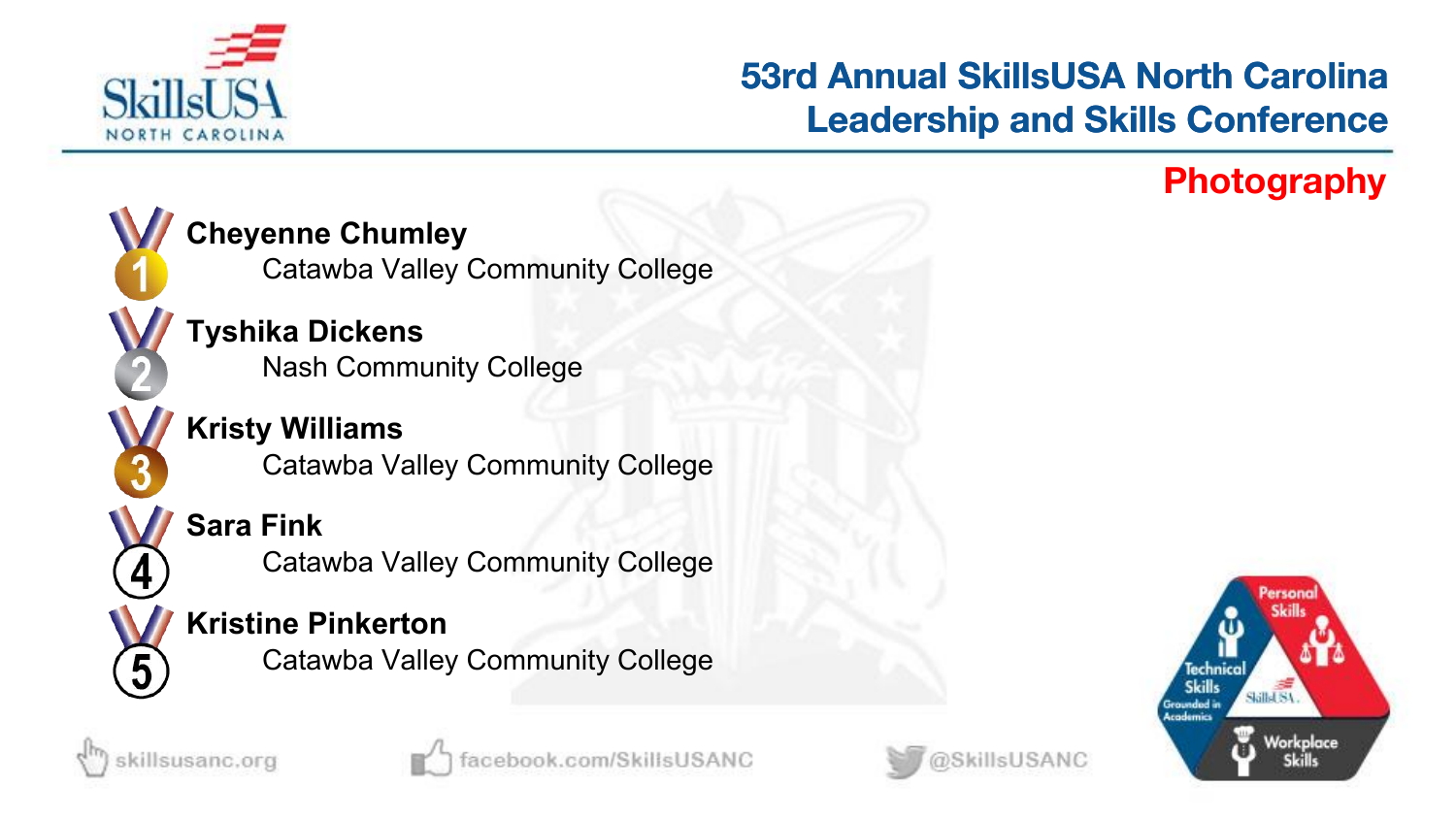

#### **Pin Design**



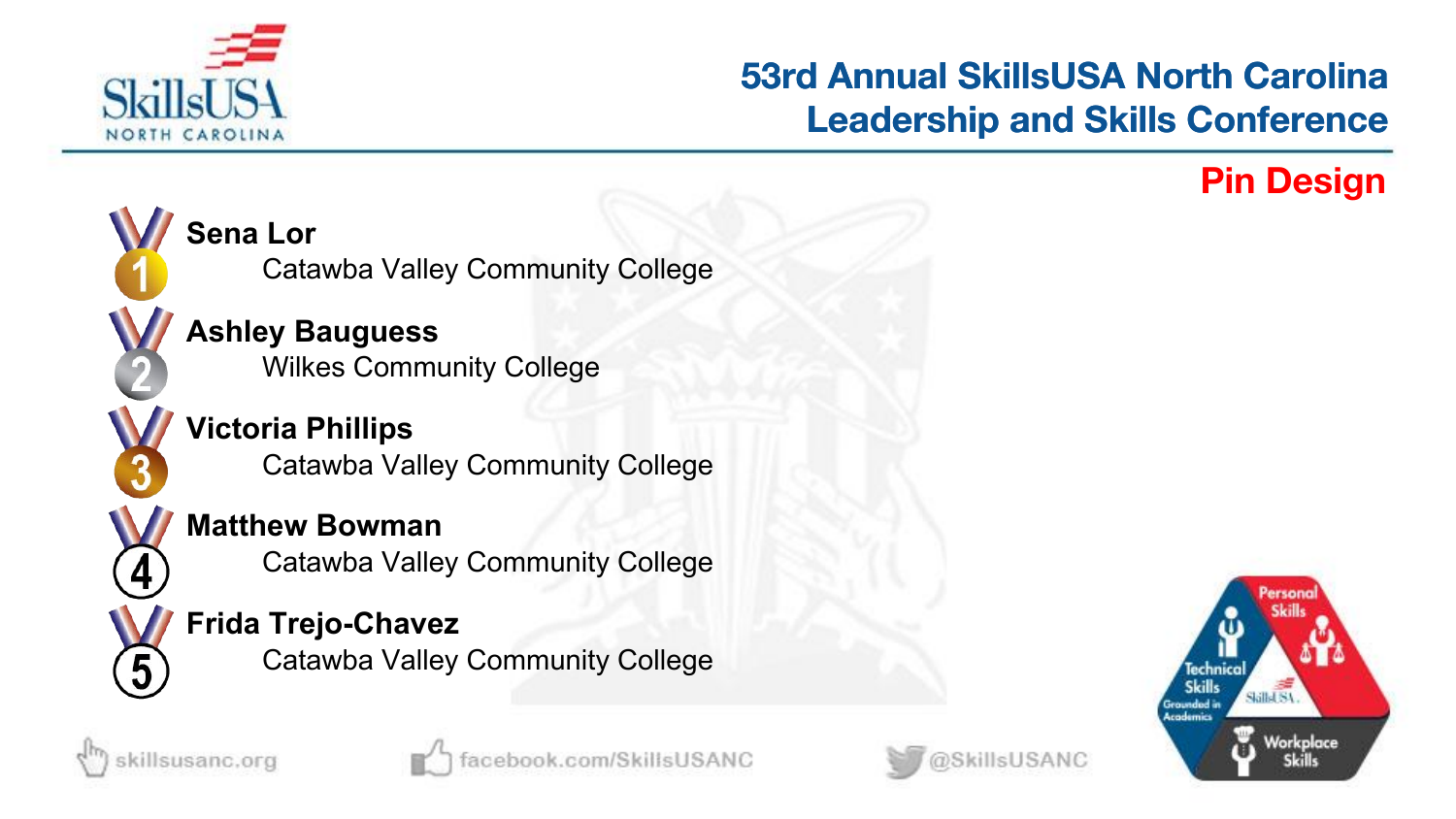

#### **Plumbing**



Rowan Cabarrus Community College - Salisbury









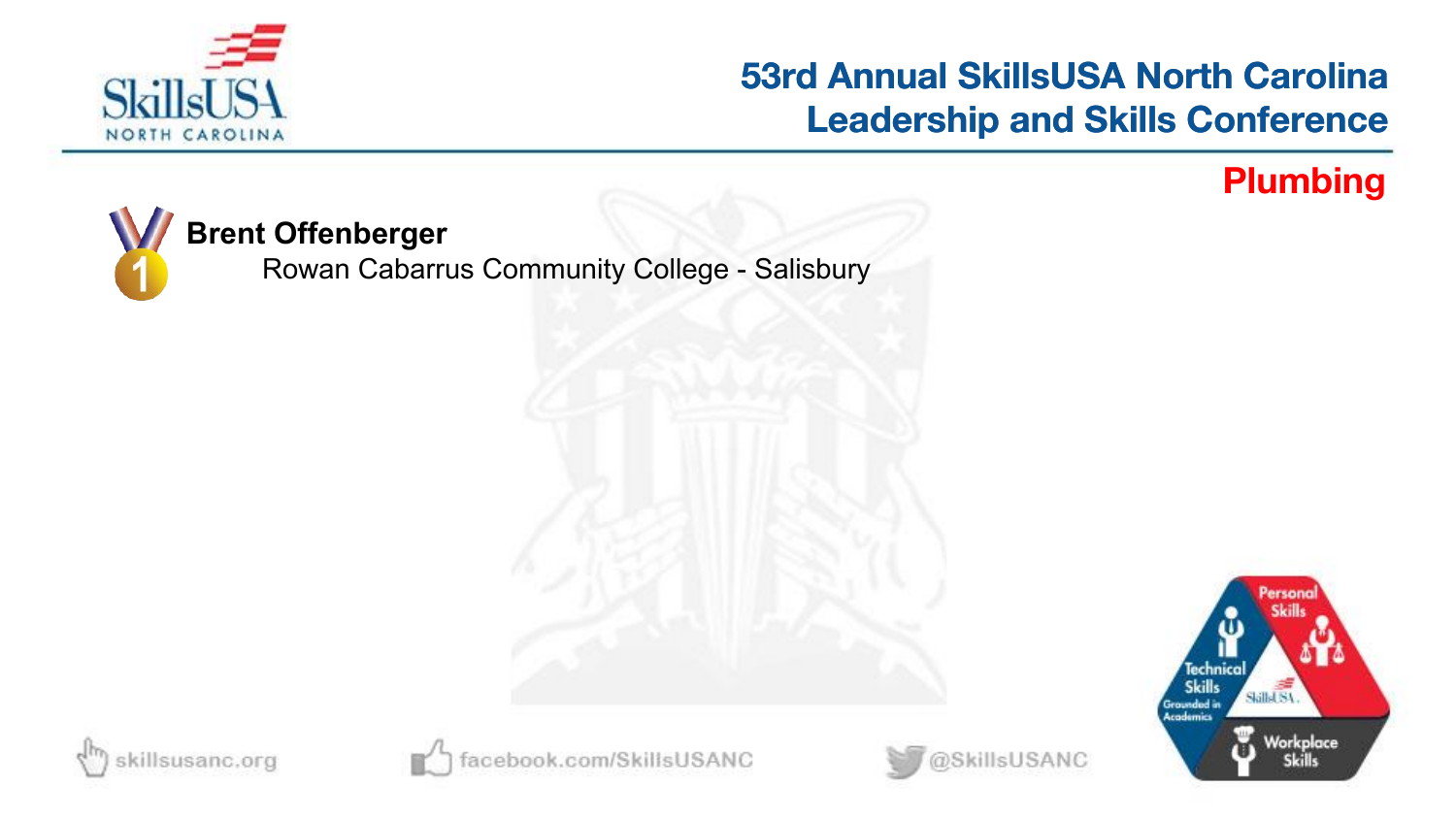

**Power Equipment Technology**



#### **James Alkema**

Wilkes Community College

#### **Jedadiah Goss**

Rowan Cabarrus Community College - Salisbury







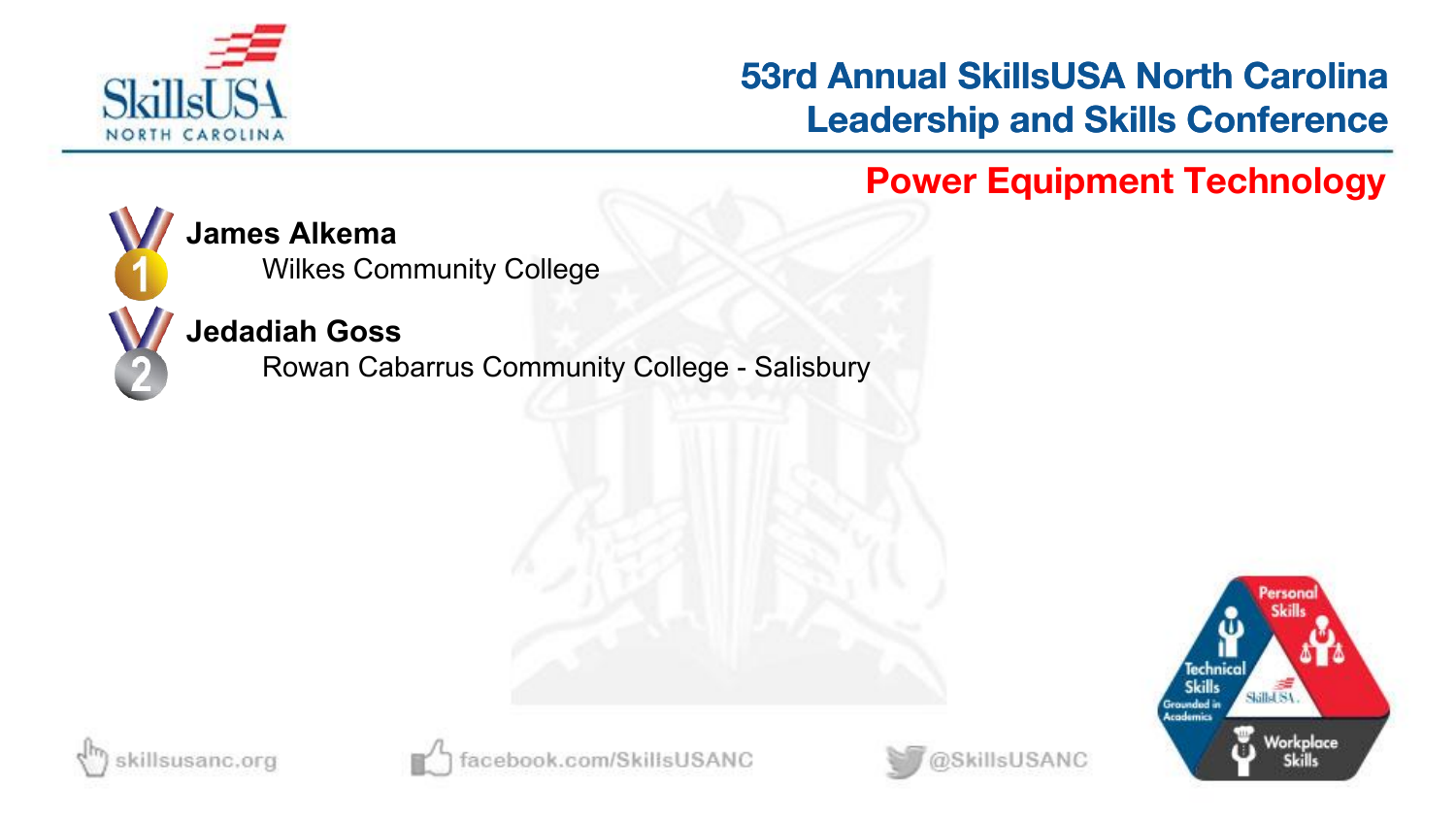

#### **Prepared Speech**



**Rodney Funderburk**

Forsyth Tech Community College

**Miranda Tilger** Wilkes Community College

**Mekayla Sikes** Stanly Community College

#### **Morgan Davis**

Catawba Valley Community College

#### **Brittney Watson**

Fayetteville Technical Community College







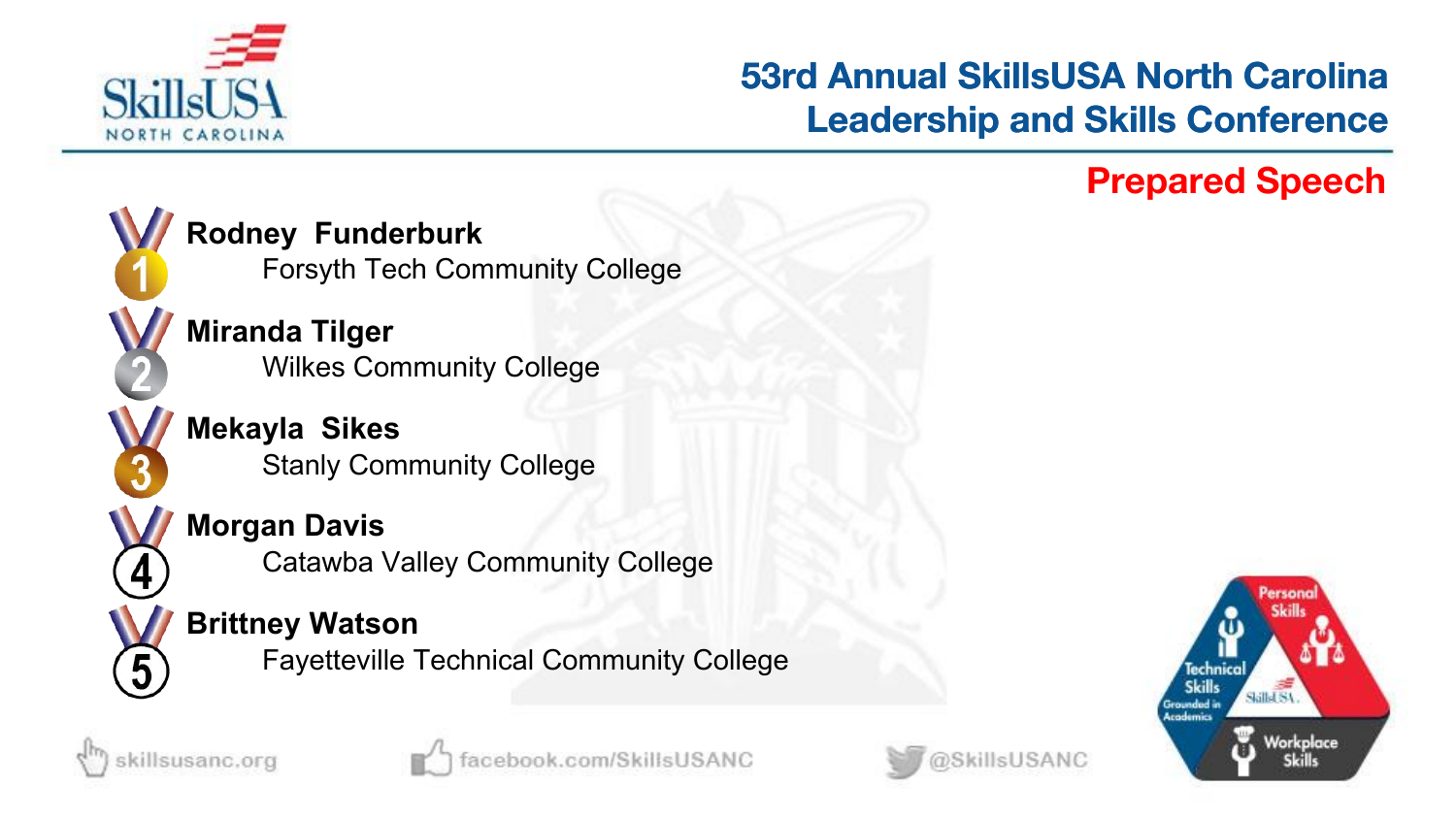

**Principles of Engineering/Technology**



Edgecombe Community College







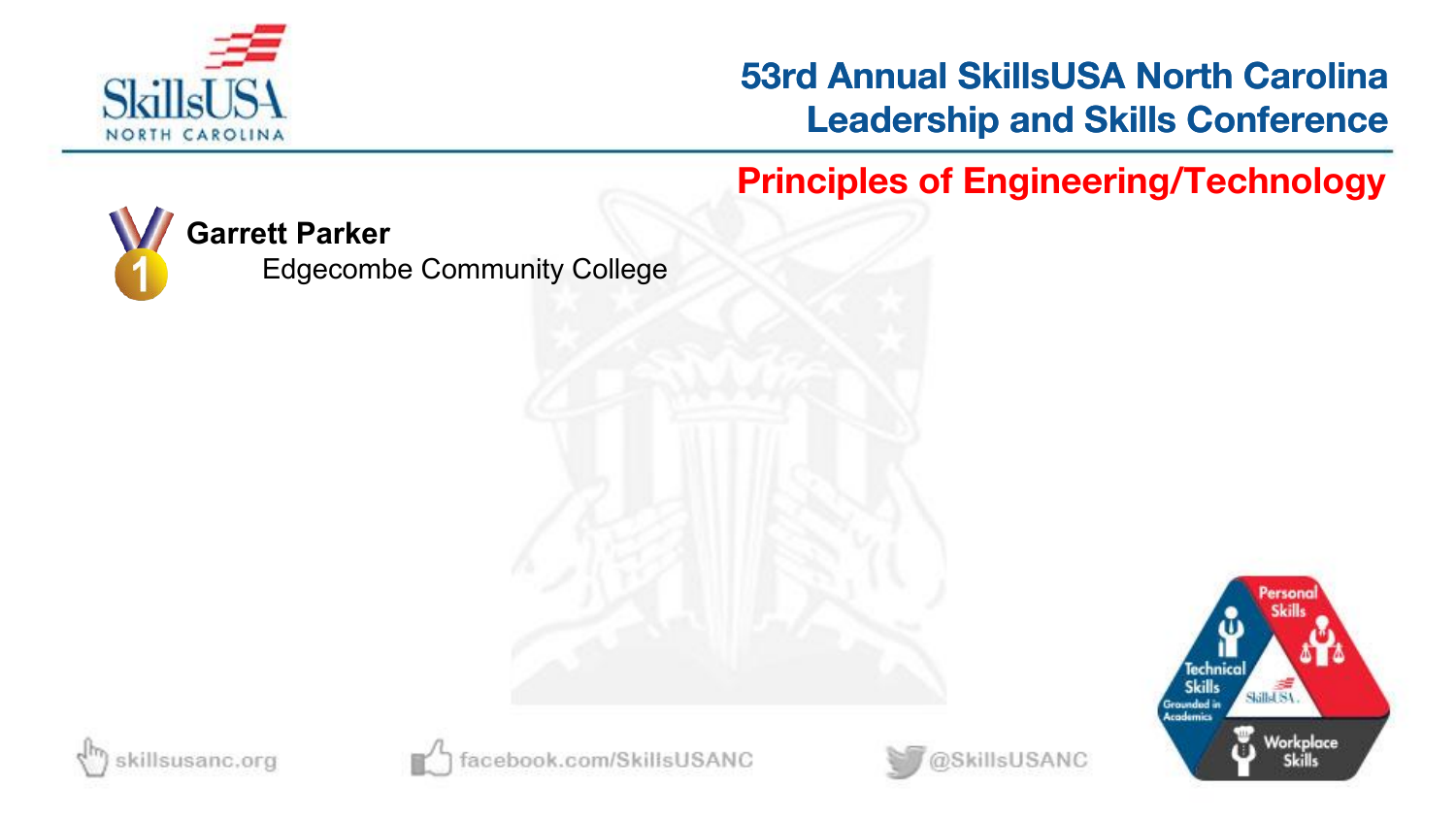

**Promotional Bulletin Board**

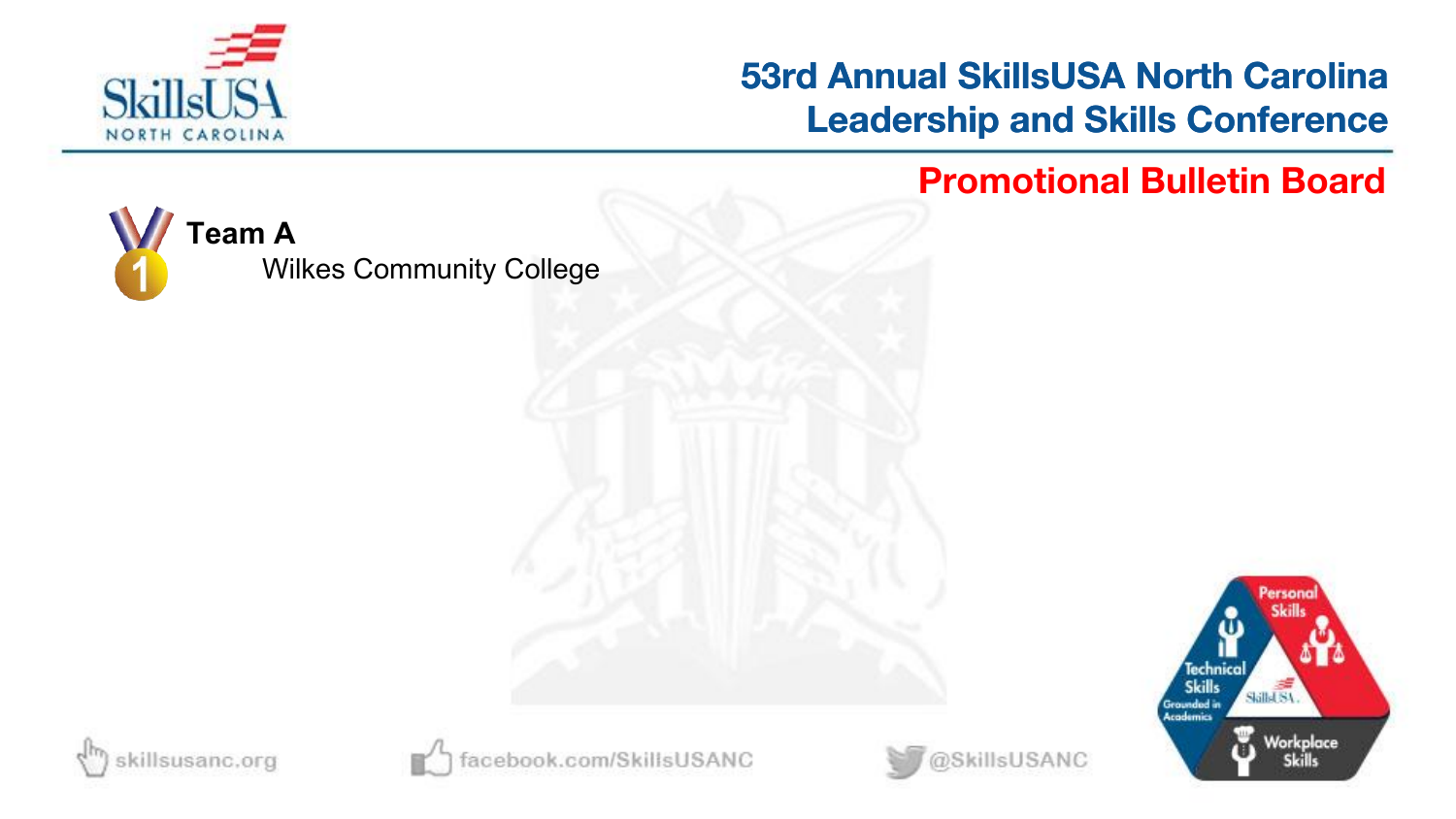

**Quiz Bowl**

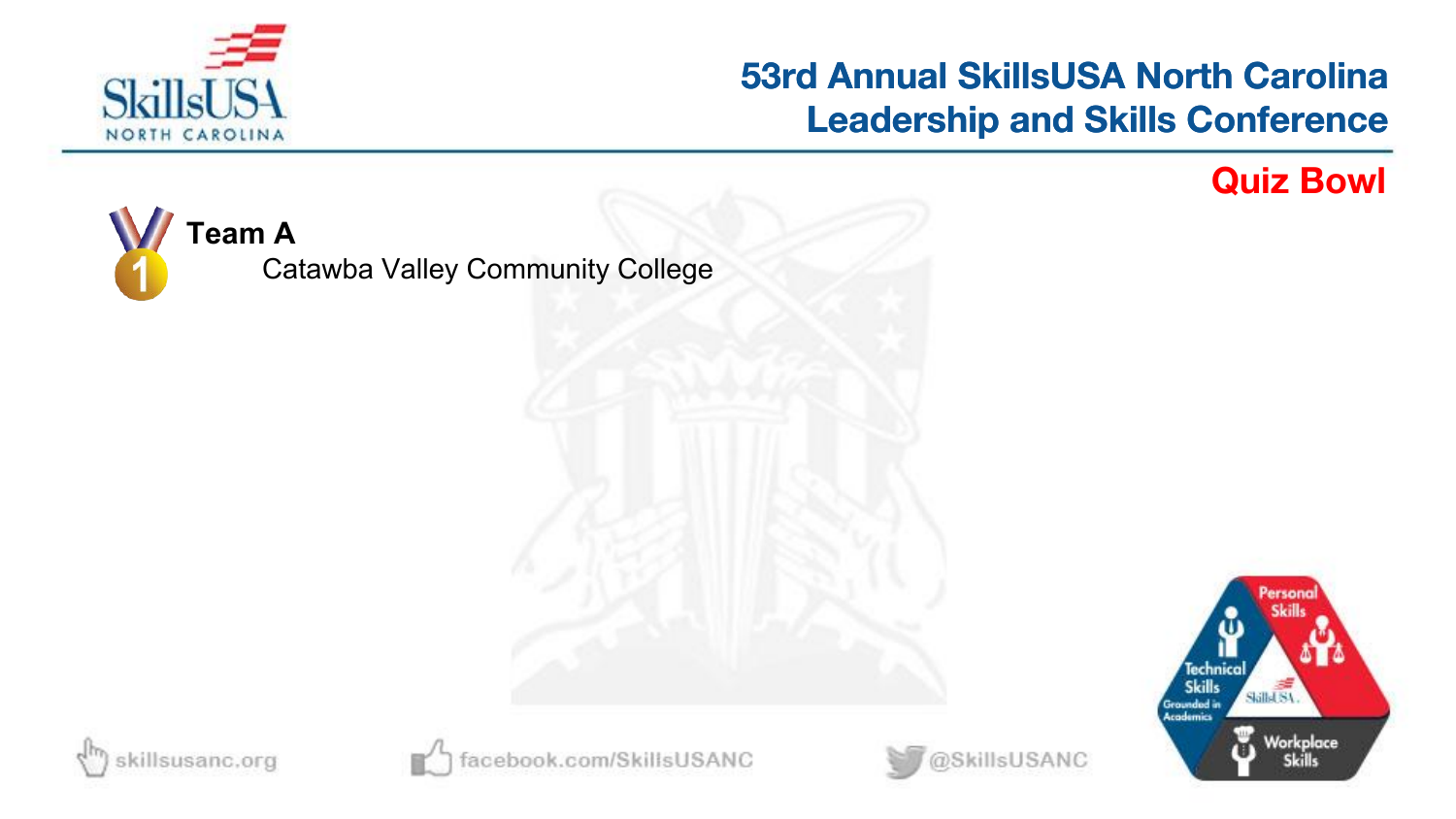

# **Related Technical Math**



killsusanc.org

**Devin Bonney** Stanly Community College

**Jessica Meert** Stanly Community College

**Amy Edwards** Catawba Valley Community College

**Kristopher Bearden** Stanly Community College

**Michael Harrington** Stanly Community College





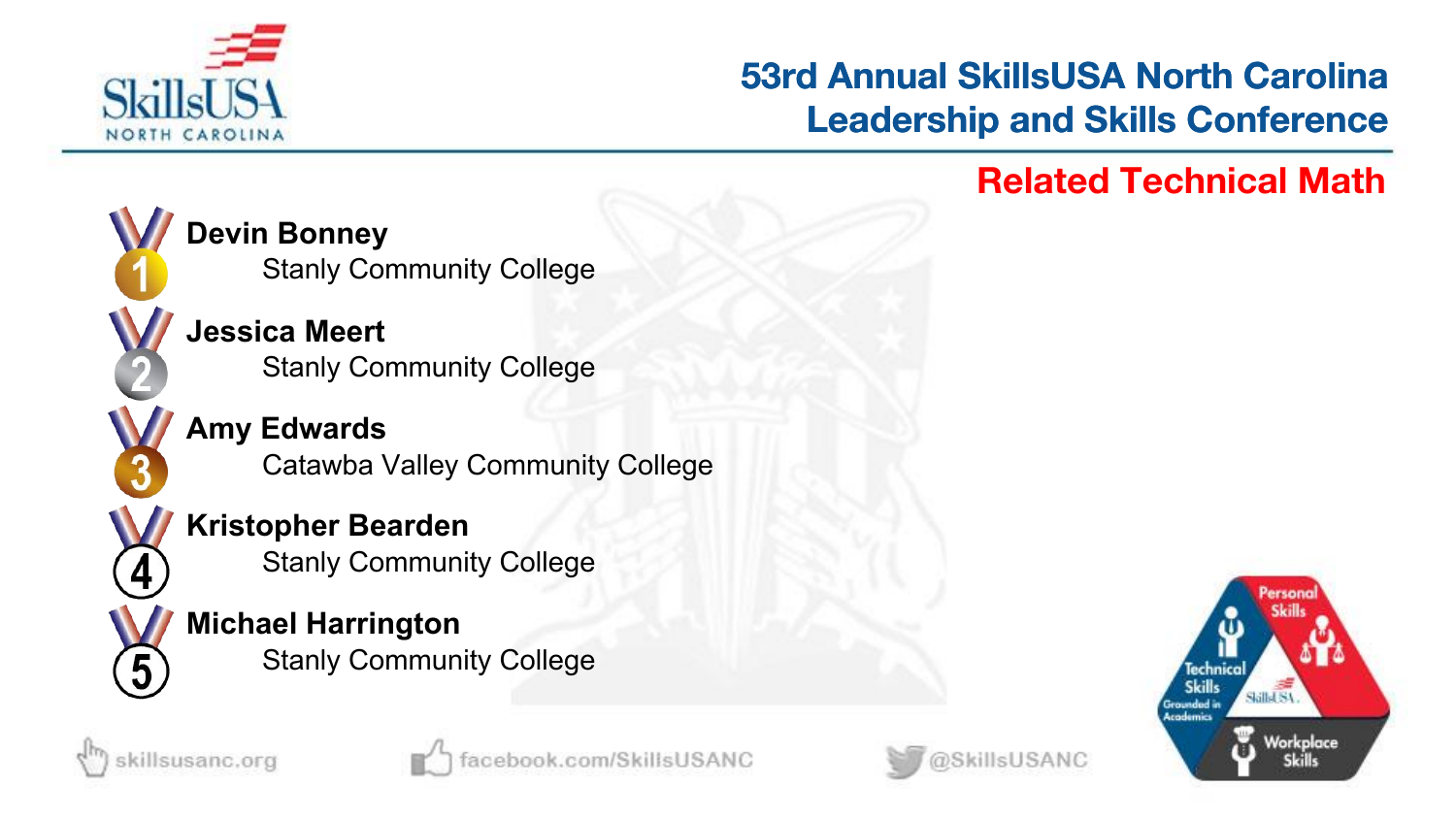

#### **Restaurant Service**



#### **Najah Hines**

Guilford Tech Community College

#### **Katherine Satterwhite**

Carteret Community College







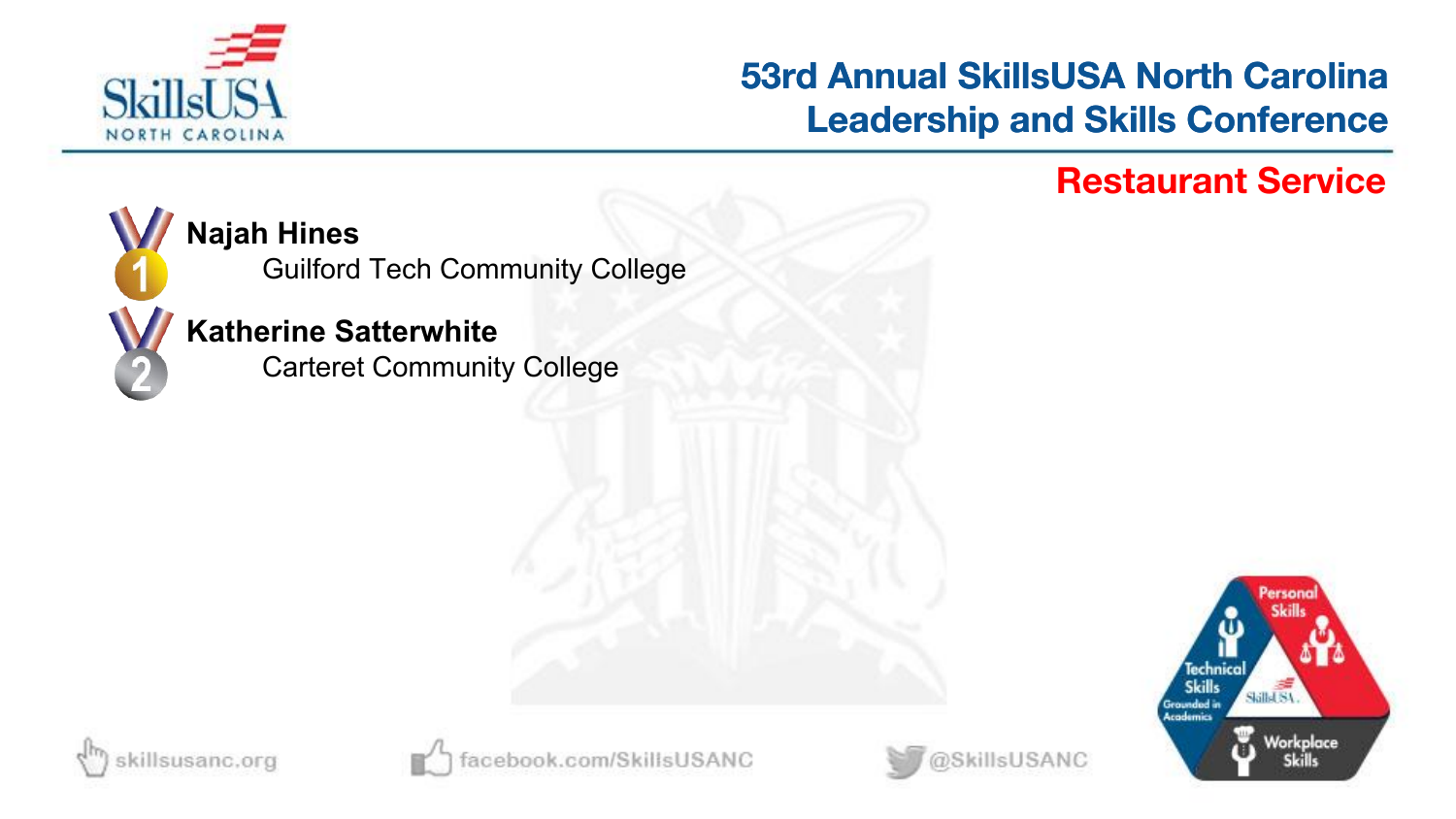

**Robotics and Automation Technology**



Caldwell Comm. College & Tech Institute







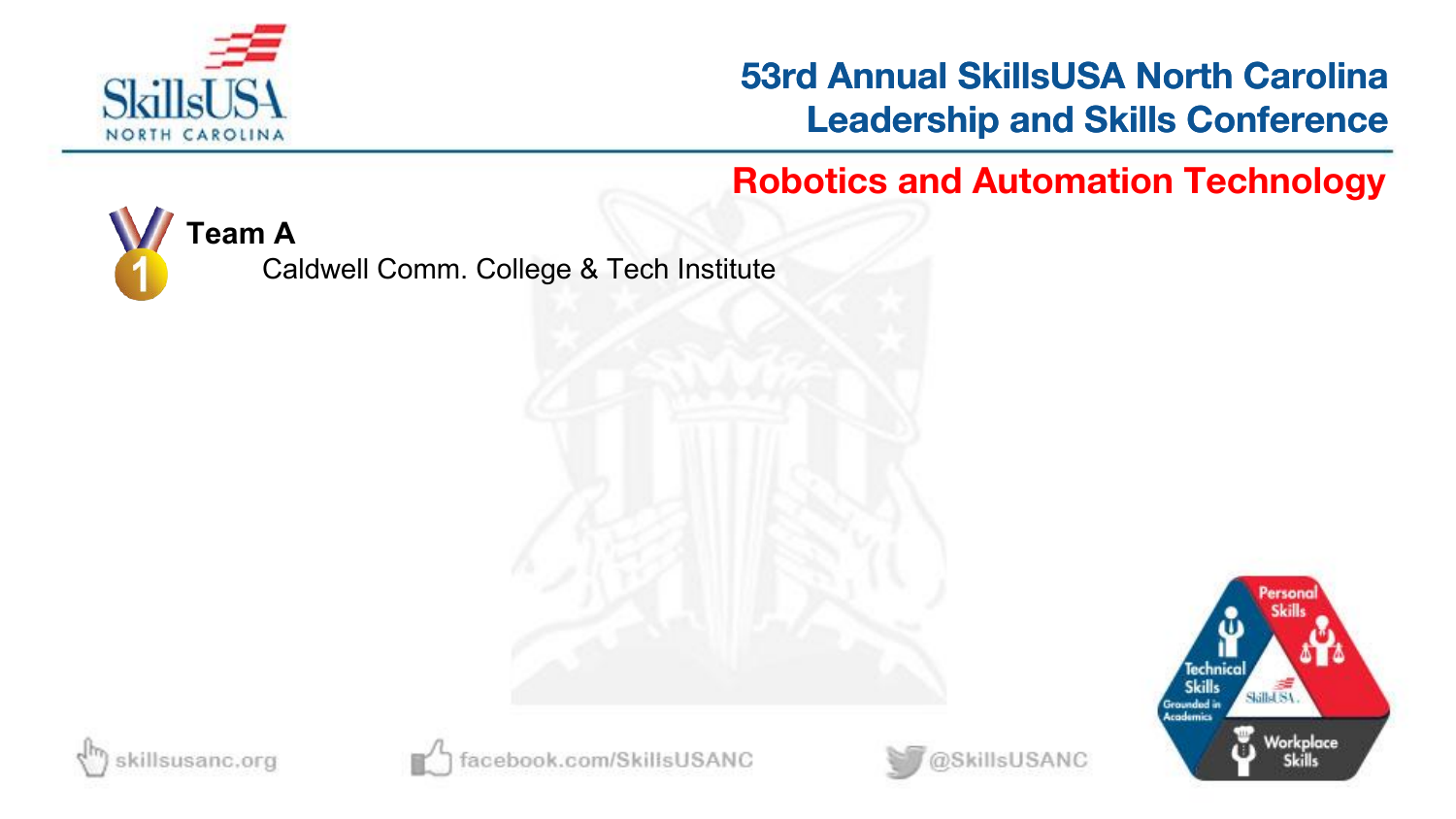

**Robotics: Urban Search & Rescue**



**Team C** Caldwell Comm. College & Tech Institute

Wilkes Community College

**Team A**

Stanly Community College







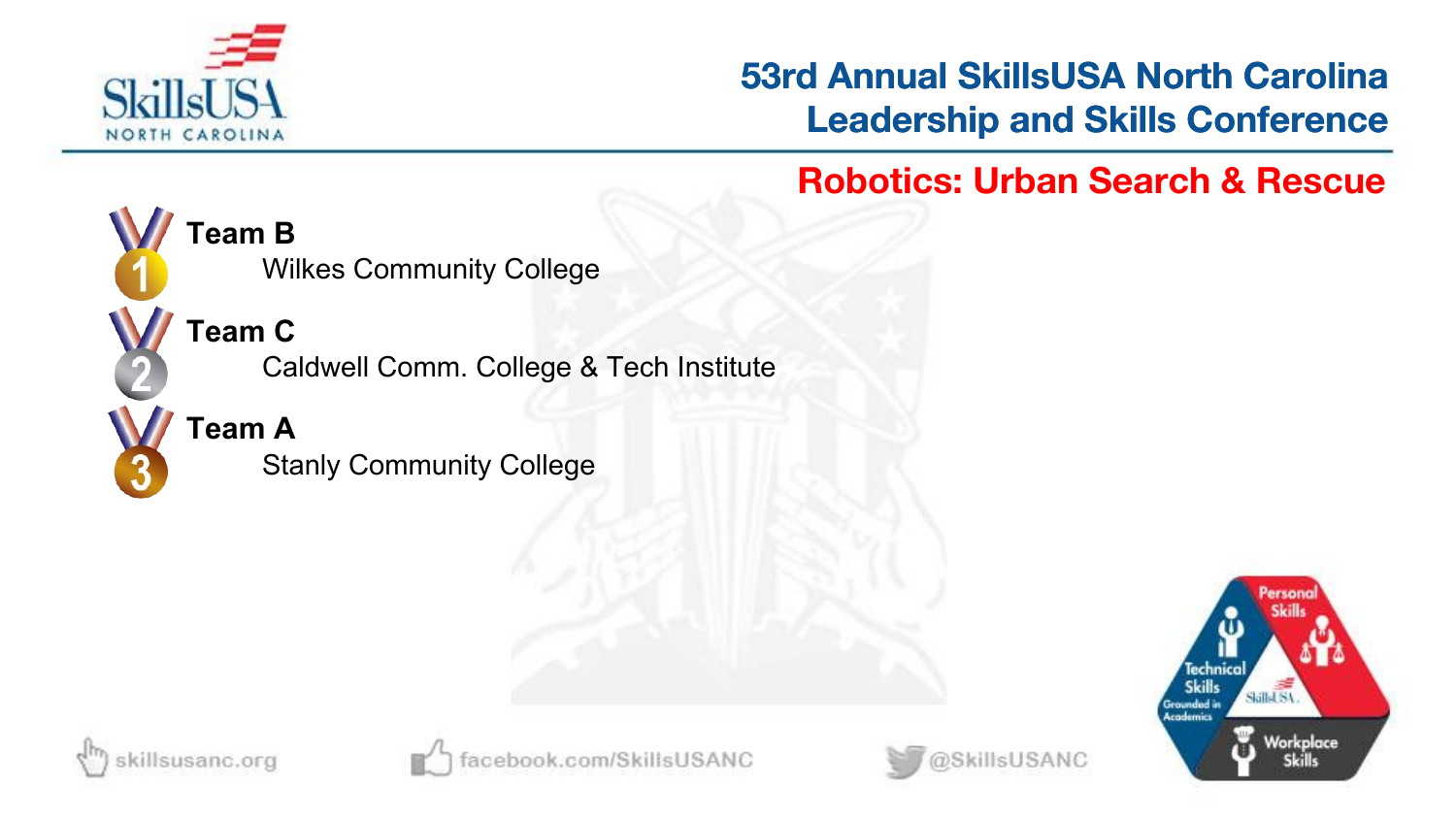

### **Screen Printing**



#### **Cynthia Lainez**

Catawba Valley Community College

#### **Victor Lineberger II**

Catawba Valley Community College







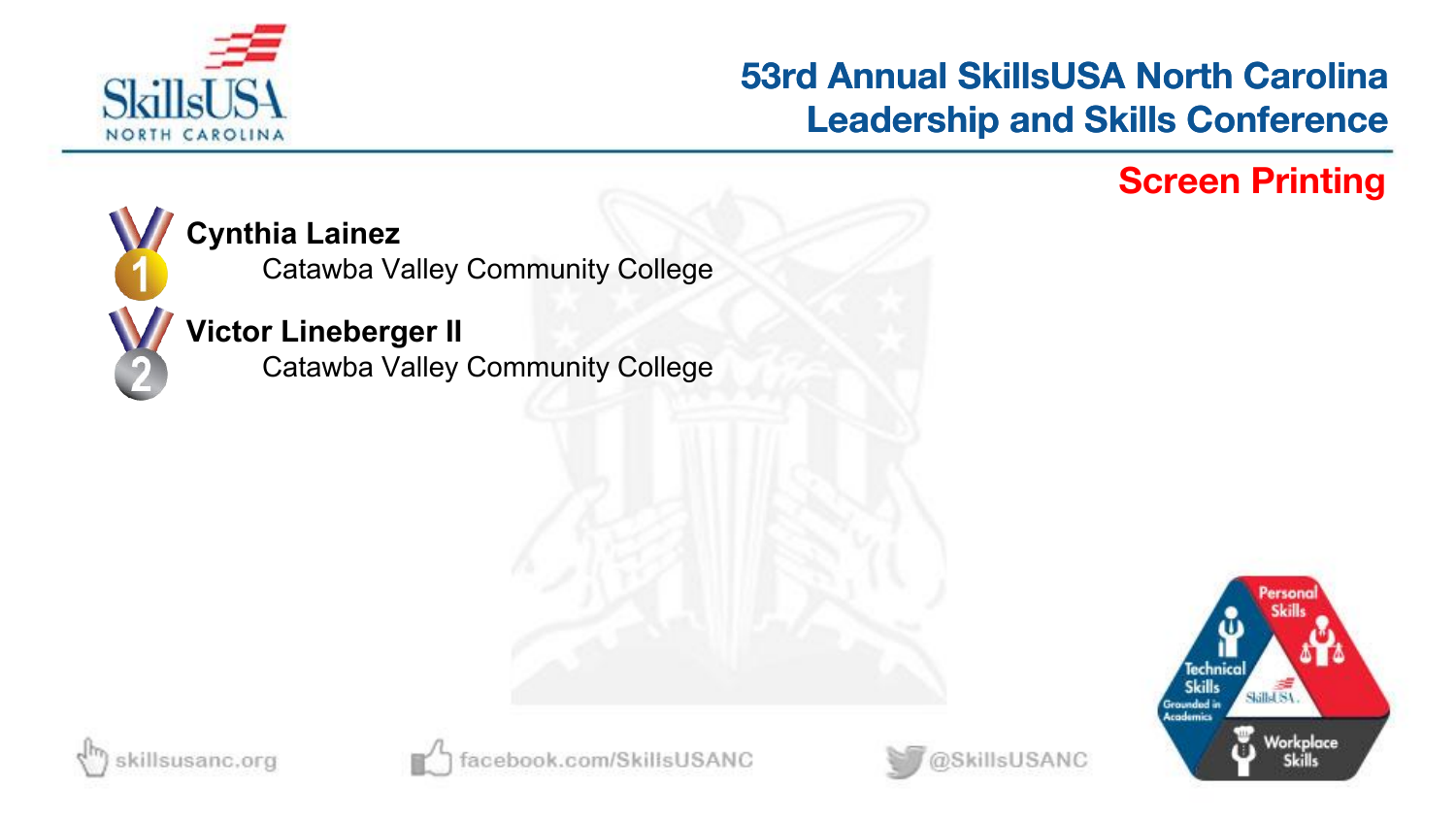

@SkillsUSANC

#### **Sheetmetal**







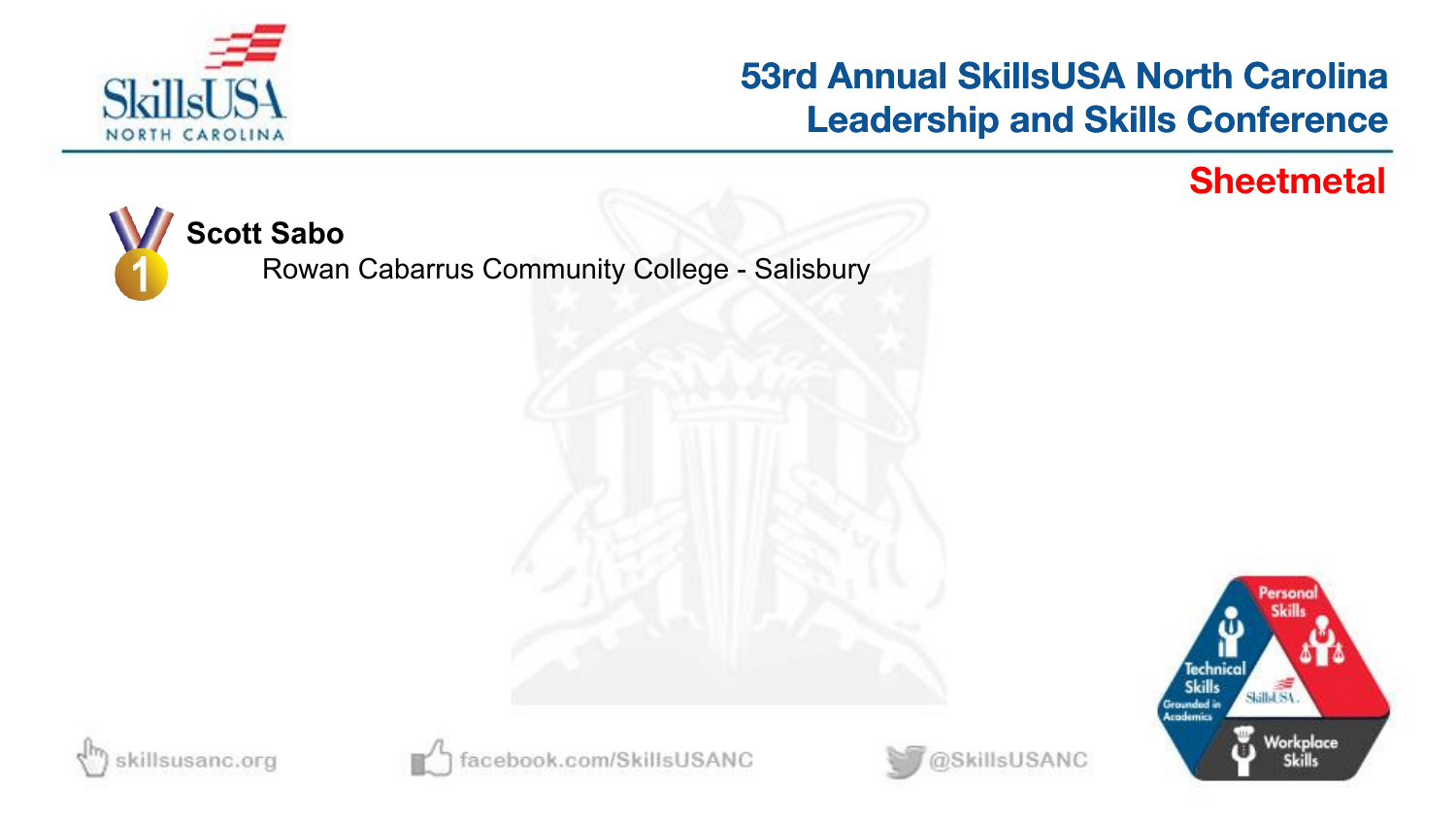

## **Skill Project Showcase Individual: Cosmetology**



**America Luna Prado**

Alamance Community College

**Maria Yanez** Alamance Community College

**Jameka Jeffries** Alamance Community College

#### **Paw Wah**

killsusanc.org

Alamance Community College

#### **Alyssa Southern** Alamance Community College



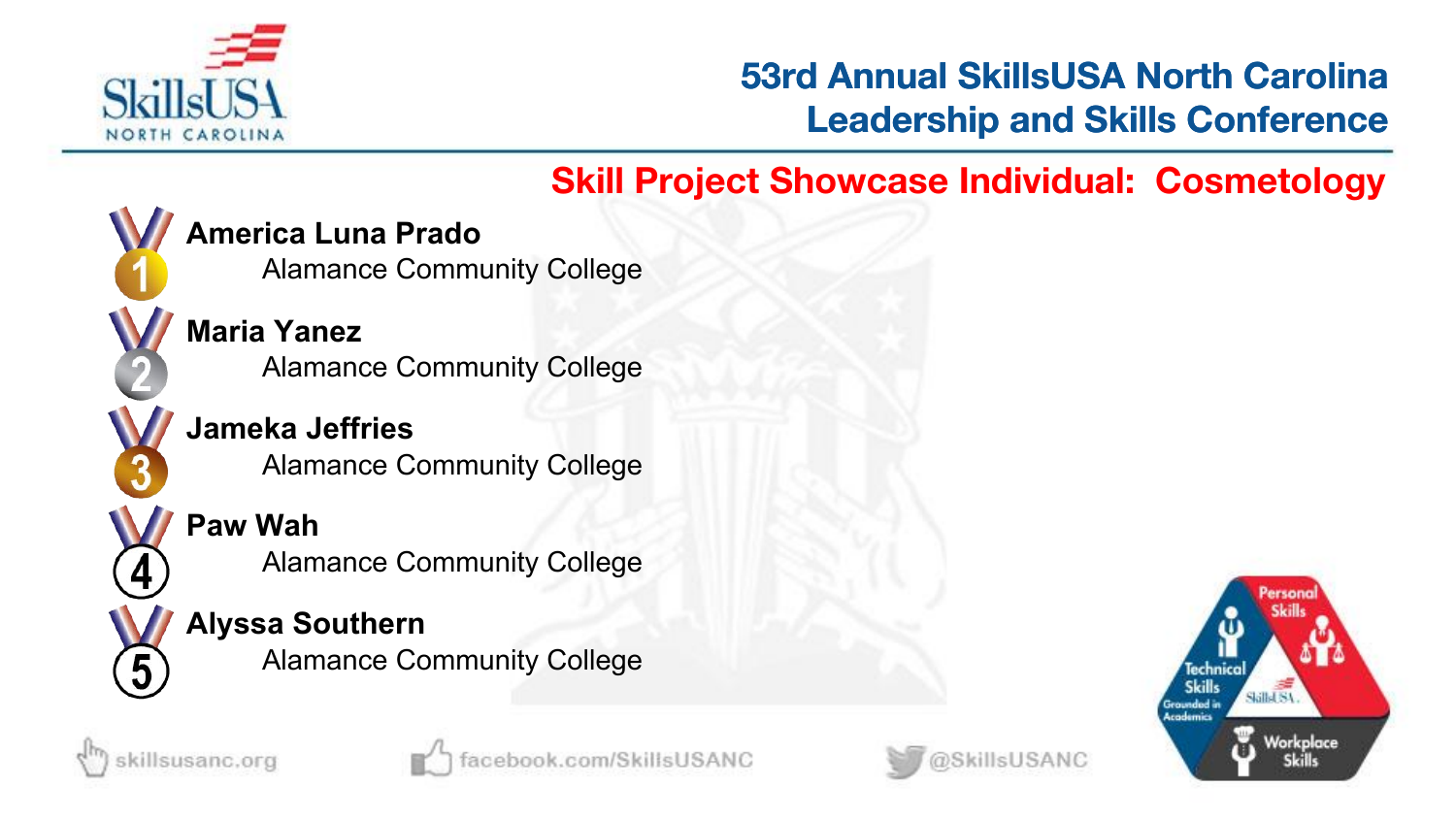

# **Skill Project Showcase Individual: Culinary**



### **Shaneka Murphy**

Fayetteville Technical Community College

### **Danielle Enright**

Vance-Granville Community College, Henderson

## **Sara Cheek**

Vance-Granville Community College, Henderson

### **Rebecca Groover**

Vance-Granville Community College, Henderson







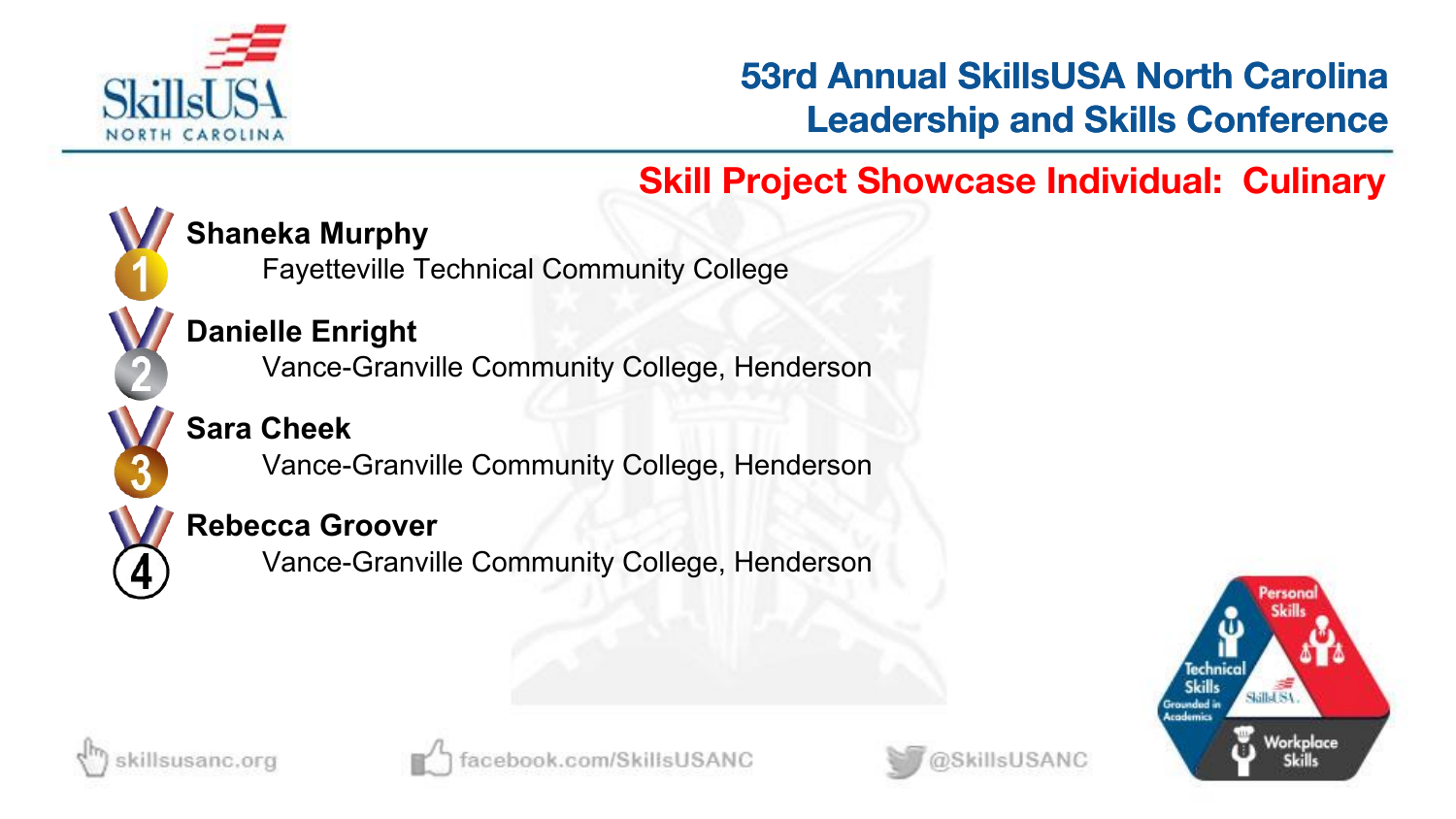

**Skill Project Showcase Team: Automotive**

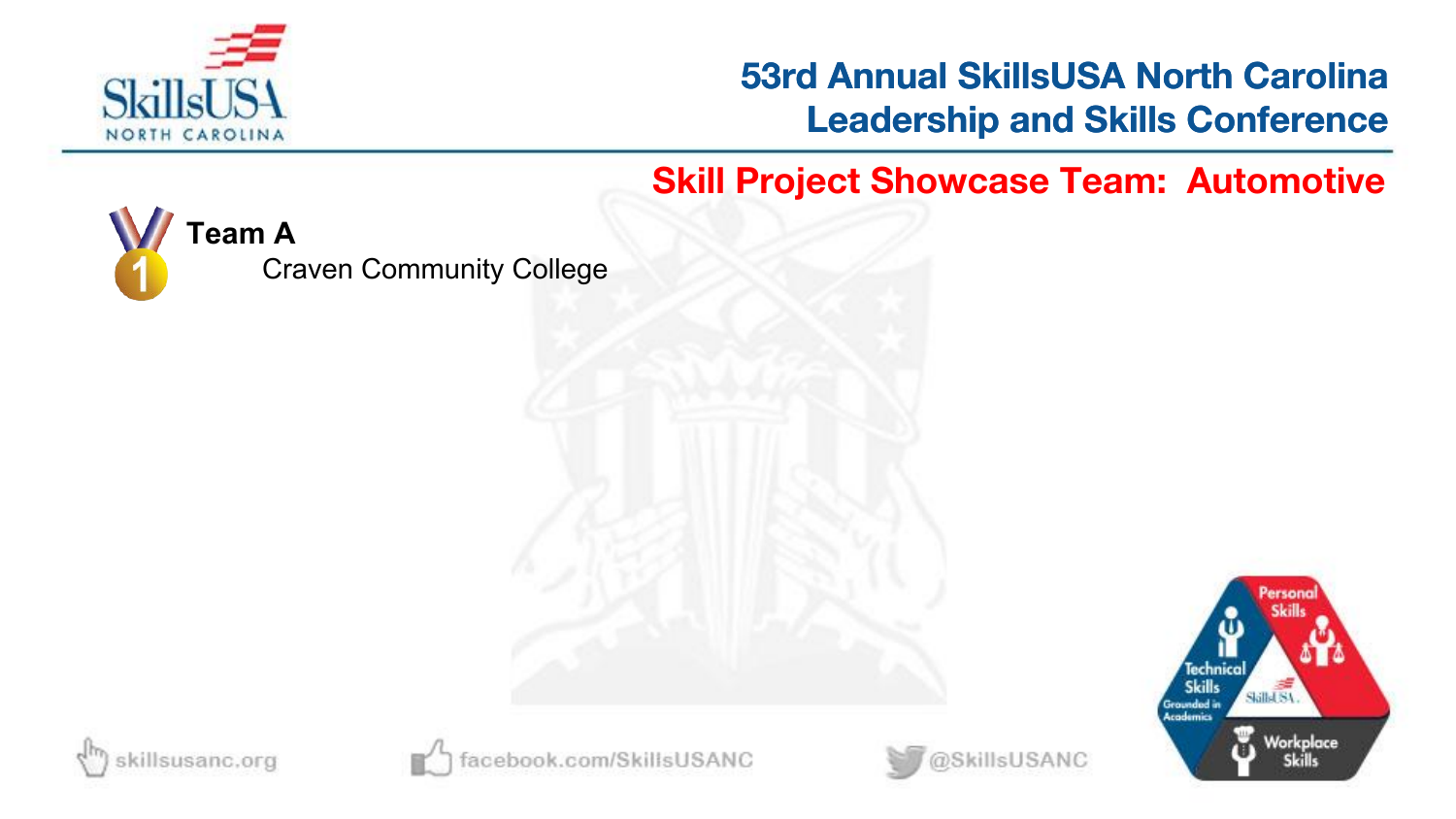

#### **TeamWorks**

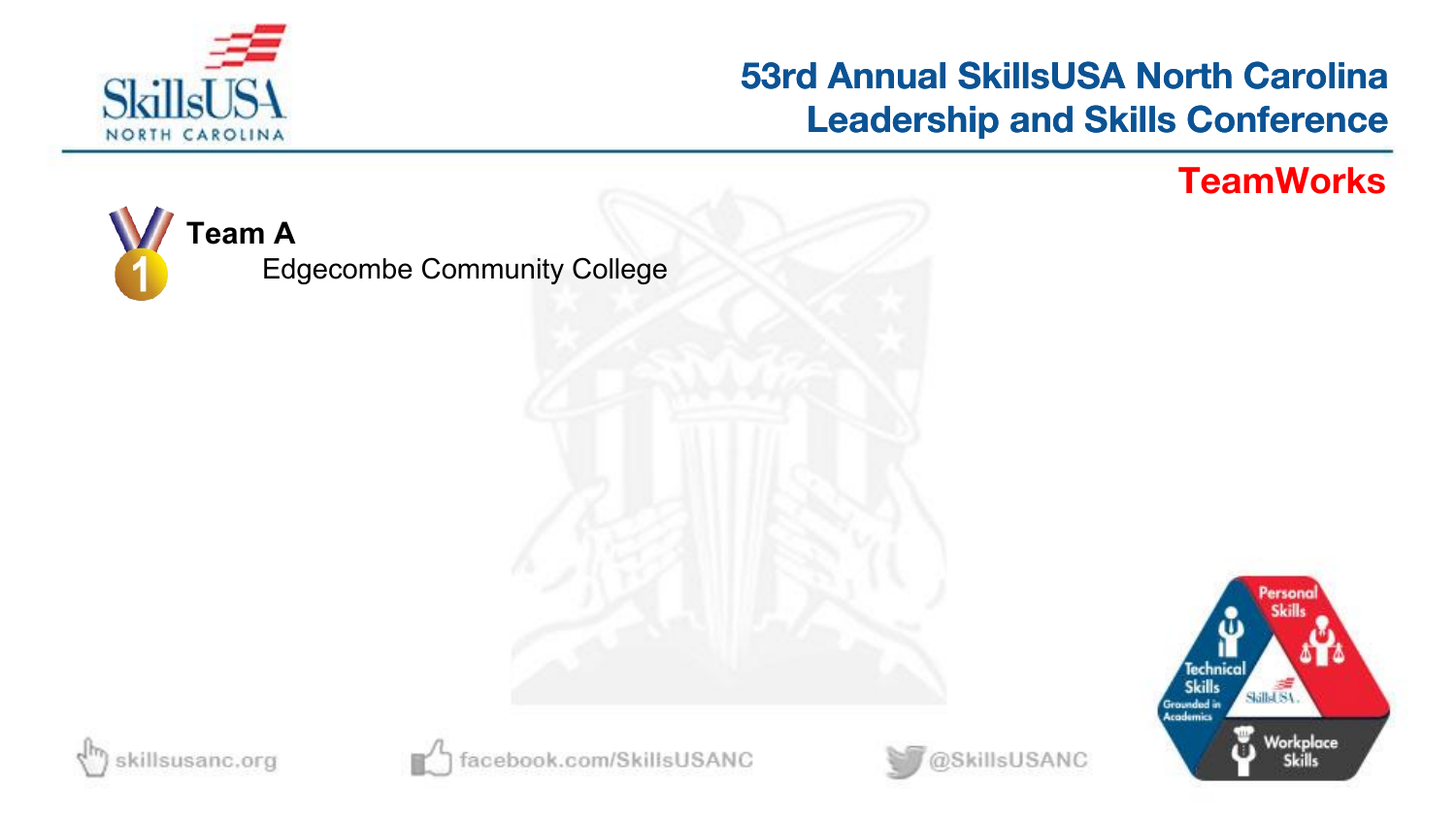

**Technical Computer Applications**



#### **Heather Poythress**

Nash Community College







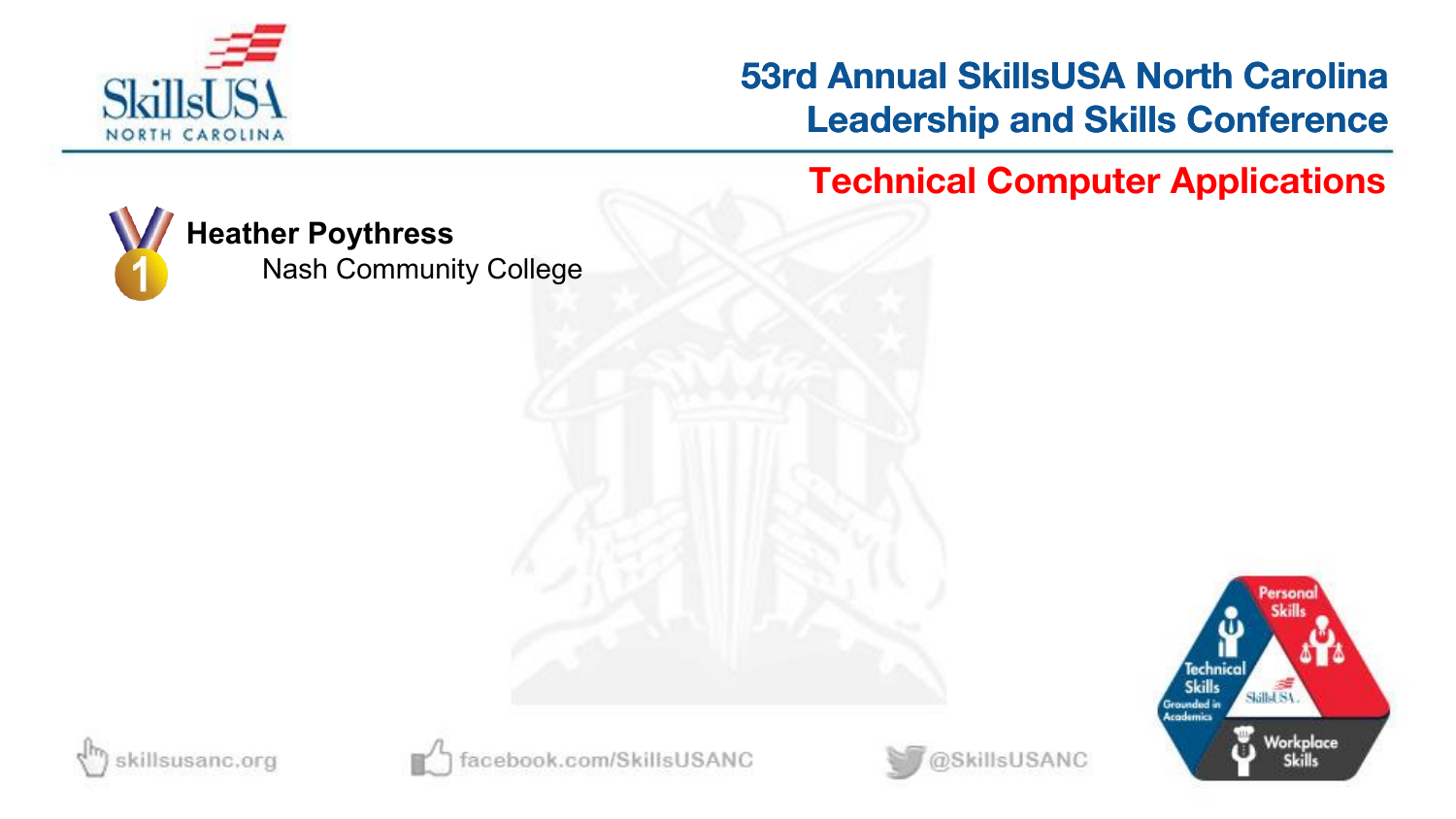

### **Technical Drafting**



**William Leroy** Craven Community College

**Brendon Hildreth** Craven Community College

**Joshua Benson** Wilkes Community College

**Mathew Revenaugh** Craven Community College







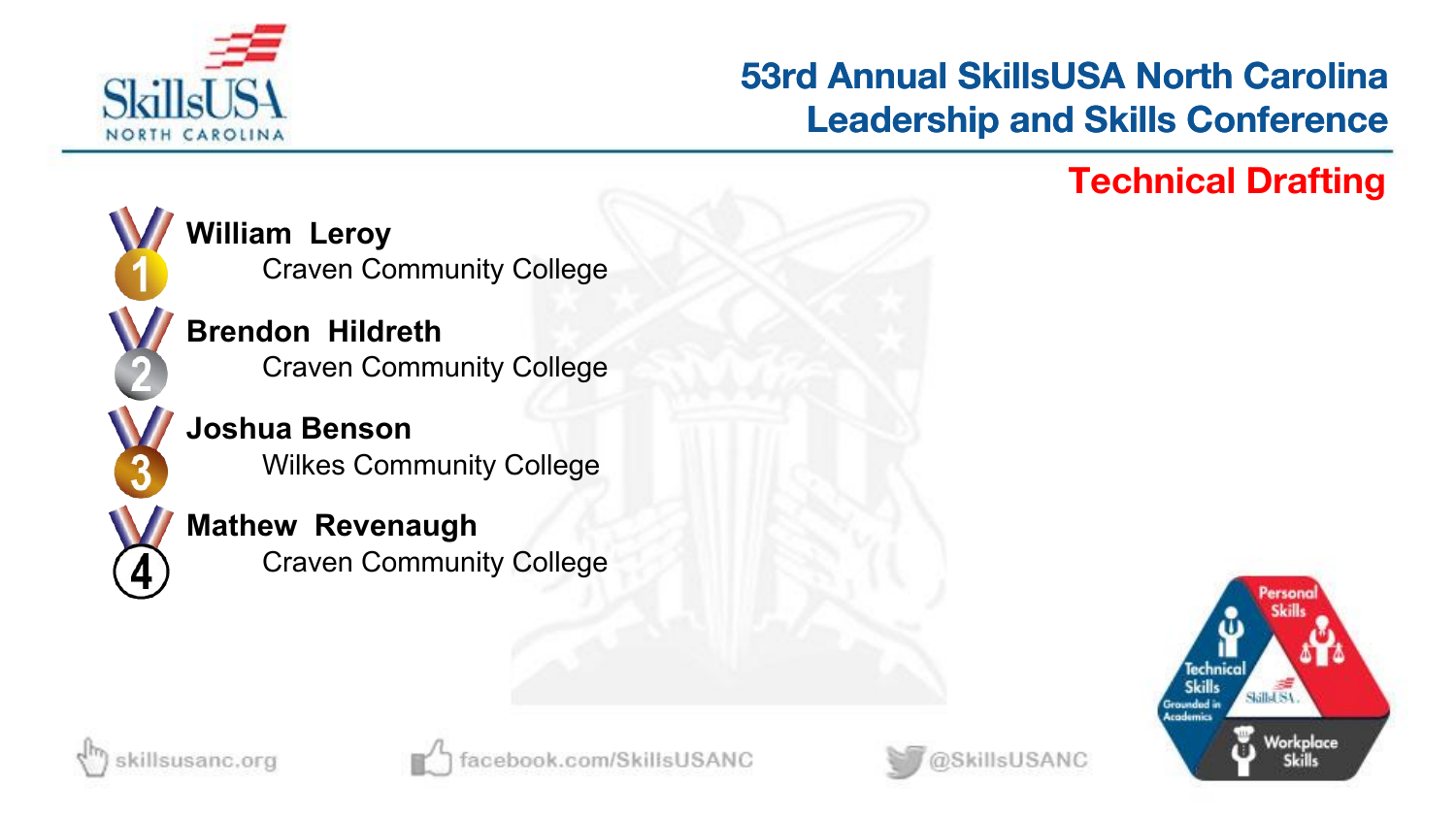

**Telecommunications Cabling**









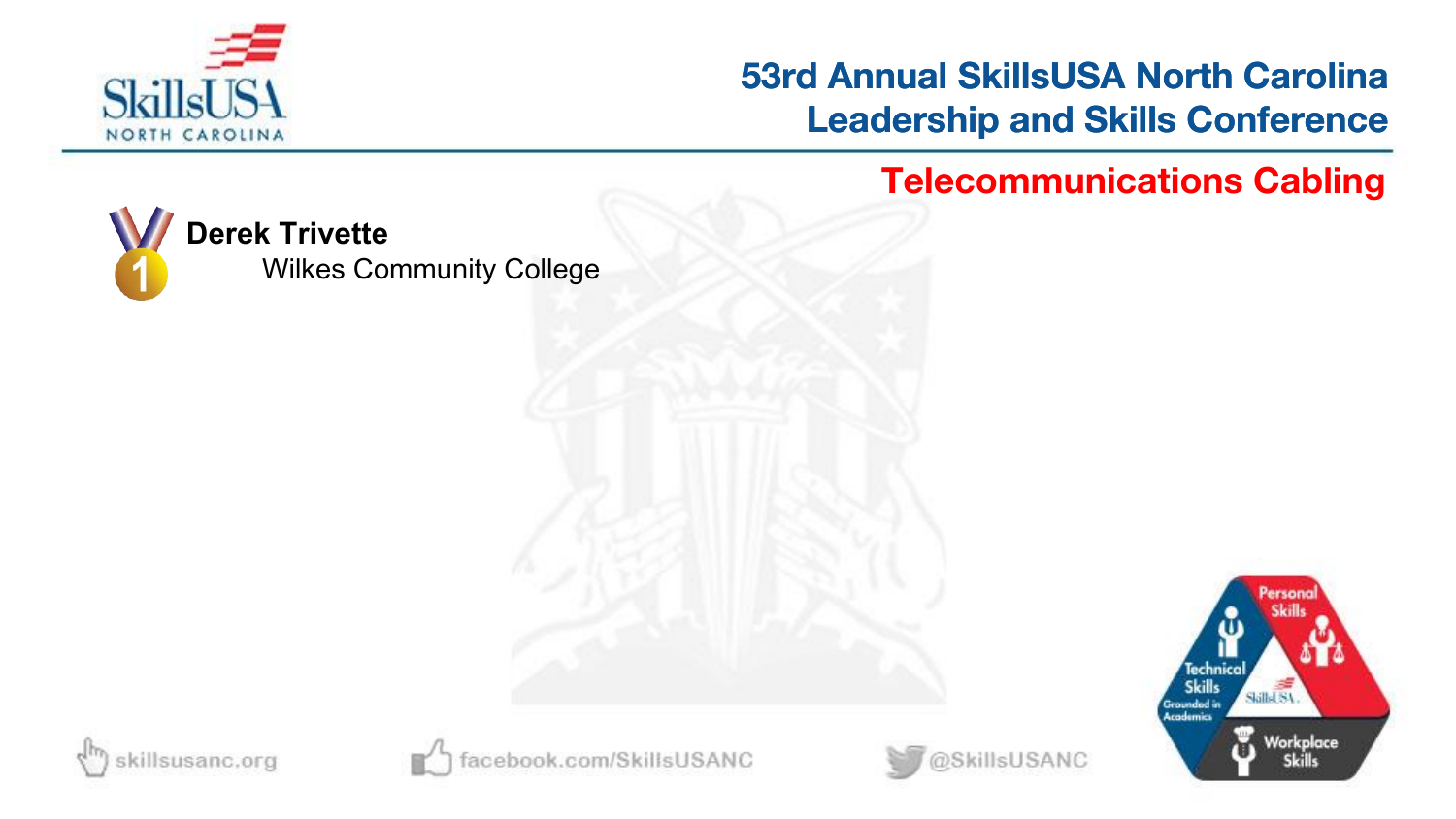

**Television (Video) Production**



**Team AA**

Forsyth Tech Community College

**Team B**

Forsyth Tech Community College

**Team A**

Southeastern Community College







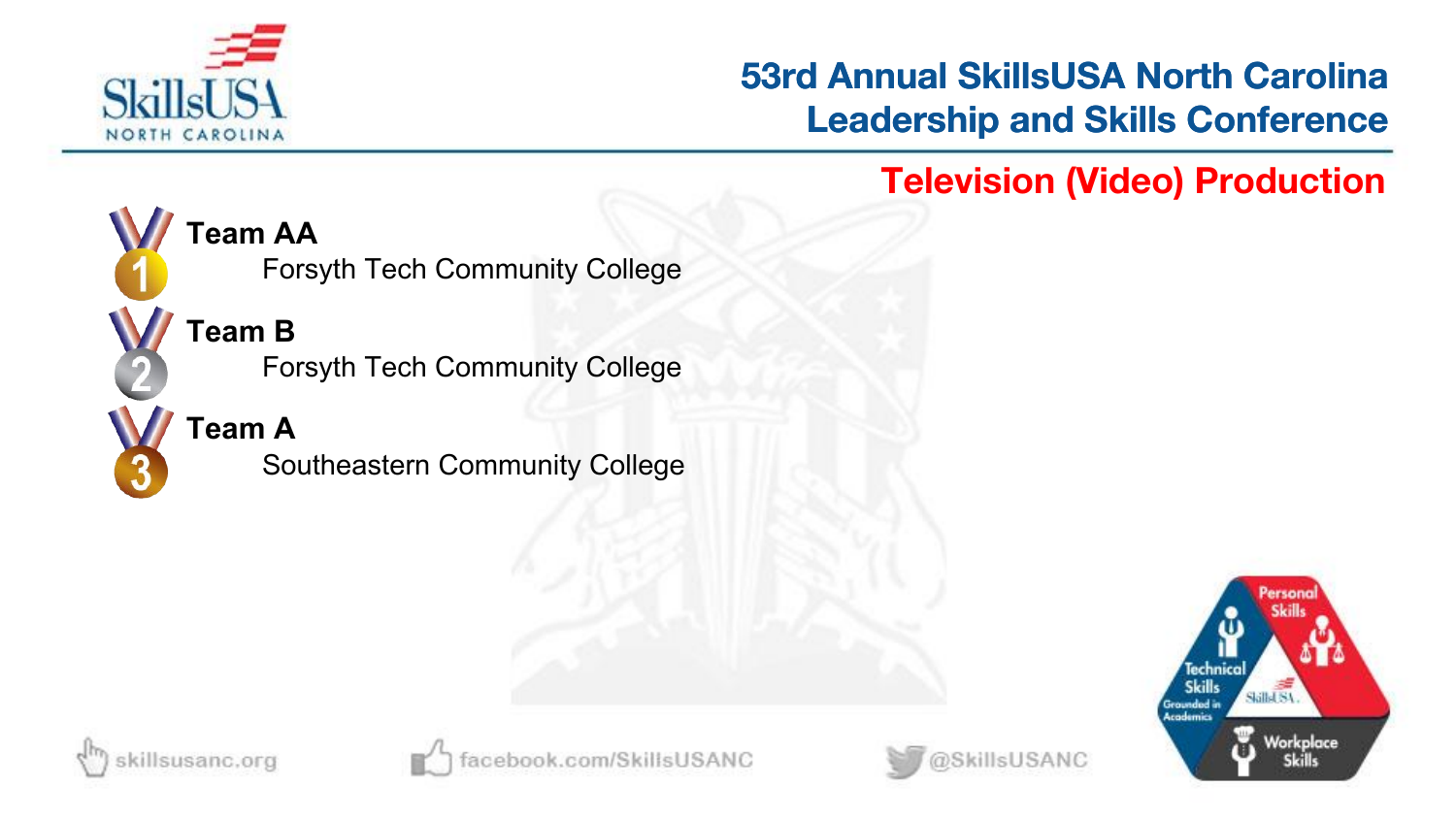

### **T-Shirt Design**









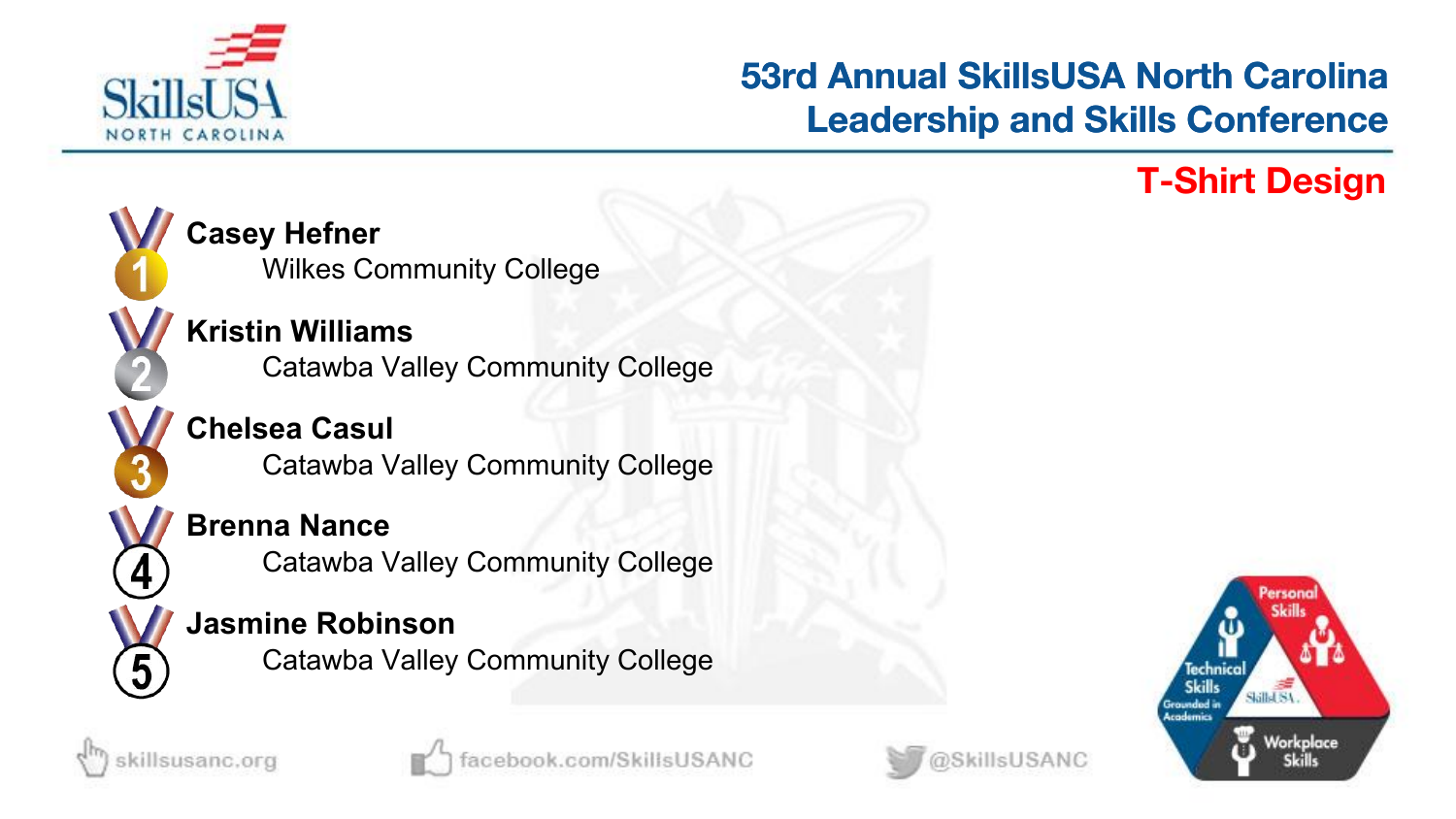

### **Web Design**









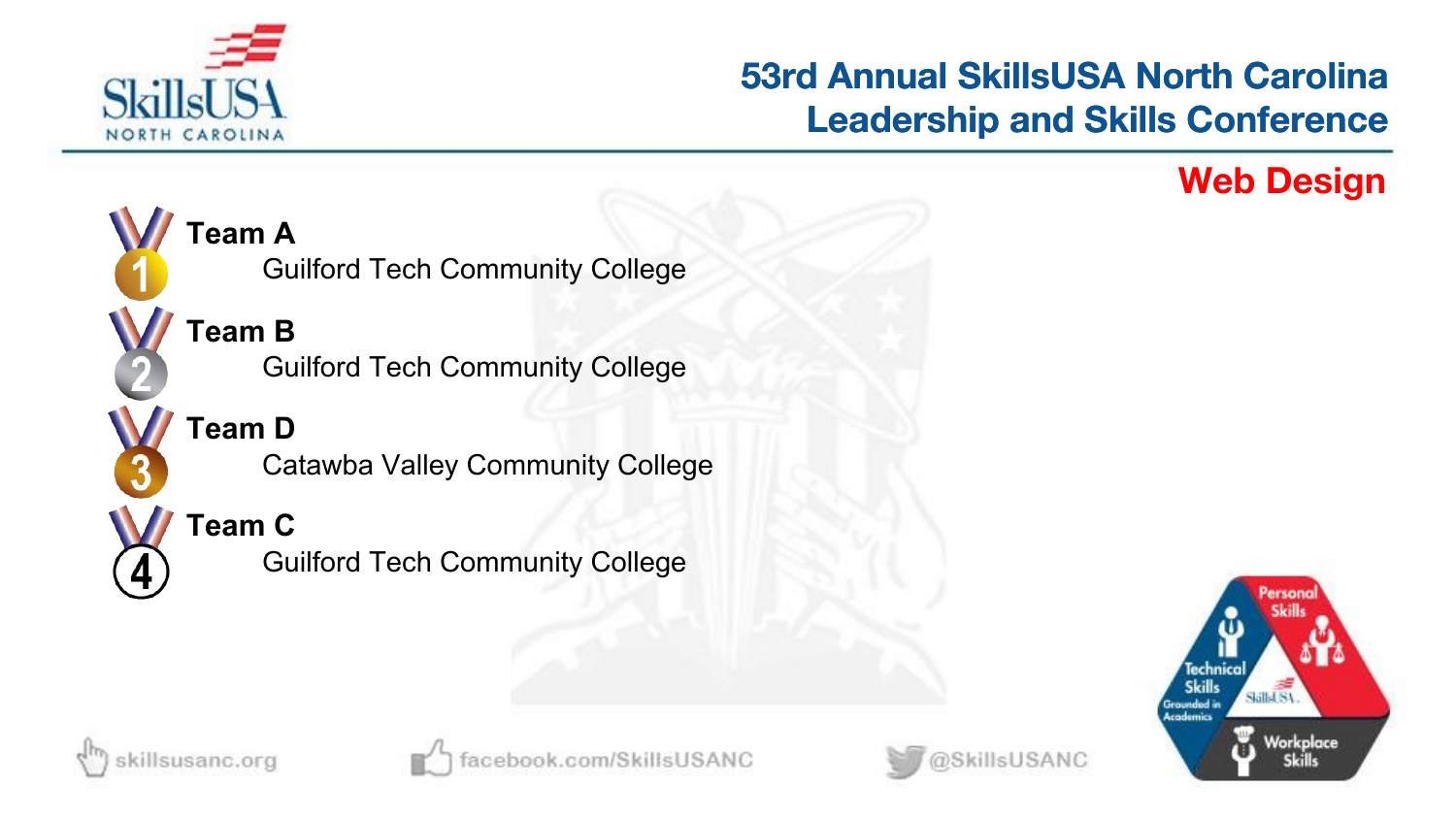

killsUSANC

### **Welding**



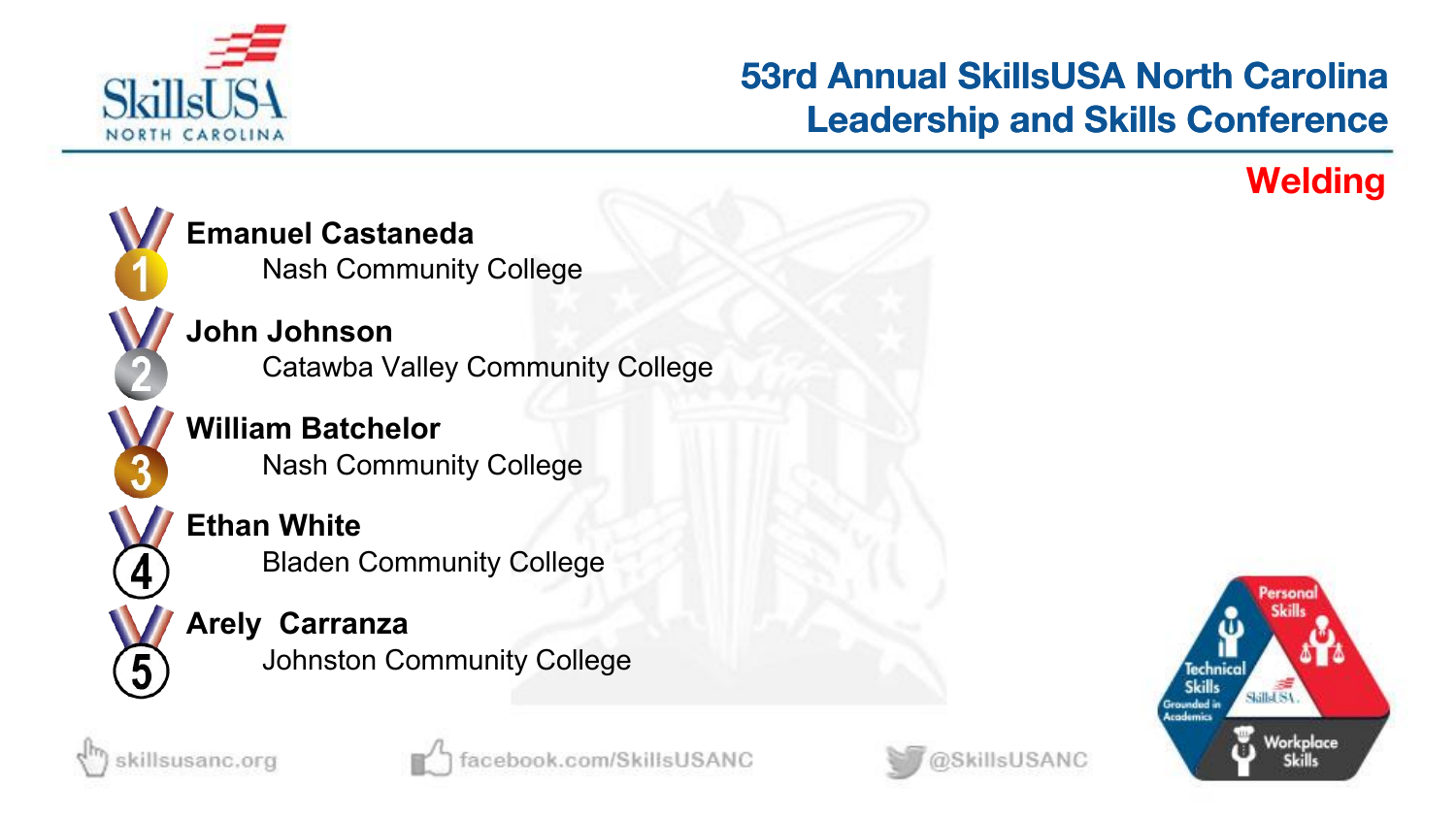

### **Welding Fabrication**